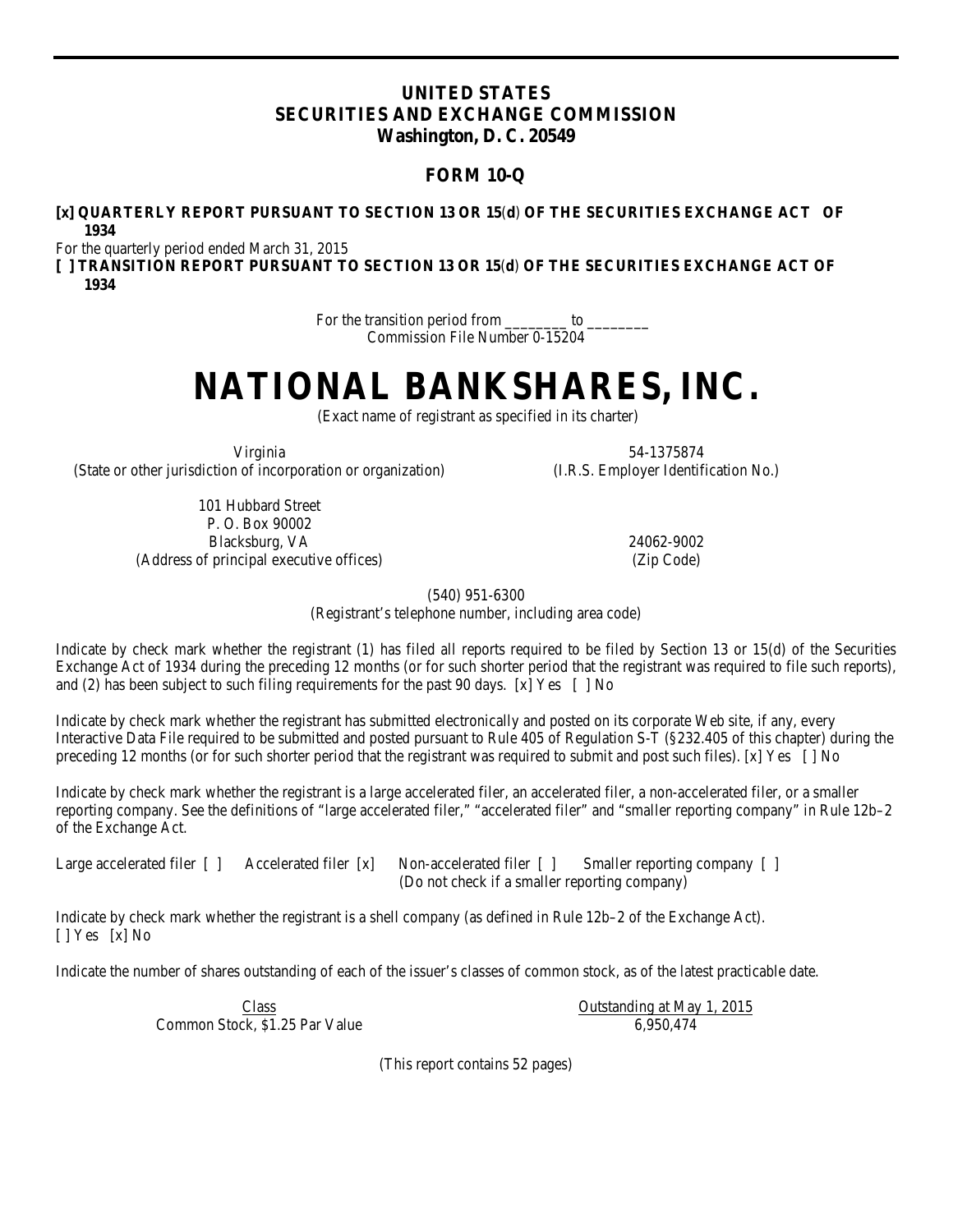# **NATIONAL BANKSHARES, INC. AND SUBSIDIARIES**

Form 10-Q

Index

| <b>Part I - Financial Information</b> |                                                                                                                                     | Page      |
|---------------------------------------|-------------------------------------------------------------------------------------------------------------------------------------|-----------|
| Item 1                                | <b>Financial Statements</b>                                                                                                         | 3         |
|                                       | Consolidated Balance Sheets, March 31, 2015 (Unaudited) and December 31, 2014                                                       | 3         |
|                                       | Consolidated Statements of Income for the Three Months Ended March 31, 2015 and 2014<br>(Unaudited)                                 | $4 - 5$   |
|                                       | <b>Consolidated Statements of Comprehensive Income for the Three Months Ended</b><br>March 31, 2015 and 2014 (Unaudited)            | 6         |
|                                       | <b>Consolidated Statements of Changes in Stockholders' Equity for the Three Months Ended</b><br>March 31, 2015 and 2014 (Unaudited) | 7         |
|                                       | Consolidated Statements of Cash Flows for the Three Months Ended March 31, 2015 and<br>2014 (Unaudited)                             | $8 - 9$   |
|                                       | <b>Notes to Consolidated Financial Statements (Unaudited)</b>                                                                       | $10 - 33$ |
| Item 2                                | Management's Discussion and Analysis of Financial Condition and Results of Operations                                               | $33 - 45$ |
| Item 3                                | Quantitative and Qualitative Disclosures About Market Risk                                                                          | 45        |
| Item 4                                | <b>Controls and Procedures</b>                                                                                                      | 46        |
| <u>Part II - Other Information</u>    |                                                                                                                                     |           |
| Item 1                                | <b>Legal Proceedings</b>                                                                                                            | 46        |
| Item 1A                               | <b>Risk Factors</b>                                                                                                                 | 46        |
| Item 2                                | Unregistered Sales of Equity Securities and Use of Proceeds                                                                         | 46        |
| Item 3                                | <b>Defaults Upon Senior Securities</b>                                                                                              | 46        |
| Item 4                                | <b>Mine Safety Disclosures</b>                                                                                                      | 46        |
| Item 5                                | <b>Other Information</b>                                                                                                            | 46        |
| Item 6                                | <b>Exhibits</b>                                                                                                                     | 46        |
| <b>Signatures</b>                     |                                                                                                                                     | 47        |
| <b>Index of Exhibits</b>              |                                                                                                                                     | $48 - 49$ |
|                                       |                                                                                                                                     |           |
| <b>Certifications</b>                 |                                                                                                                                     | $50 - 52$ |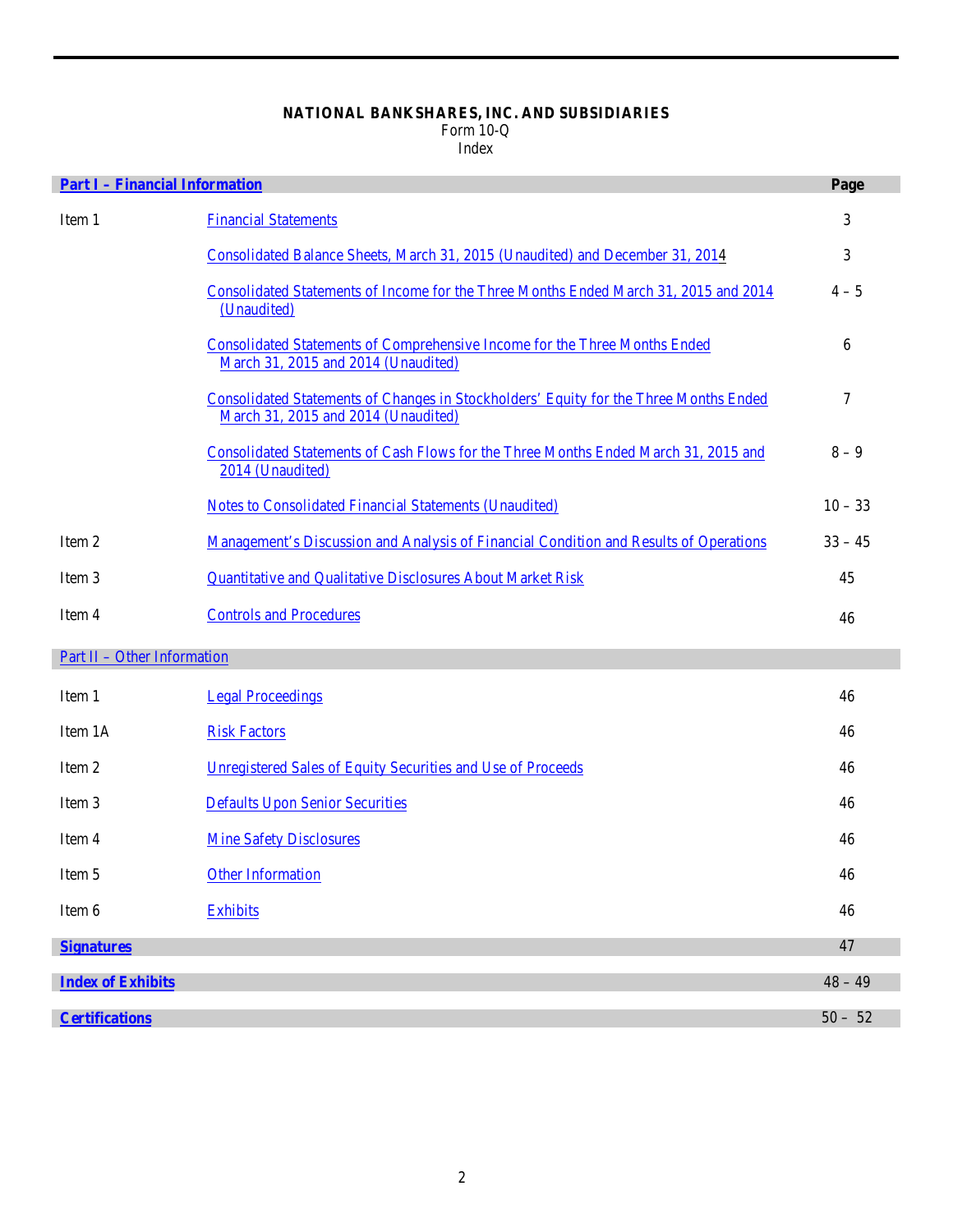# <span id="page-2-1"></span><span id="page-2-0"></span>**Item 1. Financial Statements**

# **Part I**<br>Financial Information National Bankshares, Inc. and Subsidiaries Consolidated Balance Sheets

|                                                                                                                                                             | (Unaudited) |           | (Audited)    |           |  |
|-------------------------------------------------------------------------------------------------------------------------------------------------------------|-------------|-----------|--------------|-----------|--|
|                                                                                                                                                             | March 31,   |           | December 31, |           |  |
| \$ in thousands, except per share data                                                                                                                      |             | 2015      |              | 2014      |  |
| <b>Assets</b>                                                                                                                                               |             |           |              |           |  |
| Cash and due from banks                                                                                                                                     | \$          | 12,452    | \$           | 12,894    |  |
| Interest-bearing deposits                                                                                                                                   |             | 87,676    |              | 102,548   |  |
| Securities available for sale, at fair value                                                                                                                |             | 238,496   |              | 222,844   |  |
| Securities held to maturity (fair value approximates \$163,143 at<br>March 31, 2015 and \$167,703 at December 31, 2014)                                     |             | 156,135   |              | 161,452   |  |
| Restricted stock, at cost                                                                                                                                   |             | 1,129     |              | 1,089     |  |
| Loans held for sale                                                                                                                                         |             | 1,091     |              | 291       |  |
| Loans:                                                                                                                                                      |             |           |              |           |  |
| Loans, net of unearned income and deferred fees                                                                                                             |             | 622,171   |              | 605,466   |  |
| Less allowance for loan losses                                                                                                                              |             | (8,257)   |              | (8,263)   |  |
| Loans, net                                                                                                                                                  |             | 613,914   |              | 597,203   |  |
| Premises and equipment, net                                                                                                                                 |             | 8,998     |              | 9,131     |  |
| Accrued interest receivable                                                                                                                                 |             | 5,506     |              | 5,748     |  |
| Other real estate owned, net                                                                                                                                |             | 4,573     |              | 4,744     |  |
| Intangible assets and goodwill                                                                                                                              |             | 6,954     |              | 7,223     |  |
| Bank-owned life insurance                                                                                                                                   |             | 21,946    |              | 21,797    |  |
| Other assets                                                                                                                                                |             | 5,975     |              | 7,767     |  |
| <b>Total assets</b>                                                                                                                                         | \$          | 1,164,845 | \$           | 1,154,731 |  |
|                                                                                                                                                             |             |           |              |           |  |
| <b>Liabilities and Stockholders' Equity</b>                                                                                                                 |             |           |              |           |  |
| Noninterest-bearing demand deposits                                                                                                                         | \$          | 160,217   | \$           | 150,744   |  |
| Interest-bearing demand deposits                                                                                                                            |             | 526,388   |              | 533,641   |  |
| Savings deposits                                                                                                                                            |             | 85,615    |              | 81,297    |  |
| Time deposits                                                                                                                                               |             | 212,737   |              | 216,746   |  |
| Total deposits                                                                                                                                              |             | 984,957   |              | 982,428   |  |
| Accrued interest payable                                                                                                                                    |             | 70        |              | 68        |  |
| Other liabilities                                                                                                                                           |             | 7,096     |              | 5,932     |  |
| <b>Total liabilities</b>                                                                                                                                    |             | 992,123   |              | 988,428   |  |
| Commitments and contingencies                                                                                                                               |             |           |              |           |  |
| <b>Stockholders' Equity</b>                                                                                                                                 |             |           |              |           |  |
| Preferred stock, no par value, 5,000,000<br>shares<br>authorized; none issued and outstanding                                                               |             |           |              |           |  |
| Common stock of \$1.25 par value.<br>Authorized<br>10,000,000 shares; issued and outstanding 6,950,474<br>shares at March 31, 2015 and at December 31, 2014 |             | 8,688     |              | 8,688     |  |
| Retained earnings                                                                                                                                           |             | 167,253   |              | 163,287   |  |
| Accumulated other comprehensive loss, net                                                                                                                   |             | (3,219)   |              | (5,672)   |  |
| Total stockholders' equity                                                                                                                                  |             | 172,722   |              | 166,303   |  |
| Total liabilities and stockholders' equity                                                                                                                  | \$          | 1,164,845 | \$           | 1,154,731 |  |
|                                                                                                                                                             |             |           |              |           |  |

See accompanying notes to consolidated financial statements.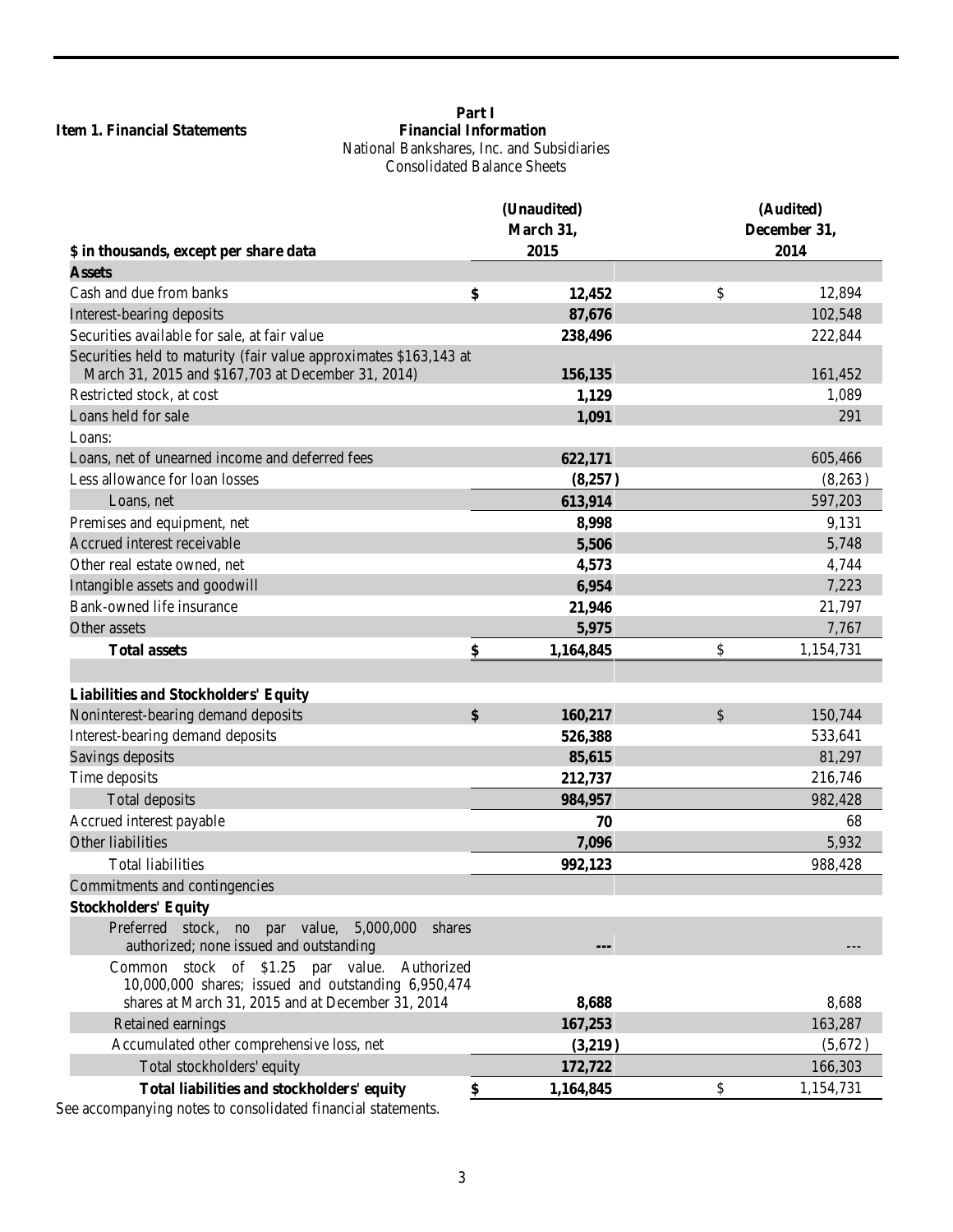# National Bankshares, Inc. and Subsidiaries Consolidated Statements of Income Three Months Ended March 31, 2015 and 2014 (Unaudited)

<span id="page-3-0"></span>

|                                                     | March 31, |        | March 31, |        |  |
|-----------------------------------------------------|-----------|--------|-----------|--------|--|
| \$ in thousands, except per share data              |           | 2015   | 2014      |        |  |
| <b>Interest Income</b>                              |           |        |           |        |  |
| Interest and fees on loans                          | \$        | 7,649  | \$        | 7,935  |  |
| Interest on interest-bearing deposits               |           | 64     |           | 65     |  |
| Interest on securities - taxable                    |           | 1,734  |           | 1,653  |  |
| Interest on securities - nontaxable                 |           | 1,386  |           | 1,500  |  |
| Total interest income                               |           | 10,833 |           | 11,153 |  |
| <b>Interest Expense</b>                             |           |        |           |        |  |
| Interest on time deposits                           |           | 128    |           | 153    |  |
| Interest on other deposits                          |           | 959    |           | 1,162  |  |
| Total interest expense                              |           | 1,087  |           | 1,315  |  |
| Net interest income                                 |           | 9,746  |           | 9,838  |  |
| Provision for loan losses                           |           | 201    |           | 103    |  |
| Net interest income after provision for loan losses |           | 9,545  |           | 9,735  |  |
| <b>Noninterest Income</b>                           |           |        |           |        |  |
| Service charges on deposit accounts                 |           | 535    |           | 592    |  |
| Other service charges and fees                      |           | 71     |           | 65     |  |
| Credit card fees                                    |           | 895    |           | 797    |  |
| Trust income                                        |           | 289    |           | 293    |  |
| <b>BOLI</b> income                                  |           | 170    |           | 175    |  |
| Other income                                        |           | 282    |           | 277    |  |
| Realized securities gains (losses), net             |           | (2)    |           | -1     |  |
| Total noninterest income                            |           | 2,240  |           | 2,200  |  |
| <b>Noninterest Expense</b>                          |           |        |           |        |  |
| Salaries and employee benefits                      |           | 3,072  |           | 2,999  |  |
| Occupancy and furniture and fixtures                |           | 452    |           | 440    |  |
| Data processing and ATM                             |           | 434    |           | 363    |  |
| FDIC assessment                                     |           | 135    |           | 147    |  |
| Credit card processing                              |           | 610    |           | 549    |  |
| Intangible assets amortization                      |           | 269    |           | 269    |  |
| Net costs of other real estate owned                |           | 471    |           | 77     |  |
| Franchise taxes                                     |           | 308    |           | 279    |  |
| Other operating expenses                            |           | 957    |           | 1,059  |  |
| Total noninterest expense                           |           | 6,708  |           | 6,182  |  |
| Income before income taxes                          |           | 5,077  |           | 5,753  |  |
| Income tax expense                                  |           | 1,111  |           | 1,349  |  |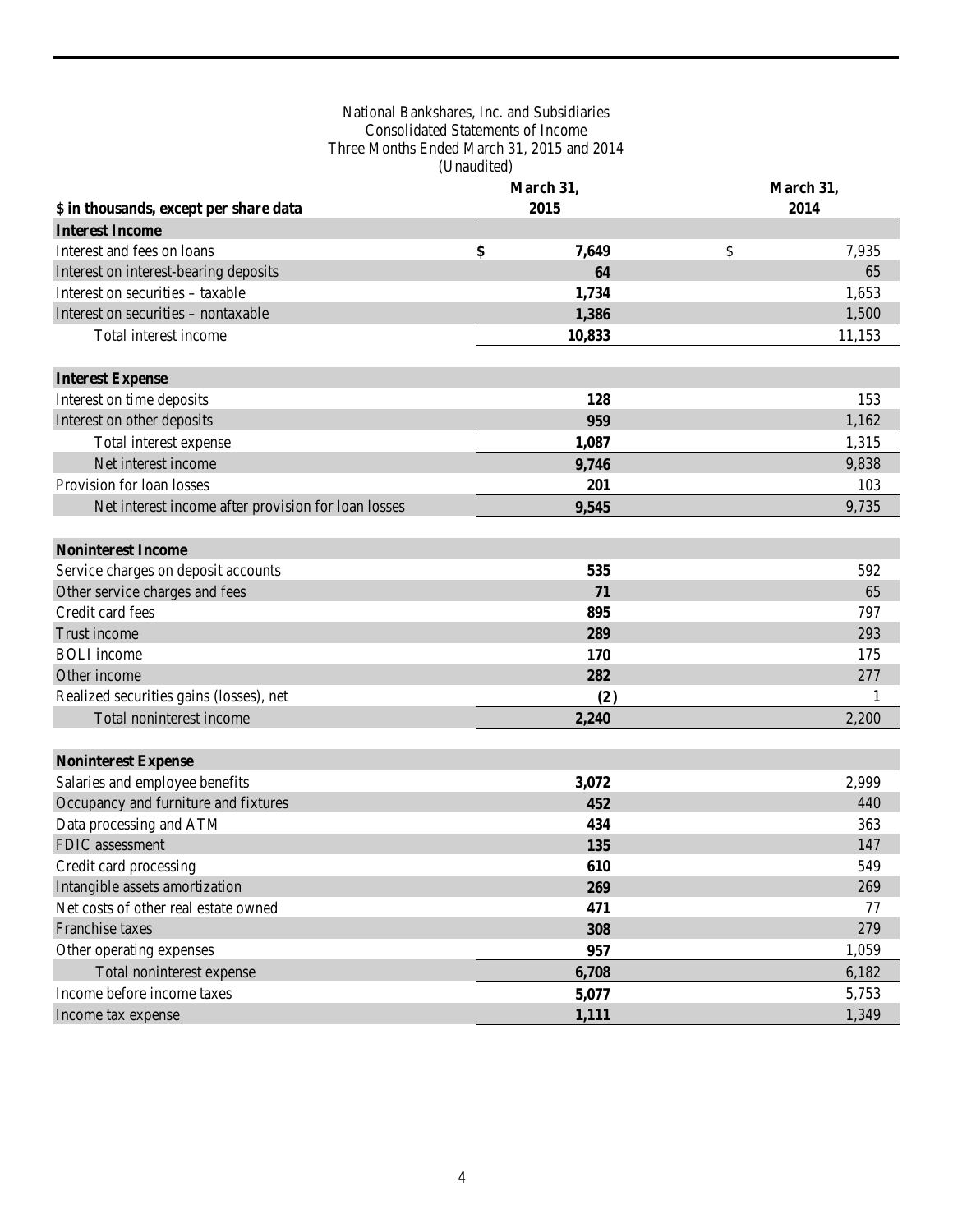| <b>Net Income</b>                                                 | 3,966     | 4.404     |
|-------------------------------------------------------------------|-----------|-----------|
| Basic net income per common share                                 | 0.57      | 0.63      |
| Fully diluted net income per common share                         | 0.57      | 0.63      |
| Weighted average number of common shares outstanding<br>– basic   | 6,950,474 | 6,947,974 |
| Weighted average number of common shares outstanding<br>– diluted | 6,955,023 | 6,963,865 |
| Dividends declared per common share                               | --        |           |

See accompanying notes to consolidated financial statements.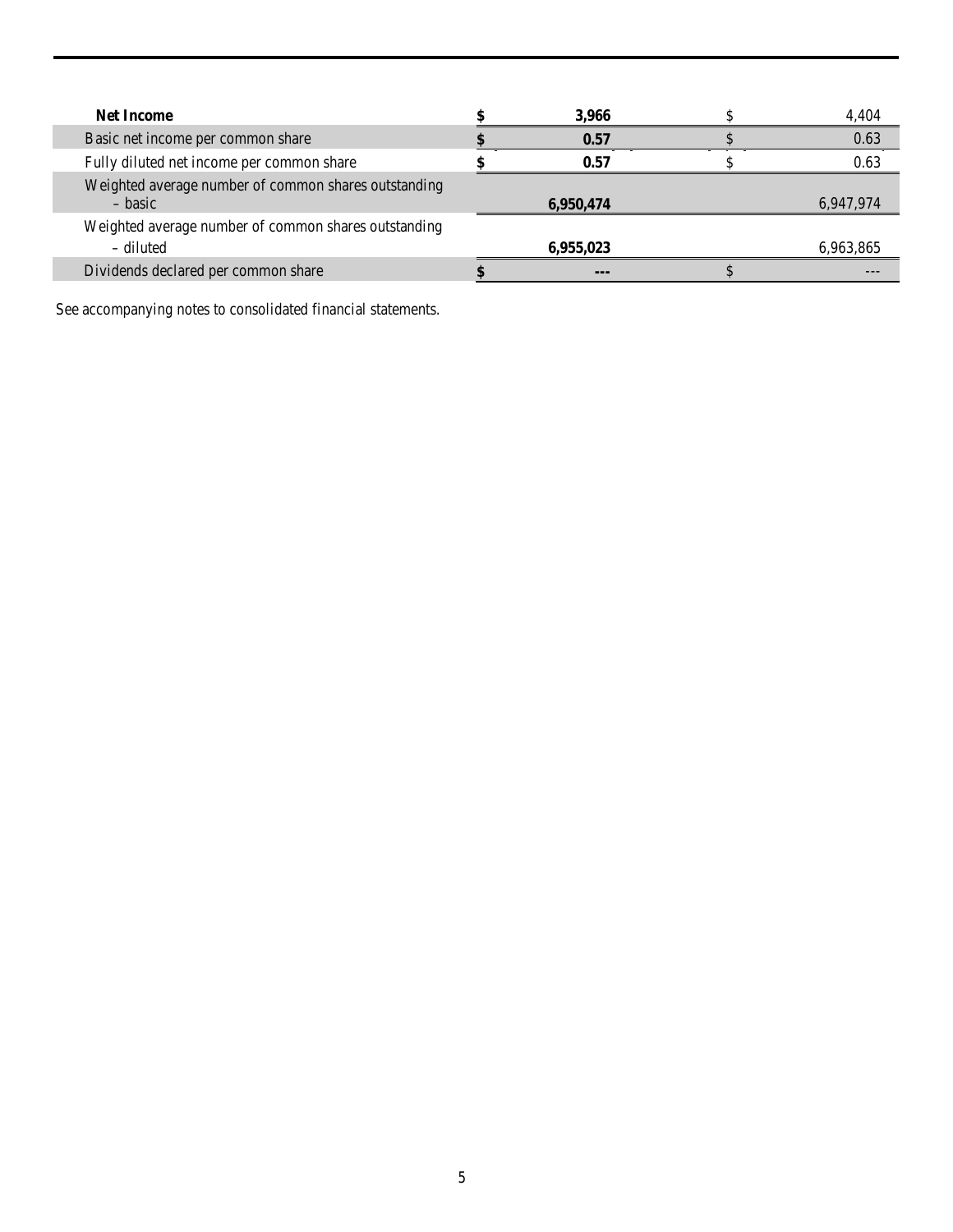# National Bankshares, Inc. and Subsidiaries Consolidated Statements of Comprehensive Income Three Months Ended March 31, 2015 and 2014 (Unaudited)

<span id="page-5-0"></span>

| \$ in thousands                                                                                                                                                 | March 31,<br>2015 | March 31,<br>2014 |
|-----------------------------------------------------------------------------------------------------------------------------------------------------------------|-------------------|-------------------|
| Net Income                                                                                                                                                      | 3.966             | \$<br>4,404       |
| <b>Other Comprehensive Income, Net of Tax</b>                                                                                                                   |                   |                   |
| Unrealized holding gains on available for sale securities net of<br>tax of $$1,320$ and $$1,681$ for the periods ended March 31,<br>2015 and 2014, respectively | 2,452             | 3,121             |
| Reclassification adjustment, net of tax of \$1 and \$0 for the<br>periods ended March 31, 2015 and 2014, respectively                                           |                   |                   |
| Other comprehensive income, net of tax of \$1,321 and \$1,681<br>for the periods ended March 31, 2015 and 2014,<br>respectively                                 | 2,453             | 3,121             |
| <b>Total Comprehensive Income</b>                                                                                                                               | 6.419             | 7.525             |

See accompanying notes to consolidated financial statements.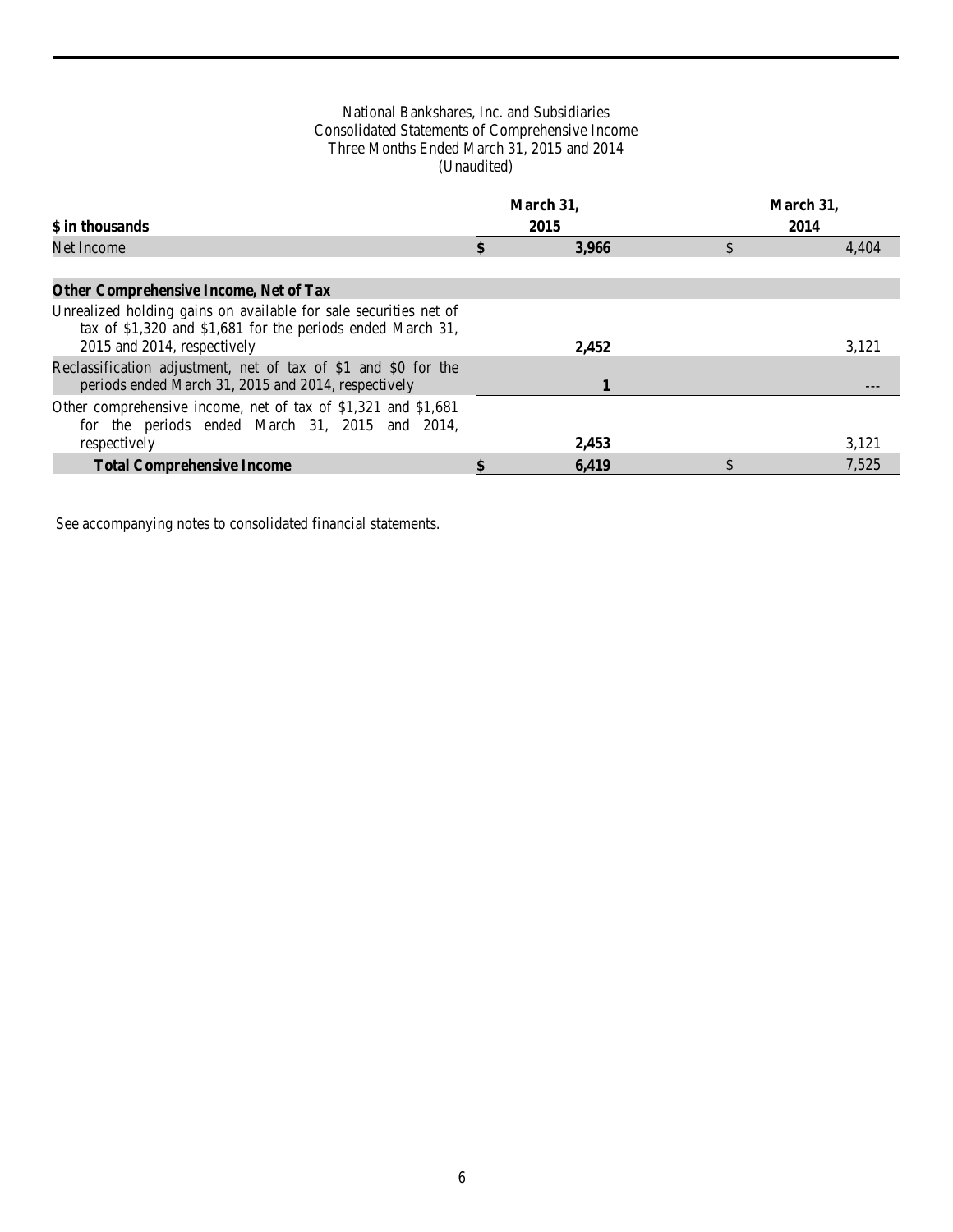# National Bankshares, Inc. and Subsidiaries Consolidated Statements of Changes in Stockholders' Equity Three Months March 31, 2015 and 2014 (Unaudited)

<span id="page-6-0"></span>

|                                                   |                        |                                    |               | <b>Accumulated</b><br><b>Other</b> |               |              |
|---------------------------------------------------|------------------------|------------------------------------|---------------|------------------------------------|---------------|--------------|
| \$ in thousands                                   | Common<br><b>Stock</b> | <b>Retained</b><br><b>Earnings</b> |               | Comprehensive<br>Loss              |               | <b>Total</b> |
| Balances at December 31, 2013                     | \$<br>8,685            | \$<br>154,171                      | $\mathcal{S}$ | (16,964)                           | <sup>\$</sup> | 145,892      |
| Net income                                        |                        | 4,404                              |               |                                    |               | 4.404        |
| Other comprehensive income, net<br>of tax \$1,681 |                        |                                    |               | 3,121                              |               | 3,121        |
| Balances at March 31, 2014                        | 8,685                  | \$<br>158,575                      | \$            | (13, 843)                          | \$.           | 153,417      |
|                                                   |                        |                                    |               |                                    |               |              |
| Balances at December 31, 2014                     | \$<br>8,688            | \$<br>163,287                      | $\mathbb{S}$  | (5,672)                            | $\mathcal{S}$ | 166,303      |
| Net income                                        |                        | 3,966                              |               |                                    |               | 3.966        |
| Other comprehensive income, net<br>of tax \$1,321 |                        |                                    |               | 2,453                              |               | 2,453        |
| <b>Balances at March 31, 2015</b>                 | 8,688                  | \$<br>167,253                      | \$            | (3,219)                            |               | 172,722      |

See accompanying notes to consolidated financial statements.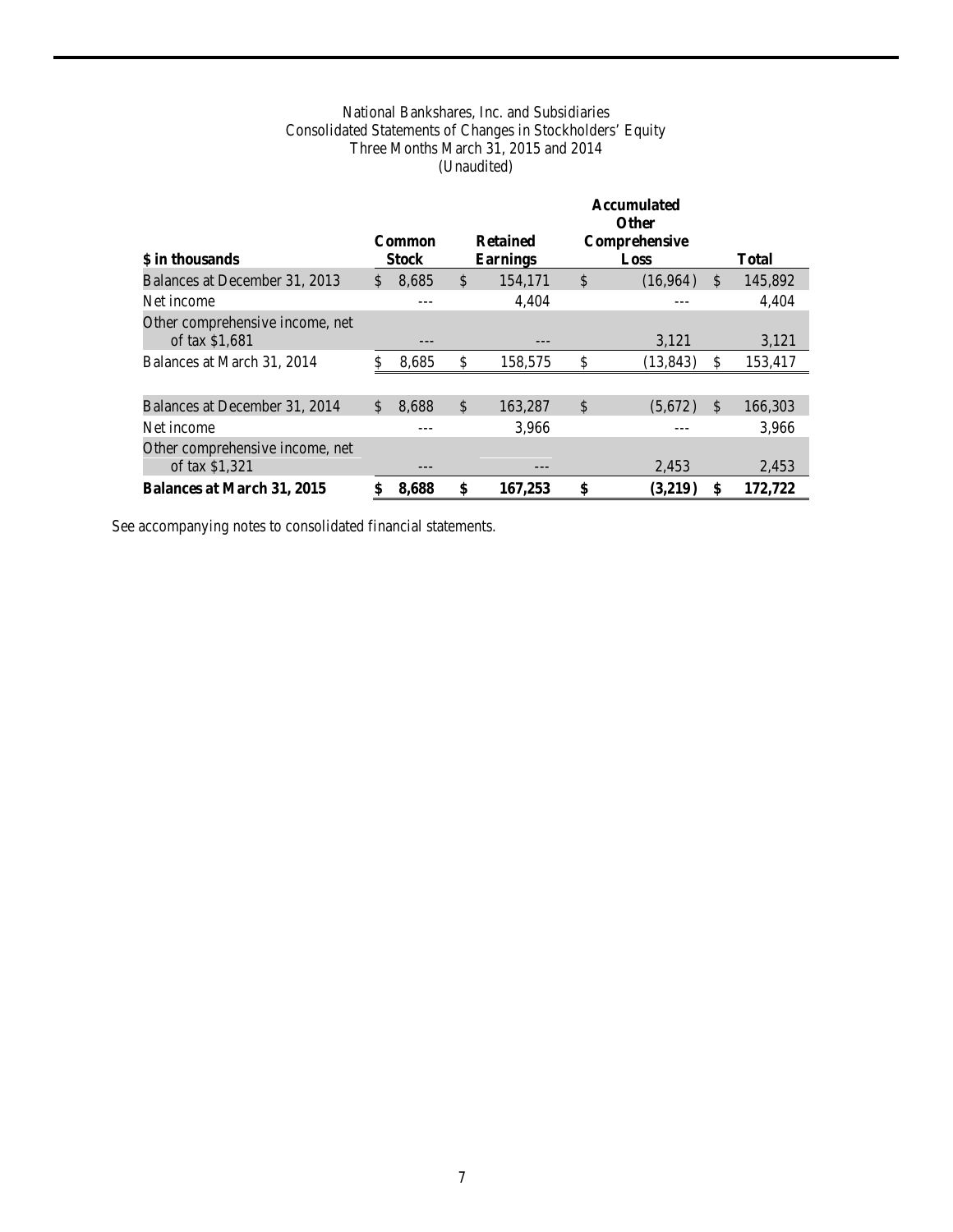# National Bankshares, Inc. and Subsidiaries Consolidated Statements of Cash Flows Three Months Ended March 31, 2015 and 2014 (Unaudited)

<span id="page-7-0"></span>

|                                                                                                |    | March 31,      | March 31, |           |
|------------------------------------------------------------------------------------------------|----|----------------|-----------|-----------|
| \$ in thousands                                                                                |    | 2015           |           | 2014      |
| <b>Cash Flows from Operating Activities</b>                                                    |    |                |           |           |
| Net income                                                                                     | \$ | 3,966          | \$        | 4,404     |
| Adjustments to reconcile net income to net cash provided by operating activities:              |    |                |           |           |
| Provision for loan losses                                                                      |    | 201            |           | 103       |
| Depreciation of bank premises and equipment                                                    |    | 191            |           | 177       |
| Amortization of intangibles                                                                    |    | 269            |           | 269       |
| Amortization of premiums and accretion of discounts, net                                       |    | 29             |           | 42        |
| Losses on disposal of premises and equipment                                                   |    | ---            |           | 94        |
| Losses on sales and calls of securities available for sale, net                                |    | $\overline{2}$ |           | ---       |
| Gains on calls of securities held to maturity, net                                             |    | $\overline{a}$ |           | (1)       |
| Losses and write-downs on other real estate owned, net                                         |    | 386            |           | 16        |
| Increase in cash value of bank-owned life insurance                                            |    | (149)          |           | (154)     |
| Net change in:                                                                                 |    |                |           |           |
| Loans held for sale                                                                            |    | (800)          |           | 1,276     |
| Accrued interest receivable                                                                    |    | 242            |           | 56        |
| Other assets                                                                                   |    | 471            |           | (661)     |
| Accrued interest payable                                                                       |    | $\overline{2}$ |           | (14)      |
| Other liabilities                                                                              |    | 1,164          |           | 919       |
| Net cash provided by operating activities                                                      |    | 5,974          |           | 6,526     |
| <b>Cash Flows from Investing Activities</b>                                                    |    |                |           |           |
| Net change interest-bearing deposits                                                           |    | 14,872         |           | (11, 465) |
| Proceeds from calls, principal payments, sales and maturities of securities available for sale |    | 11,126         |           | 2,173     |
| Proceeds from calls, principal payments and maturities of securities held to maturity          |    | 5,265          |           | 3,929     |
| Purchases of securities available for sale                                                     |    | (22,983)       |           | (5,375)   |
| Purchases of securities held to maturity                                                       |    |                |           | (5,381)   |
| Net change in restricted stock                                                                 |    | (40)           |           | 325       |
| Purchases of loan participations                                                               |    | (994)          |           |           |
| Collections of loan participations                                                             |    | 1,933          |           | 1,348     |
| Loan originations and principal collections, net                                               |    | (18,267)       |           | 4,702     |
| Proceeds from sale of other real estate owned                                                  |    | 148            |           | 196       |
| Recoveries on loans charged off                                                                |    | 53             |           | 158       |
| Proceeds from sale and purchases of premises and equipment, net                                |    | (58)           |           | 254       |
| Net cash (used in) investing activities                                                        |    | (8,945)        |           | (9,136)   |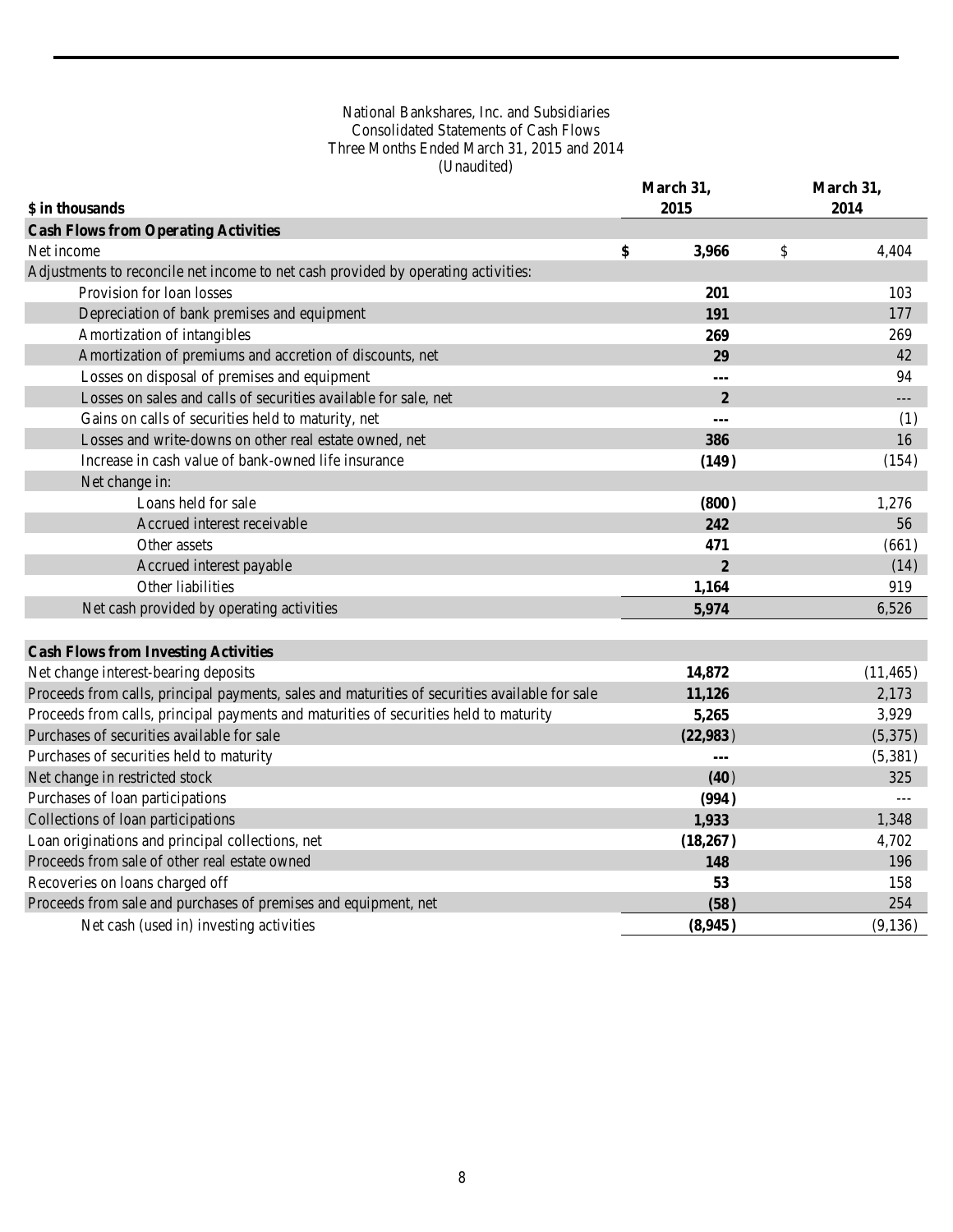| <b>Cash Flows from Financing Activities</b>              |                  |              |         |
|----------------------------------------------------------|------------------|--------------|---------|
| Net change in time deposits                              | (4,009)          |              | (4,649) |
| Net change in other deposits                             | 6,538            |              | 8,699   |
| Net cash provided by financing activities                | 2,529            |              | 4,050   |
| Net change in cash and due from banks                    | (442)            |              | 1,440   |
| Cash and due from banks at beginning of period           | 12,894           |              | 13,283  |
| Cash and due from banks at end of period                 | 12,452           | $\mathbb{S}$ | 14,723  |
|                                                          |                  |              |         |
| <b>Supplemental Disclosures of Cash Flow Information</b> |                  |              |         |
| Interest paid on deposits and borrowed funds             | \$<br>1,085      | \$           | 1,329   |
| Income taxes paid                                        | 1,310            |              | 1,472   |
|                                                          |                  |              |         |
| <b>Supplemental Disclosure of Noncash Activities</b>     |                  |              |         |
| Loans charged against the allowance for loan losses      | \$<br><b>260</b> | \$           | 191     |
| Loans transferred to other real estate owned             | 363              |              | 401     |
| Unrealized net gains on securities available for sale    | 3,774            |              | 4.802   |

See accompanying notes to consolidated financial statements.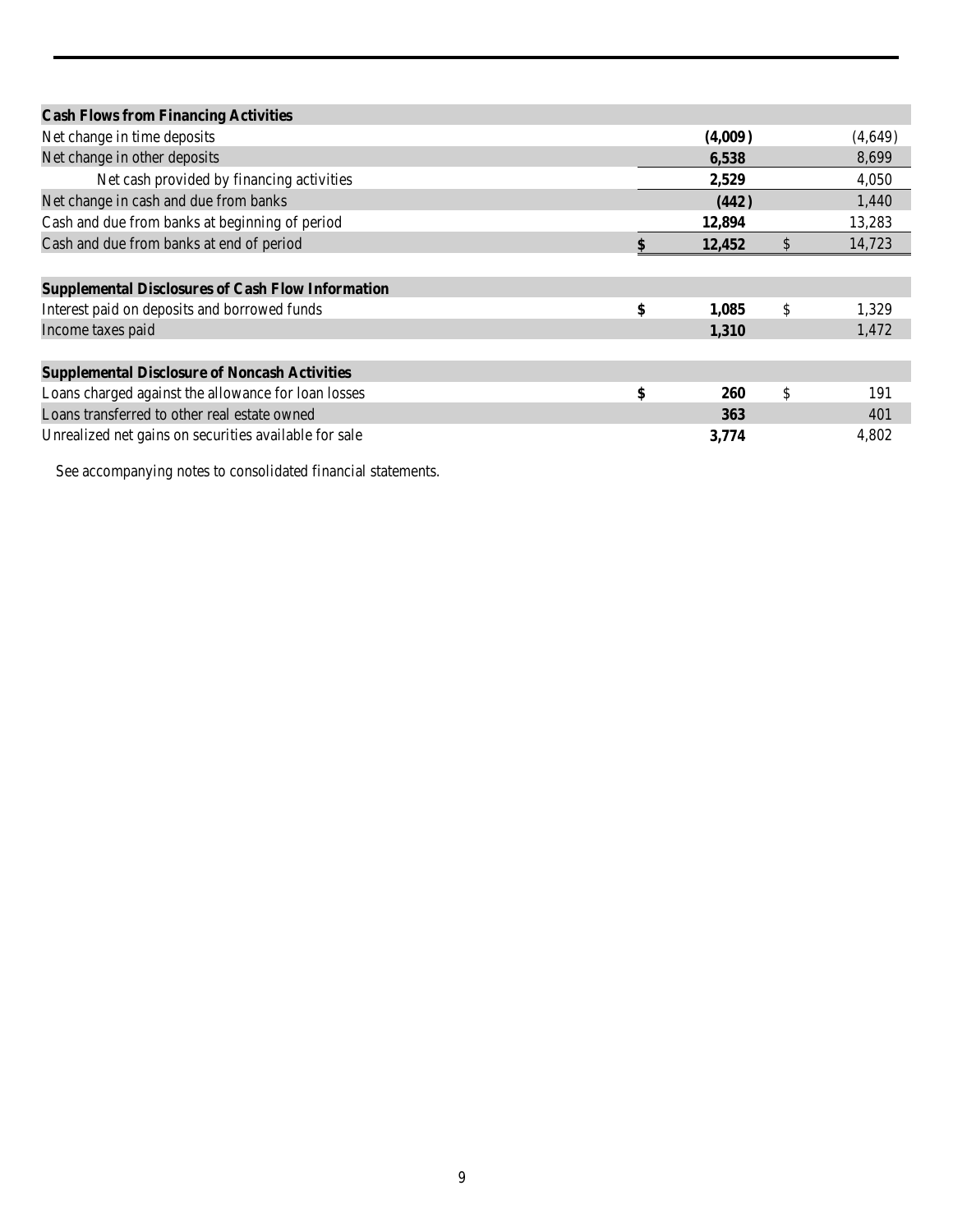# **National Bankshares, Inc. and Subsidiaries Notes to Consolidated Financial Statements March 31, 2015 (Unaudited)**

#### <span id="page-9-0"></span>**\$ in thousands, except per share data**

#### **Note 1: General**

The consolidated financial statements of National Bankshares, Inc. ("NBI") and its wholly-owned subsidiaries, The National Bank of Blacksburg ("NBB") and National Bankshares Financial Services, Inc. ("NBFS") (collectively, the "Company"), conform to accounting principles generally accepted in the United States of America and to general practices within the banking industry. The accompanying interim period consolidated financial statements are unaudited; however, in the opinion of management, all adjustments consisting of normal recurring adjustments, which are necessary for a fair presentation of the consolidated financial statements, have been included. The results of operations for the three months ended March 31, 2015 are not necessarily indicative of results of operations for the full year or any other interim period. The interim period consolidated financial statements and financial information included in this Form 10-Q should be read in conjunction with the notes to consolidated financial statements included in the Company's 2014 Form 10-K. The Company posts all reports required to be filed under the Securities and Exchange Act of 1934 on its web site at [www.nationalbankshares.com.](http://www.nationalbankshares.com/)

Subsequent events have been considered through the date when the Form 10-Q was issued.

#### **Note 2: Stock-Based Compensation**

The Company's 1999 Stock Option Plan was terminated on March 9, 2009. Incentive stock options were granted annually to key employees of NBI and its subsidiaries from 1999 to 2005 and none have been granted since 2005. All of the stock options are vested.

| <b>Options</b>                 | <b>Shares</b> | Weighted<br>Average<br><b>Exercise</b><br><b>Price Per Share</b> | Weighted<br>Average<br>Remaining<br>Contractual<br>Term | Aggregate<br><b>Intrinsic</b><br><b>Value</b> |
|--------------------------------|---------------|------------------------------------------------------------------|---------------------------------------------------------|-----------------------------------------------|
| Outstanding at January 1, 2015 | 20,500        | \$<br>23.00                                                      |                                                         |                                               |
| Exercised                      | $---$         | $---$                                                            |                                                         |                                               |
| Forfeited or expired           | ---           | ---                                                              |                                                         |                                               |
| Outstanding March 31, 2015     | 20,500        | 23.00                                                            | 0.61                                                    | 140                                           |
| Exercisable at March 31, 2015  | 20,500        | 23.00                                                            | 0.61                                                    | 140                                           |

| <b>Options</b>                   | <b>Shares</b> | Weighted<br>Average<br><b>Exercise</b><br><b>Price Per Share</b> | Weighted<br>Average<br>Remaining<br><b>Contractual</b><br>Term | Aggregate<br><b>Intrinsic</b><br>Value |
|----------------------------------|---------------|------------------------------------------------------------------|----------------------------------------------------------------|----------------------------------------|
| Outstanding at January 1, 2014   | 46,000        | 23.96                                                            |                                                                |                                        |
| Exercised                        | (2,500)       | 23.00                                                            |                                                                |                                        |
| Forfeited or expired             | (23,000)      | 24.93                                                            |                                                                |                                        |
| Outstanding December 31, 2014    | 20,500        | 23.00                                                            | 0.85                                                           | 151                                    |
| Exercisable at December 31, 2014 | 20.500        | 23.00                                                            | 0.85                                                           | \$<br>151                              |

There were no shares exercised during the three months ended March 31, 2015. There were 2,500 shares with an intrinsic value of \$15 exercised in 2014.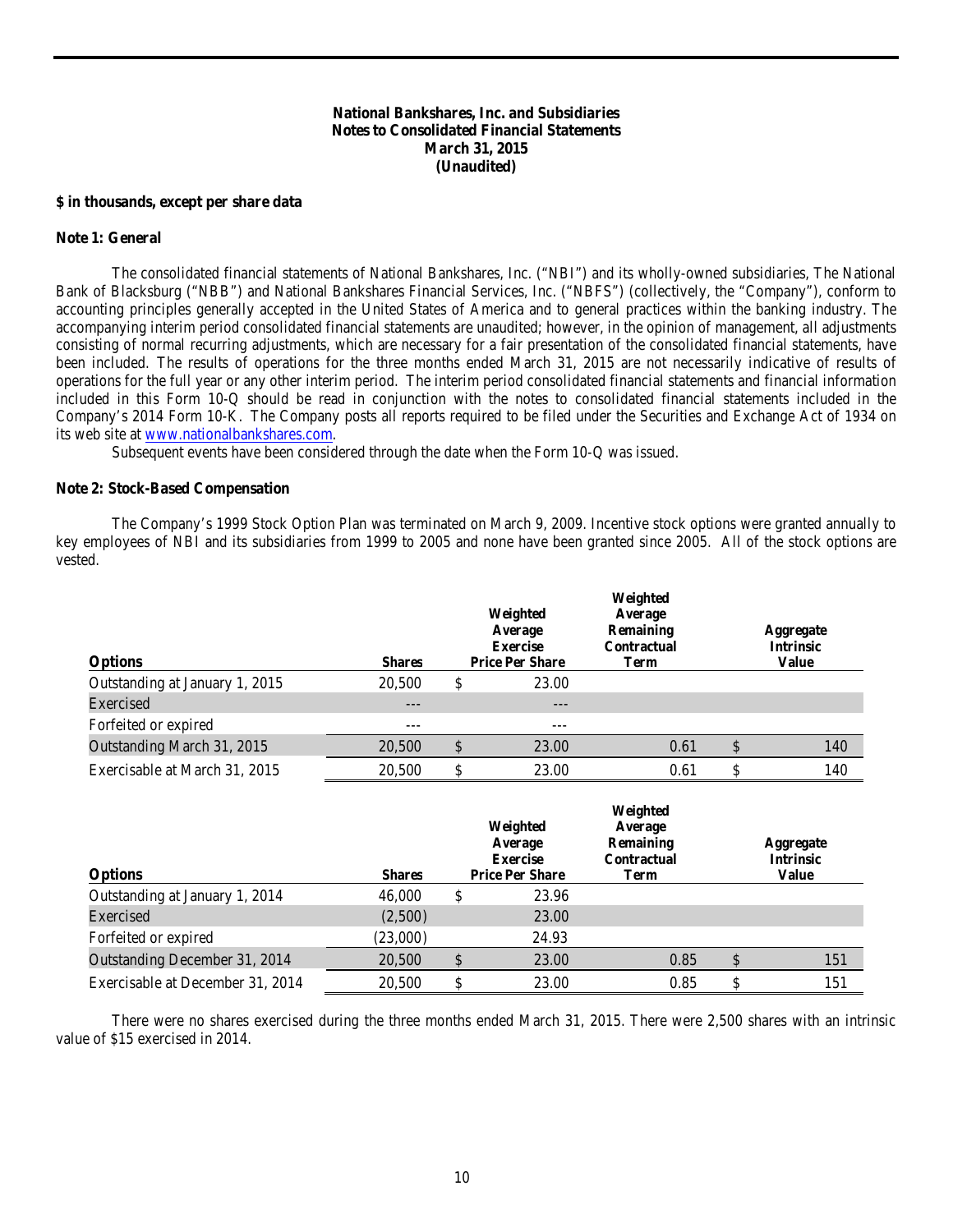# **Note 3:**

# **Loan Portfolio**

The loan portfolio, excluding loans held for sale, was comprised of the following.

|                                                 | March 31,              | December 31,           |  |  |
|-------------------------------------------------|------------------------|------------------------|--|--|
|                                                 | 2015                   | 2014                   |  |  |
| <b>Real estate construction</b>                 | $\mathbf{s}$<br>41,647 | $\mathbb{S}$<br>45,562 |  |  |
| <b>Consumer real estate</b>                     | 145,700                | 147,040                |  |  |
| <b>Commercial real estate</b>                   | 321,838                | 310,762                |  |  |
| Commercial non real estate                      | 32,182                 | 33,412                 |  |  |
| <b>Public sector and IDA</b>                    | 53,441                 | 41,361                 |  |  |
| <b>Consumer non real estate</b>                 | 28,204                 | 28,182                 |  |  |
| Gross loans                                     | 623,012                | 606,319                |  |  |
| Less unearned income and deferred fees          | (841)                  | (853)                  |  |  |
| Loans, net of unearned income and deferred fees | 622,171                | S<br>605,466           |  |  |

#### **Note 4: Allowance for Loan Losses, Nonperforming Assets and Impaired Loans**

The allowance for loan losses methodology incorporates individual evaluation of impaired loans and collective evaluation of groups of non-impaired loans. The Company performs ongoing analysis of the loan portfolio to determine credit quality and to identify impaired loans. Credit quality is rated based on the loan's payment history, the borrower's current financial situation and the value of the underlying collateral.

Impaired loans are those loans that have been modified in a troubled debt restructure ("TDR" or "restructure") and larger, non-homogeneous loans that are in nonaccrual or exhibit payment history or financial status that indicate the probability that collection will not occur according to the loan's original terms. Generally, impaired loans are given risk ratings that indicate higher risk, such as "classified" or "other assets especially mentioned." Impaired loans are individually evaluated to determine appropriate reserves and are measured at the lower of the invested amount or the fair market value. Impaired loans that are not troubled debt restructures and for which fair value measurement indicates an impairment loss are designated nonaccrual. A restructured loan for which impairment measurement does not indicate a loss and that maintains current status for at least six months may be returned to accrual status. Please refer to Note 1 of the Company's 2014 Form 10-K, "Summary of Significant Accounting Policies" for additional information on evaluation of impaired loans and associated specific reserves, and policies regarding nonaccruals, past due status and charge-offs.

Troubled debt restructures impact the estimation of the appropriate level of the allowance for loan losses. If the restructuring included forgiveness of a portion of principal, the charge-off is included in the historical charge-off rates applied to the collective evaluation methodology. Further, restructured loans are individually evaluated for impairment and any amount of book value that exceeds fair value is accrued in the allowance for loan losses. TDRs that experience a payment default are examined to determine whether the default indicates collateral dependency or a decline in estimates of cash flow used in the fair value measurement. TDRs, as well as all impaired loans, that are determined to be collateral dependent are charged down to fair value net of estimated costs to dispose. Deficiencies indicated by impairment measurements for TDRs that are not collateral dependent may be accrued in the allowance for loan losses or charged off if deemed uncollectible.

The Company evaluated characteristics in the loan portfolio and determined major segments and smaller classes within each segment. These characteristics include collateral type, repayment sources, and (if applicable) the borrower's business model. The methodology for calculating reserves for collectively-evaluated loans is applied at the class level.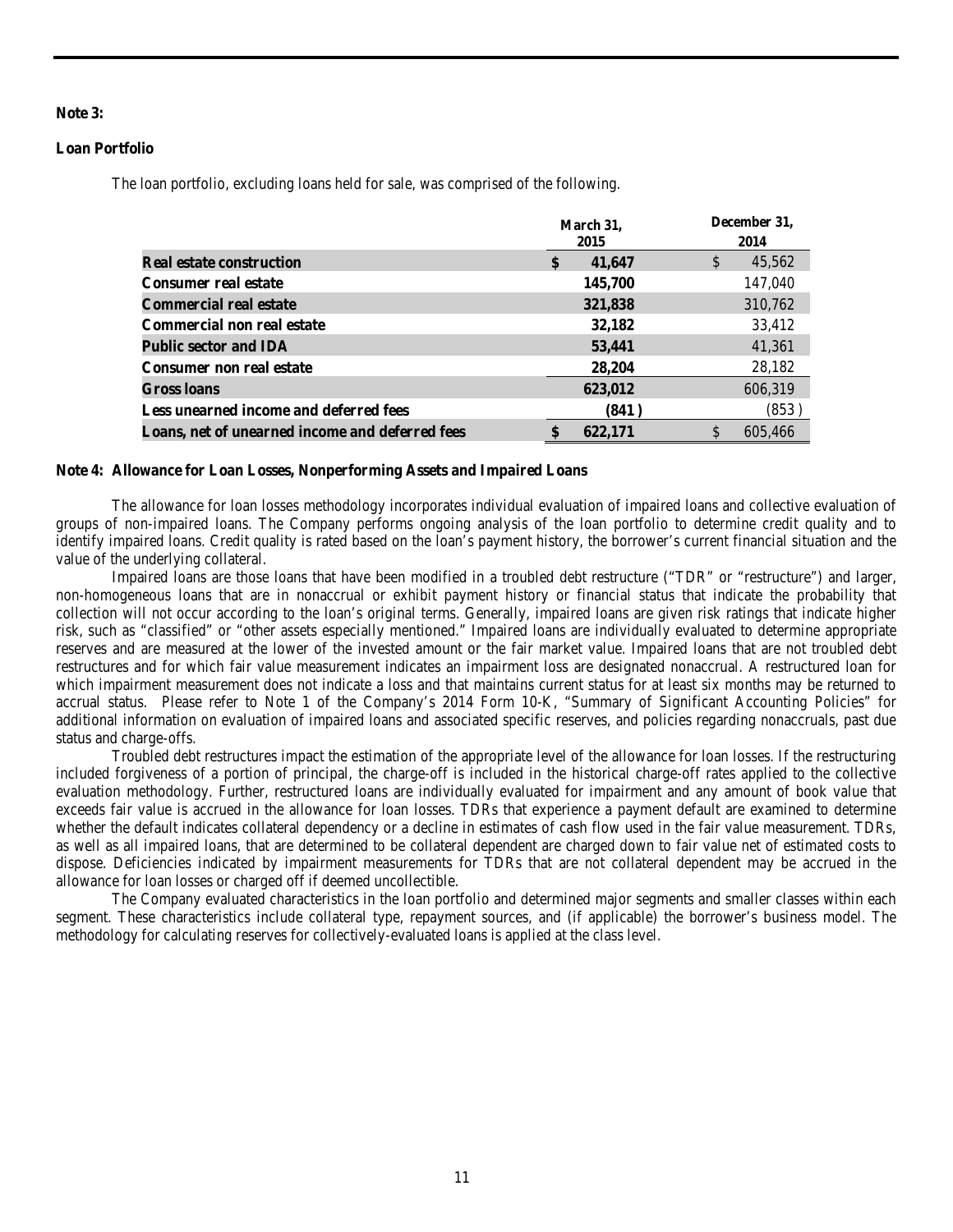#### *Portfolio Segments and Classes*

The segments and classes used in determining the allowance for loan losses are as follows.

Commercial real estate, owner-occupied

Commercial real estate, other

| <b>Real Estate Construction</b>        | <b>Commercial Non Real Estate</b> |
|----------------------------------------|-----------------------------------|
| Construction, residential              | Commercial and Industrial         |
| Construction, other                    |                                   |
|                                        | Public Sector and IDA             |
| Consumer Real Estate                   | Public sector and IDA             |
| Equity lines                           |                                   |
| Residential closed-end first liens     | <b>Consumer Non Real Estate</b>   |
| Residential closed-end junior liens    | Credit cards                      |
| Investor-owned residential real estate | Automobile                        |
|                                        | Other consumer loans              |
| <b>Commercial Real Estate</b>          |                                   |
| Multifamily real estate                |                                   |

#### *Historical Loss Rates*

The Company's allowance methodology for collectively-evaluated loans applies historical loss rates by class to current class balances as part of the process of determining required reserves. Class loss rates are calculated as the net charge-offs for the class as a percentage of average class balance. The loss rate for the current quarter is averaged with that of prior periods to obtain the historical loss rate. Two loss rates for each class are calculated: total net charge-offs for the class as a percentage of average class loan balance ("class loss rate"), and total net charge-offs for the class as a percentage of average classified loans in the class ("classified loss rate"). Classified loans are those with risk ratings of "substandard" or higher. Net charge-offs in both calculations include charge-offs and recoveries of classified and non-classified loans as well as those associated with impaired loans. Class historical loss rates are applied to non-classified loan balances at the reporting date, and classified historical loss rates are applied to classified balances at the reporting date.

#### *Risk Factors*

In addition to historical loss rates, risk factors pertinent to credit risk for each class are analyzed to estimate reserves for collectively-evaluated loans. Factors include changes in national and local economic and business conditions, the nature and volume of classes within the portfolio, loan quality, loan officers' experience, lending policies and the Company's loan review system.

The analysis of certain factors results in standard allocations to all segments and classes. These factors include loan officers' average years of experience, the risk from changes in lending policies, and the risk from changes in loan review. Factors analyzed for each class, with resultant allocations based upon the level of risk assessed for each class, include levels of past due loans, nonaccrual loans, current class balance as a percentage of total loans, and the percentage of high risk loans (defined to be junior lien mortgages, high loan-to-value loans, and interest only loans) within the class. Additionally, factors specific to each segment are analyzed and result in allocations to the segment.

Real estate construction loans are subject to general risks from changing commercial building and housing market trends and economic conditions that may impact demand for completed properties and the costs of completion. These risks are measured by market-area unemployment rates, bankruptcy rates, housing and commercial building market trends, and interest rates.

The credit quality of consumer real estate is subject to risks associated with the borrower's repayment ability and collateral value, measured generally by analyzing local unemployment and bankruptcy trends, local housing market trends, and interest rates.

The commercial real estate segment includes loans secured by multifamily residential real estate, commercial real estate occupied by the owner/borrower, and commercial real estate leased to non-owners. Loans in the commercial real estate segment are impacted by economic risks from changing commercial real estate markets, rental markets for multi-family housing and commercial buildings, business bankruptcy rates, local unemployment and interest rate trends that would impact the businesses housed by the commercial real estate.

Commercial non real estate loans are secured by collateral other than real estate, or are unsecured. Credit risk for commercial non real estate loans is subject to economic conditions, generally monitored by local business bankruptcy trends, and interest rates. Public sector and IDA loans are extended to municipalities and related entities. Credit risk is based upon the entity's ability to repay and interest rate trends.

Consumer non real estate includes credit cards, automobile and other consumer loans. Credit cards and certain other consumer loans are unsecured, while collateral is obtained for automobile loans and other consumer loans. Credit risk stems primarily from the borrower's ability to repay, measured by average unemployment, average personal bankruptcy rates and interest rates.

Factor allocations applied to each class are increased for loans rated special mention and classified. The Company allocates additional reserves for "high risk" loans. High risk loans include junior liens, interest only and high loan to value loans.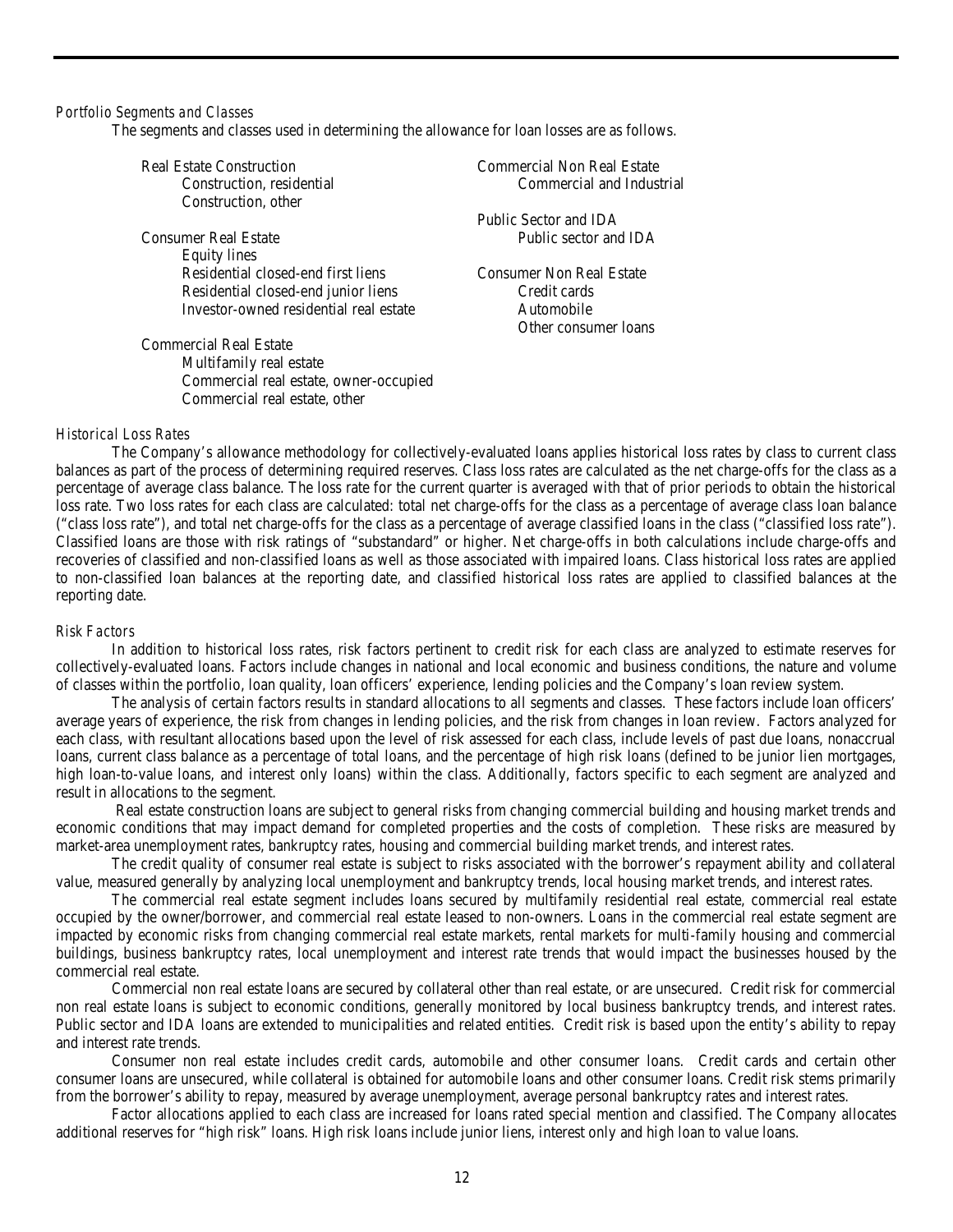A detailed analysis showing the allowance roll-forward by portfolio segment and related loan balance by segment follows.

|                                   |                                           | Activity in the Antowance for Equal Equud for the Three Monthly Ended March 91, 2010 |                                |        |                                  |       |                                                       |       |                                                  |     |                                           |             |  |              |       |
|-----------------------------------|-------------------------------------------|--------------------------------------------------------------------------------------|--------------------------------|--------|----------------------------------|-------|-------------------------------------------------------|-------|--------------------------------------------------|-----|-------------------------------------------|-------------|--|--------------|-------|
|                                   | <b>Real Estate</b><br><b>Construction</b> |                                                                                      | Consumer<br><b>Real Estate</b> |        | Commercial<br><b>Real Estate</b> |       | <b>Commercial</b><br><b>Non Real</b><br><b>Estate</b> |       | <b>Public</b><br><b>Sector and</b><br><b>IDA</b> |     | <b>Consumer Non</b><br><b>Real Estate</b> | Unallocated |  | <b>Total</b> |       |
| Balance, December 31,<br>2014     | \$                                        | 612                                                                                  |                                | 1.662  | \$.                              | 3,537 |                                                       | .475  |                                                  | 327 | $\mathbf{s}$                              | 602S        |  | 48           | 8,263 |
| Charge-offs                       |                                           | $- - -$                                                                              |                                | (72)   |                                  | (100) |                                                       | $--$  |                                                  | --- |                                           | (88)        |  | $--$         | (260) |
| Recoveries                        |                                           | $---$                                                                                |                                | $--$   |                                  | 12    |                                                       | $--$  |                                                  | --- |                                           | 41          |  | $- - -$      | 53    |
| Provision for loan losses         |                                           | (145)                                                                                |                                | 30     |                                  | 262   |                                                       | (59)  |                                                  | 106 |                                           | 21          |  | (14)         | 201   |
| <b>Balance, March 31, 2015 \$</b> |                                           | 467                                                                                  |                                | 1.620S |                                  | 3.711 |                                                       | 1.416 |                                                  | 433 | $\mathbf{s}$                              | 576         |  | 34           | 8,257 |

| Activity in the Allowance for Loan Losses for the Three Months Ended March 31, 2015 |  |
|-------------------------------------------------------------------------------------|--|
|-------------------------------------------------------------------------------------|--|

|                               | Activity in the Allowance for Loan Losses for the Three Months Ended March 31, 2014 |              |          |                                       |              |                                  |     |                                                |  |                                                  |    |                                           |  |                    |          |              |
|-------------------------------|-------------------------------------------------------------------------------------|--------------|----------|---------------------------------------|--------------|----------------------------------|-----|------------------------------------------------|--|--------------------------------------------------|----|-------------------------------------------|--|--------------------|----------|--------------|
|                               | <b>Real Estate</b>                                                                  | Construction |          | <b>Consumer</b><br><b>Real Estate</b> |              | Commercial<br><b>Real Estate</b> |     | Commercial<br><b>Non Real</b><br><b>Estate</b> |  | <b>Public</b><br><b>Sector and</b><br><b>IDA</b> |    | <b>Consumer Non</b><br><b>Real Estate</b> |  | <b>Unallocated</b> |          | <b>Total</b> |
| Balance, December 31,<br>2013 | \$                                                                                  | 863          | <b>S</b> | 1.697                                 | -S           | 3,685                            | \$. | 989                                            |  | 132                                              | -S | 576                                       |  | 285                | <b>S</b> | 8,227        |
| Charge-offs                   |                                                                                     | (2)          |          | (54)                                  |              | (52)                             |     |                                                |  |                                                  |    | (83)                                      |  | $- - -$            |          | (191)        |
| Recoveries                    |                                                                                     | $---$        |          | $---$                                 |              | 8                                |     | 131                                            |  | $- - -$                                          |    | 19                                        |  | $---$              |          | 158          |
| Provision for loan losses     |                                                                                     | (11)         |          | 171                                   |              | 53                               |     | (259)                                          |  | 70                                               |    | 17                                        |  | 62                 |          | 103          |
| Balance, March 31, 2014       |                                                                                     | 850          |          | 1.814                                 | <sup>S</sup> | 3.694                            | \$  | 861                                            |  | 202                                              |    | 529                                       |  | 347                |          | 8.297        |

|                                          |              | Allowance for Loan Losses as of March 31, 2015 |  |                                |      |                                  |  |                                                |  |                                                  |  |                                           |  |                    |              |
|------------------------------------------|--------------|------------------------------------------------|--|--------------------------------|------|----------------------------------|--|------------------------------------------------|--|--------------------------------------------------|--|-------------------------------------------|--|--------------------|--------------|
|                                          |              | <b>Real Estate</b><br>Construction             |  | Consumer<br><b>Real Estate</b> |      | Commercial<br><b>Real Estate</b> |  | Commercial<br><b>Non Real</b><br><b>Estate</b> |  | <b>Public</b><br><b>Sector and</b><br><b>IDA</b> |  | <b>Consumer Non</b><br><b>Real Estate</b> |  | <b>Unallocated</b> | <b>Total</b> |
| Individually evaluated<br>for impairment | $\mathbf{s}$ | $--$ \$                                        |  | 10                             | - \$ | $216 \tS$                        |  | 10                                             |  | $---$                                            |  | $--$ \$                                   |  | $--$ \$            | 236          |
| Collectively evaluated<br>for impairment |              | 467                                            |  | 1.610                          |      | 3.495                            |  | 1.406                                          |  | 433                                              |  | 576                                       |  | 34                 | 8,021        |
| Total                                    |              | 467                                            |  | 1.620                          |      | 3,711                            |  | 1.416                                          |  | 433                                              |  | 576 \$                                    |  | 34                 | 8,257        |

|                                          |                                           | Allowance for Loan Losses as of December 31, 2014 |  |                                                                    |      |       |    |                                                |                                    |         |    |                                           |  |             |              |
|------------------------------------------|-------------------------------------------|---------------------------------------------------|--|--------------------------------------------------------------------|------|-------|----|------------------------------------------------|------------------------------------|---------|----|-------------------------------------------|--|-------------|--------------|
|                                          | <b>Real Estate</b><br><b>Construction</b> |                                                   |  | Commercial<br>Consumer<br><b>Real Estate</b><br><b>Real Estate</b> |      |       |    | Commercial<br><b>Non Real</b><br><b>Estate</b> | Public<br><b>Sector and</b><br>IDA |         |    | <b>Consumer Non</b><br><b>Real Estate</b> |  | Unallocated | <b>Total</b> |
| Individually evaluated<br>for impairment |                                           | $--$ \$                                           |  | 14                                                                 | - \$ | 258   | -S | 10                                             | - \$                               | $--$ \$ |    | $---$                                     |  | $   -$      | 282          |
| Collectively evaluated<br>for impairment |                                           | 612                                               |  | 1.648                                                              |      | 3.279 |    | 1.465                                          |                                    | 327     |    | 602                                       |  | 48          | 7,981        |
| Total                                    |                                           | 612                                               |  | 1.662                                                              |      | 3,537 |    | 1.475                                          |                                    | 327     | \$ | 602                                       |  | 48          | 8,263        |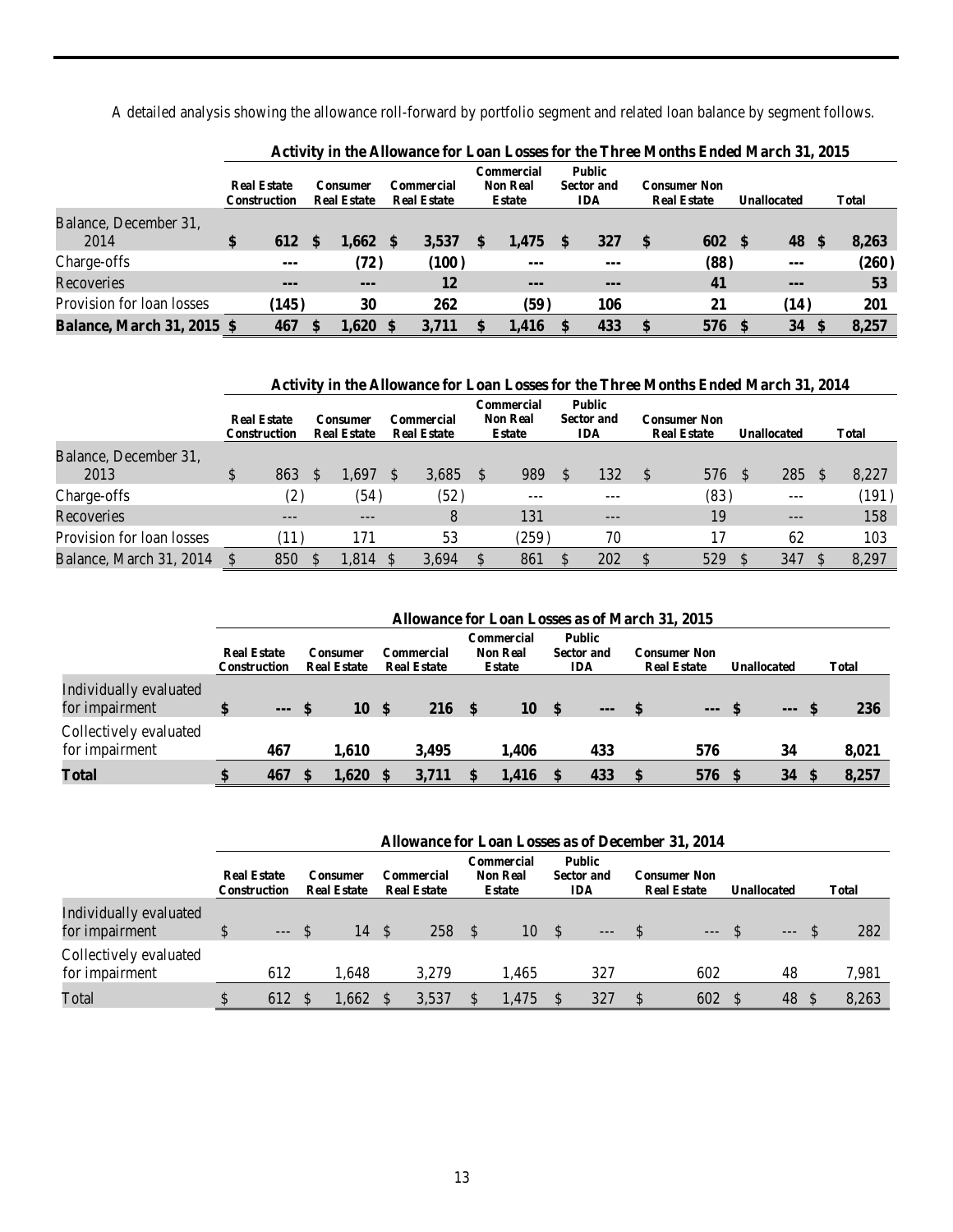|                                          | Loans as of March 31, 2015         |  |                                       |     |                                  |  |                                         |  |                                           |  |                                           |  |                    |              |              |
|------------------------------------------|------------------------------------|--|---------------------------------------|-----|----------------------------------|--|-----------------------------------------|--|-------------------------------------------|--|-------------------------------------------|--|--------------------|--------------|--------------|
|                                          | <b>Real Estate</b><br>Construction |  | <b>Consumer</b><br><b>Real Estate</b> |     | Commercial<br><b>Real Estate</b> |  | Commercial<br><b>Non Real</b><br>Estate |  | Public<br><b>Sector and</b><br><b>IDA</b> |  | <b>Consumer Non</b><br><b>Real Estate</b> |  | <b>Unallocated</b> |              | <b>Total</b> |
| Individually evaluated<br>for impairment | \$<br>$--$ \$                      |  | 809                                   | \$. | $13.513$ \$                      |  | 672                                     |  | $---$                                     |  | $---$                                     |  | $--$ S             |              | 14.994       |
| Collectively evaluated<br>for impairment | 41,647                             |  | 144.891                               |     | 308,325                          |  | 31,510                                  |  | 53,441                                    |  | 28,204                                    |  | $--$               |              | 608,018      |
| <b>Total loans</b>                       | 41,647                             |  | \$145,700                             |     | 321,838                          |  | 32,182                                  |  | 53,441                                    |  | 28,204                                    |  | $--$               | <sup>S</sup> | 623,012      |

|                                          | Loans as of December 31, 2014      |  |                                       |    |                                         |              |                                         |      |                                                  |  |                                           |  |                    |              |
|------------------------------------------|------------------------------------|--|---------------------------------------|----|-----------------------------------------|--------------|-----------------------------------------|------|--------------------------------------------------|--|-------------------------------------------|--|--------------------|--------------|
|                                          | <b>Real Estate</b><br>Construction |  | <b>Consumer</b><br><b>Real Estate</b> |    | <b>Commercial</b><br><b>Real Estate</b> |              | Commercial<br><b>Non Real</b><br>Estate |      | <b>Public</b><br><b>Sector and</b><br><b>IDA</b> |  | <b>Consumer Non</b><br><b>Real Estate</b> |  | <b>Unallocated</b> | <b>Total</b> |
| Individually evaluated<br>for impairment | $---$ \$                           |  | 819                                   | -S | 13.624                                  |              | 678                                     | - \$ | $--$ \$                                          |  | $---$ \$                                  |  |                    | $-5.121$     |
| Collectively evaluated<br>for impairment | 45,562                             |  | 146.221                               |    | 297.138                                 |              | 32.734                                  |      | 41.361                                           |  | 28,182                                    |  | $---$              | 591,198      |
| Total                                    | 45.562                             |  | \$147,040                             |    | \$ 310,762                              | <sup>S</sup> | 33,412                                  |      | \$41.361                                         |  | 28,182 \$                                 |  | $---$              | \$ 606,319   |

A summary of ratios for the allowance for loan losses follows.

|                                                                                                    | As of the                 |          | For the           |
|----------------------------------------------------------------------------------------------------|---------------------------|----------|-------------------|
|                                                                                                    | <b>Three Months Ended</b> |          | <b>Year Ended</b> |
|                                                                                                    | March 31,                 |          | December 31,      |
|                                                                                                    | 2015                      | 2014     | 2014              |
| Ratio of allowance for loan losses to the end of period loans, net of unearned income and          |                           |          |                   |
| deferred fees                                                                                      | $1.33\%$                  | 1.41%    | 1.36%             |
| Ratio of net charge-offs to average loans, net of unearned income and deferred fees <sup>(1)</sup> | $0.14\%$                  | $0.02\%$ | $0.27\%$          |

(1) Net charge-offs are on an annualized basis.

A summary of nonperforming assets follows.

|                                                                                                                   | March 31, |          |     |          | December 31, |
|-------------------------------------------------------------------------------------------------------------------|-----------|----------|-----|----------|--------------|
|                                                                                                                   |           | 2015     |     | 2014     | 2014         |
| Nonperforming assets:                                                                                             |           |          |     |          |              |
| Nonaccrual loans                                                                                                  | \$        | 3,102    | \$. | 5,071 \$ | 3,999        |
| Restructured loans in nonaccrual                                                                                  |           | 6,123    |     | 1,007    | 5,288        |
| Total nonperforming loans                                                                                         |           | 9,225    |     | 6,078    | 9,287        |
| Other real estate owned, net                                                                                      |           | 4,573    |     | 4,901    | 4,744        |
| Total nonperforming assets                                                                                        |           | \$13,798 |     | \$10,979 | 14,031       |
| Ratio of nonperforming assets to loans, net of unearned income and deferred fees, plus<br>other real estate owned |           | $2.20\%$ |     | 1.85%    | 2.30%        |
| Ratio of allowance for loan losses to nonperforming loans <sup>(1)</sup>                                          |           | 89.51%   |     | 136.51%  | 88.97%       |

(1) The Company defines nonperforming loans as nonaccrual loans. Loans 90 days or more past due and still accruing and accruing restructured loans are excluded.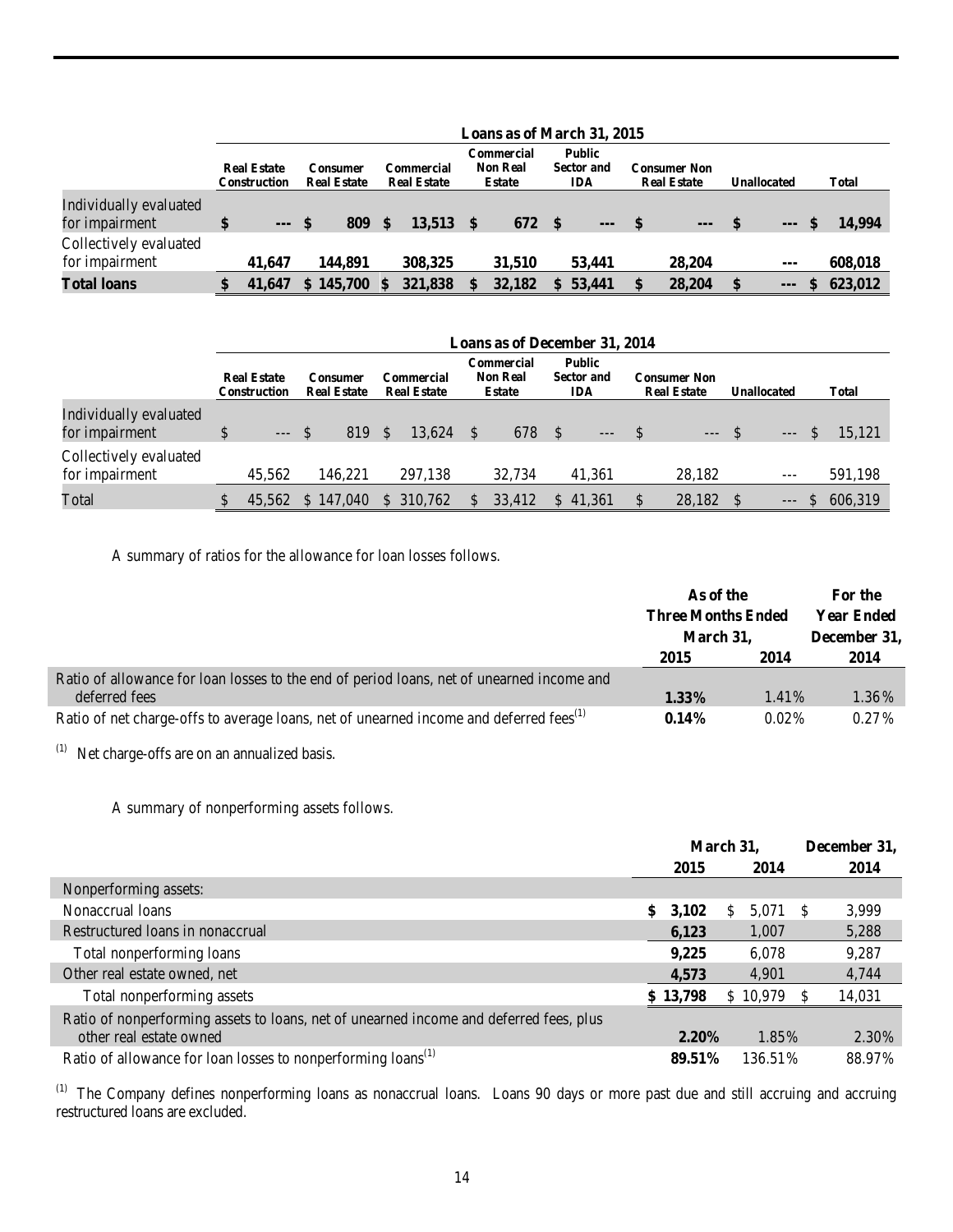A summary of loans past due 90 days or more and impaired loans follows.

|                                                                                                                  | March 31,    |               |          |               | December 31, |
|------------------------------------------------------------------------------------------------------------------|--------------|---------------|----------|---------------|--------------|
|                                                                                                                  | 2015         |               | 2014     |               | 2014         |
| Loans past due 90 days or more and still accruing                                                                | 272          | \$.           | 163      | <b>S</b>      | 207          |
| Ratio of loans past due 90 days or more and still accruing to loans, net of unearned<br>income and deferred fees | $0.04\%$     |               | $0.03\%$ |               | 0.03%        |
| Accruing restructured loans                                                                                      | 5,992        | S.            | 6,145    |               | 6,040        |
| Impaired loans:                                                                                                  |              |               |          |               |              |
| Impaired loans with no valuation allowance                                                                       | \$<br>11,265 | \$.           | 10,139   | \$            | 7,615        |
| Impaired loans with a valuation allowance                                                                        | 3,729        |               | 2,463    |               | 7,506        |
| Total impaired loans                                                                                             | \$<br>14,994 | $\mathcal{S}$ | 12,602   | <sup>\$</sup> | 15,121       |
| Valuation allowance                                                                                              | (236)        |               | (280)    |               | (282)        |
| Impaired loans, net of allowance                                                                                 | 14,758       | \$            | 12,322   | S             | 14,839       |
| Average recorded investment in impaired loans <sup>(1)</sup>                                                     | 15,192       | \$            | 13,075   | S             | 16,311       |
| Interest income recognized on impaired loans, after designation as impaired                                      | 174          | $\mathbb{S}$  | 99       | <sup>\$</sup> | 473          |
| Amount of income recognized on a cash basis                                                                      | ---          |               | ---      |               |              |

(1) Recorded investment is net of charge-offs and interest paid while a loan is in nonaccrual status.

Nonaccrual loans that meet the Company's balance threshold of \$250 and all TDRs are designated as impaired. No interest income was recognized on nonaccrual loans for the three months ended March 31, 2015 or March 31, 2014 or for the year ended December 31, 2014.

A detailed analysis of investment in impaired loans, associated reserves and interest income recognized, segregated by loan class follows.

|                                                  | <b>Impaired Loans as of March 31, 2015</b> |    |                                                               |                                                                                                                    |        |    |                                                                                                      |  |                                    |  |  |  |  |
|--------------------------------------------------|--------------------------------------------|----|---------------------------------------------------------------|--------------------------------------------------------------------------------------------------------------------|--------|----|------------------------------------------------------------------------------------------------------|--|------------------------------------|--|--|--|--|
|                                                  | Principal<br><b>Balance</b>                |    | (A)<br><b>Total</b><br><b>Recorded</b><br>Investment $^{(1)}$ | <b>Recorded</b><br>Investment <sup>(1)</sup> in (A)<br>for Which There is<br><b>No Related</b><br><b>Allowance</b> |        |    | <b>Recorded</b><br>Investment $^{(1)}$ in<br>(A) for Which<br>There is a Related<br><b>Allowance</b> |  | <b>Related</b><br><b>Allowance</b> |  |  |  |  |
| <b>Consumer Real Estate</b> <sup>(2)</sup>       |                                            |    |                                                               |                                                                                                                    |        |    |                                                                                                      |  |                                    |  |  |  |  |
| Residential closed-end first liens               | \$<br>526 \$                               |    | 499 \$                                                        |                                                                                                                    | 309    | \$ | 190S                                                                                                 |  | 2                                  |  |  |  |  |
| Residential closed-end junior liens              | 234                                        |    | 234                                                           |                                                                                                                    | $---$  |    | 234                                                                                                  |  | 8                                  |  |  |  |  |
| Investor-owned residential real estate           | 76                                         |    | 76                                                            |                                                                                                                    | 76     |    | ---                                                                                                  |  |                                    |  |  |  |  |
| Commercial Real Estate <sup>(2)</sup>            |                                            |    |                                                               |                                                                                                                    |        |    |                                                                                                      |  |                                    |  |  |  |  |
| Multifamily real estate                          | 2,907                                      |    | 2,705                                                         |                                                                                                                    | 868    |    | 1,837                                                                                                |  | 148                                |  |  |  |  |
| Commercial real estate, owner-occupied           | 4,902                                      |    | 4,799                                                         |                                                                                                                    | 3,404  |    | 1,395                                                                                                |  | 68                                 |  |  |  |  |
| Commercial real estate, other                    | 6,058                                      |    | 6,009                                                         |                                                                                                                    | 6,009  |    | ---                                                                                                  |  |                                    |  |  |  |  |
| <b>Commercial Non Real Estate</b> <sup>(2)</sup> |                                            |    |                                                               |                                                                                                                    |        |    |                                                                                                      |  |                                    |  |  |  |  |
| Commercial and Industrial                        | 672                                        |    | 672                                                           |                                                                                                                    | 599    |    | 73                                                                                                   |  | 10                                 |  |  |  |  |
| Total                                            | \$15,375                                   | \$ | 14,994 \$                                                     |                                                                                                                    | 11,265 | \$ | $3,729$ \$                                                                                           |  | 236                                |  |  |  |  |

(1) Recorded investment is net of charge-offs and interest paid while a loan is in nonaccrual status.<br>(2) Only classes with impaired loans are shown.

Г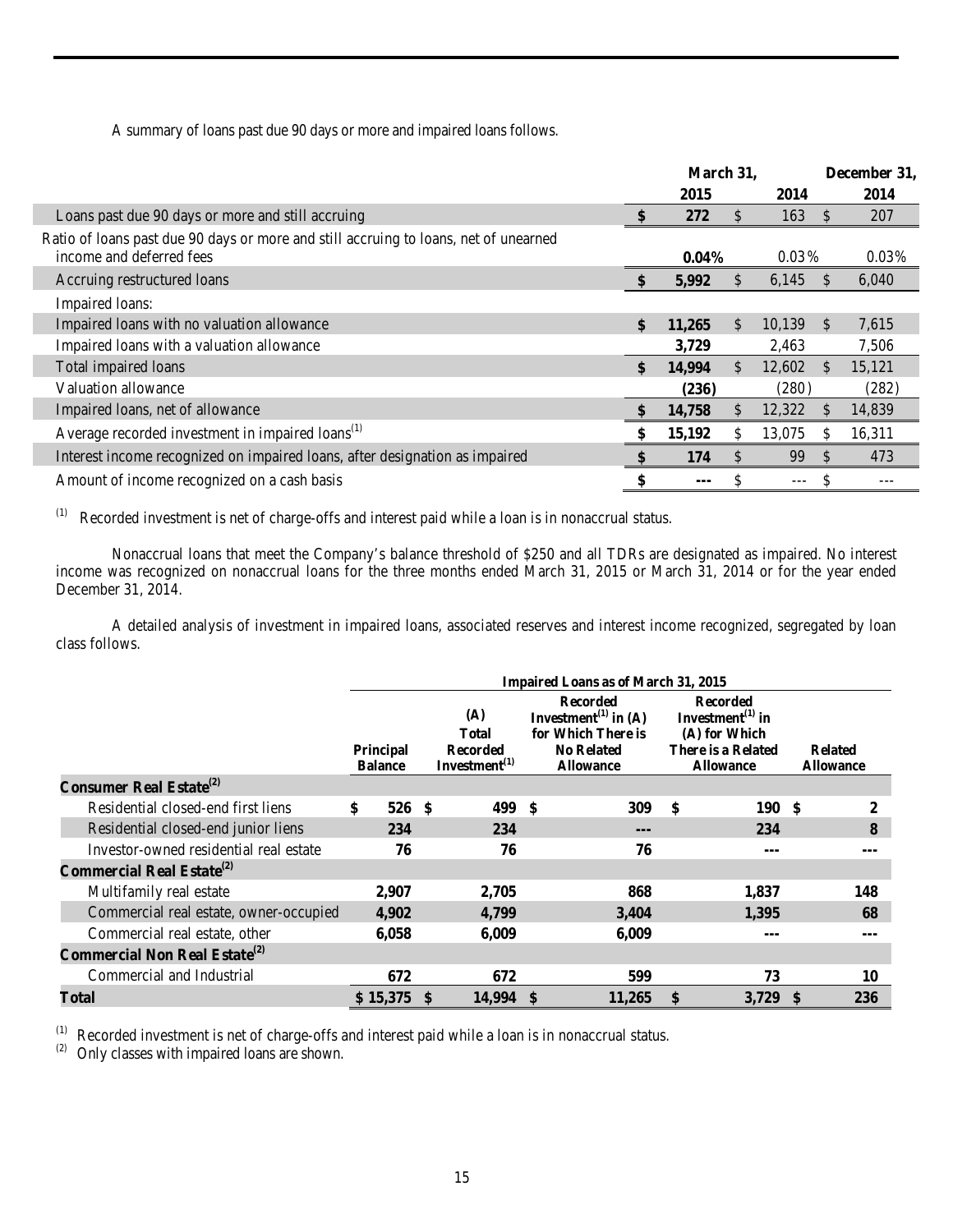|                                                  | <b>Impaired Loans as of December 31, 2014</b> |       |               |                                                               |  |                                                                                                                    |               |                                                                                                      |     |                                    |  |  |  |
|--------------------------------------------------|-----------------------------------------------|-------|---------------|---------------------------------------------------------------|--|--------------------------------------------------------------------------------------------------------------------|---------------|------------------------------------------------------------------------------------------------------|-----|------------------------------------|--|--|--|
|                                                  | Principal<br><b>Balance</b>                   |       |               | (A)<br><b>Total</b><br><b>Recorded</b><br>Investment $^{(1)}$ |  | <b>Recorded</b><br>Investment <sup>(1)</sup> in (A)<br>for Which There is<br><b>No Related</b><br><b>Allowance</b> |               | <b>Recorded</b><br>Investment $^{(1)}$ in<br>(A) for Which<br>There is a Related<br><b>Allowance</b> |     | <b>Related</b><br><b>Allowance</b> |  |  |  |
| <b>Consumer Real Estate</b> <sup>(2)</sup>       |                                               |       |               |                                                               |  |                                                                                                                    |               |                                                                                                      |     |                                    |  |  |  |
| Residential closed-end first liens               | \$                                            | 530   | -\$           | 503 \$                                                        |  | 311                                                                                                                | \$            | 192                                                                                                  | -\$ | 2                                  |  |  |  |
| Residential closed-end junior liens              |                                               | 239   |               | 239                                                           |  | ---                                                                                                                |               | 239                                                                                                  |     | 8                                  |  |  |  |
| Investor-owned residential real estate           |                                               | 77    |               | 77                                                            |  | $---$                                                                                                              |               | 77                                                                                                   |     | 4                                  |  |  |  |
| Commercial Real Estate <sup>(2)</sup>            |                                               |       |               |                                                               |  |                                                                                                                    |               |                                                                                                      |     |                                    |  |  |  |
| Multifamily real estate                          |                                               | 2,911 |               | 2,735                                                         |  | 868                                                                                                                |               | 1,866                                                                                                |     | 170                                |  |  |  |
| Commercial real estate, owner occupied           |                                               | 4,919 |               | 4,821                                                         |  | 3,314                                                                                                              |               | 1,508                                                                                                |     | 74                                 |  |  |  |
| Commercial real estate, other                    |                                               | 6,080 |               | 6,068                                                         |  | 3,072                                                                                                              |               | 2,996                                                                                                |     | 14                                 |  |  |  |
| <b>Commercial Non Real Estate</b> <sup>(2)</sup> |                                               |       |               |                                                               |  |                                                                                                                    |               |                                                                                                      |     |                                    |  |  |  |
| Commercial and Industrial                        |                                               | 678   |               | 678                                                           |  | 50                                                                                                                 |               | 628                                                                                                  |     | 10                                 |  |  |  |
| Total                                            | \$15,434                                      |       | <sup>\$</sup> | 15,121                                                        |  | 7,615                                                                                                              | <sup>\$</sup> | 7,506                                                                                                | -\$ | 282                                |  |  |  |

 $<sup>(1)</sup>$  Recorded investment is net of charge-offs and interest paid while a loan is in nonaccrual status.</sup>

 $^{(2)}$  Only classes with impaired loans are shown.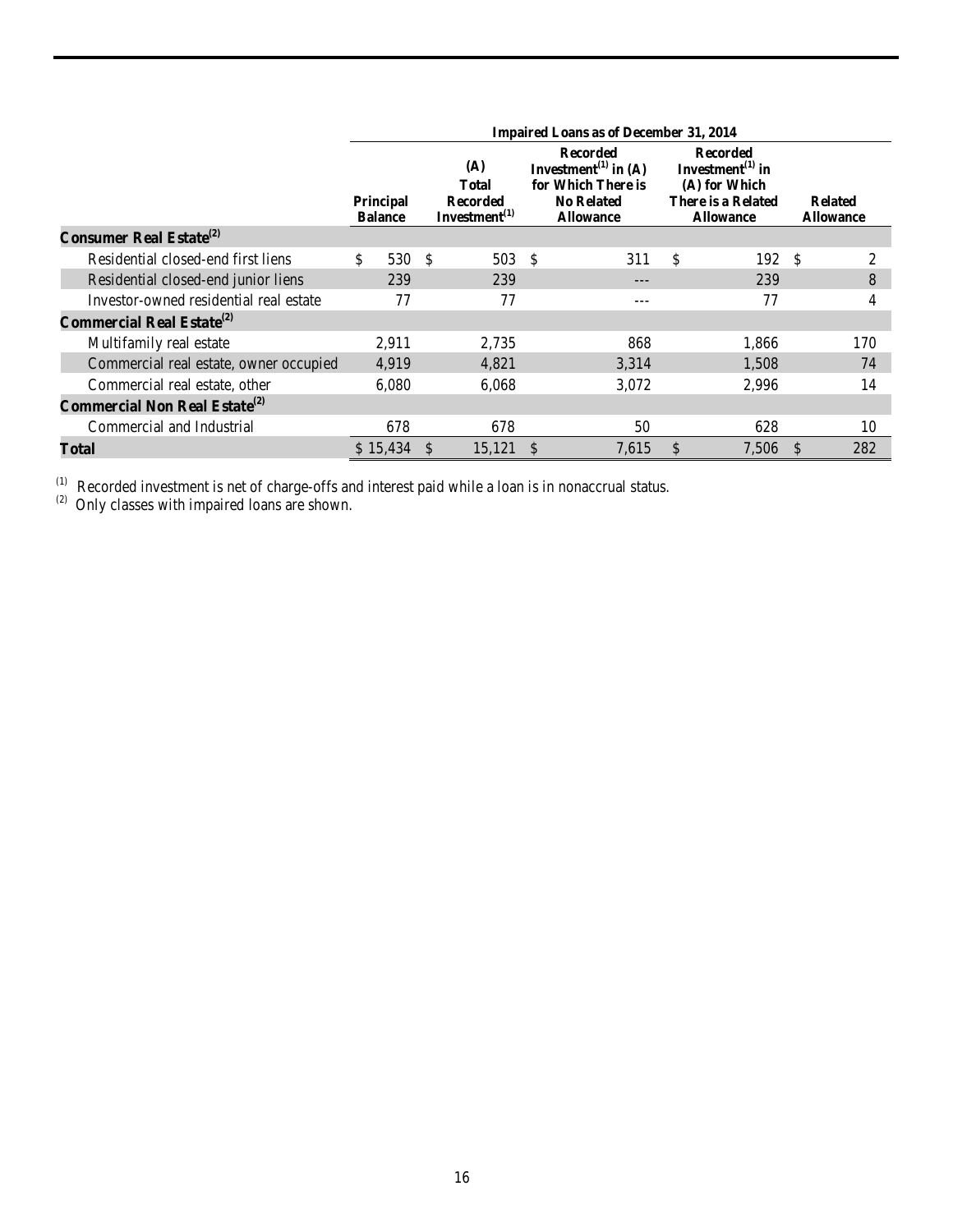The following tables show the average recorded investment and interest income recognized for impaired loans.

|                                                  | <b>For the Three Months Ended</b> |                                                   |                                                       |     |  |  |
|--------------------------------------------------|-----------------------------------|---------------------------------------------------|-------------------------------------------------------|-----|--|--|
|                                                  |                                   | <b>March 31, 2015</b>                             |                                                       |     |  |  |
|                                                  |                                   | Average<br><b>Recorded</b><br>Investment $^{(1)}$ | <b>Interest</b><br><b>Income</b><br><b>Recognized</b> |     |  |  |
| <b>Consumer Real Estate</b> <sup>(2)</sup>       |                                   |                                                   |                                                       |     |  |  |
| Residential closed-end first liens               | \$                                | 501                                               | \$                                                    | 7   |  |  |
| Residential closed-end junior liens              |                                   | 236                                               |                                                       | 4   |  |  |
| Investor-owned residential real estate           |                                   | 76                                                |                                                       |     |  |  |
| <b>Commercial Real Estate</b> <sup>(2)</sup>     |                                   |                                                   |                                                       |     |  |  |
| Multifamily real estate                          |                                   | 2,708                                             |                                                       | 25  |  |  |
| Commercial real estate, owner occupied           |                                   | 4,974                                             |                                                       | 58  |  |  |
| Commercial real estate, other                    |                                   | 6,023                                             |                                                       | 80  |  |  |
| <b>Commercial Non Real Estate</b> <sup>(2)</sup> |                                   |                                                   |                                                       |     |  |  |
| Commercial and Industrial                        |                                   | 674                                               |                                                       | (1) |  |  |
| Total                                            | \$                                | 15,192                                            | \$                                                    | 174 |  |  |

(1) Recorded investment is net of charge-offs and interest paid while a loan is in nonaccrual status.<br>(2) Only classes with impaired loans are shown.

|                                                  | <b>For the Three Months Ended</b><br><b>March 31, 2014</b> |                                                |  |  |  |  |  |
|--------------------------------------------------|------------------------------------------------------------|------------------------------------------------|--|--|--|--|--|
|                                                  | Average<br><b>Recorded</b><br>Investment $^{(1)}$          | <b>Interest</b><br><b>Income</b><br>Recognized |  |  |  |  |  |
| <b>Consumer Real Estate</b> <sup>(2)</sup>       |                                                            |                                                |  |  |  |  |  |
| Residential closed-end first liens               | 561                                                        | $\overline{4}$                                 |  |  |  |  |  |
| Residential closed-end junior liens              | 257                                                        | 5                                              |  |  |  |  |  |
| Investor-owned residential real estate           | 79                                                         | 1                                              |  |  |  |  |  |
| <b>Commercial Real Estate</b> <sup>(2)</sup>     |                                                            |                                                |  |  |  |  |  |
| Multifamily real estate                          | 3,386                                                      |                                                |  |  |  |  |  |
| Commercial real estate, owner occupied           | 5,515                                                      | 44                                             |  |  |  |  |  |
| Commercial real estate, other                    | 3,150                                                      | 44                                             |  |  |  |  |  |
| <b>Commercial Non Real Estate</b> <sup>(2)</sup> |                                                            |                                                |  |  |  |  |  |
| Commercial and Industrial                        | 101                                                        |                                                |  |  |  |  |  |
| <b>Consumer Non Real Estate</b> <sup>(2)</sup>   |                                                            |                                                |  |  |  |  |  |
| Automobile                                       | 26                                                         |                                                |  |  |  |  |  |
| Total                                            | \$<br>13,075                                               | \$<br>99                                       |  |  |  |  |  |

(1) Recorded investment is net of charge-offs and interest paid while a loan is in nonaccrual status.

(2) Only classes with impaired loans are shown.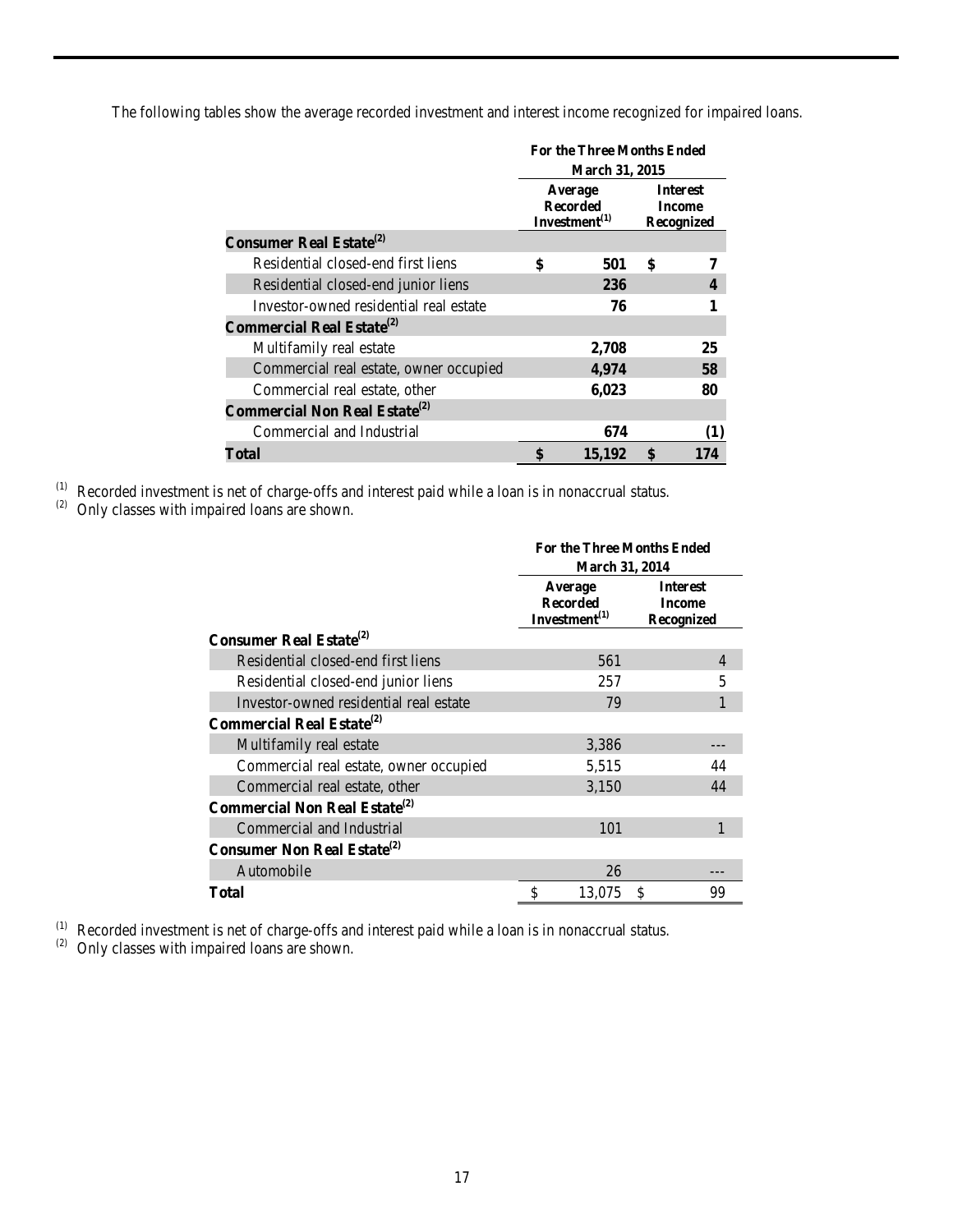The Company reviews nonaccrual loans on an individual loan basis to determine whether future payments are reasonably assured. To satisfy this criteria, the Company's evaluation must determine that the underlying cause of the original delinquency or weakness that indicated nonaccrual status has been resolved, such as receipt of new guarantees, increased cash flows that cover the debt service or other resolution. Nonaccrual loans that demonstrate reasonable assurance of future payments and that have made at least six consecutive payments in accordance with repayment terms and timeframes may be returned to accrual status.

A restructured loan for which impairment measurement does not indicate a loss and that maintains current status for at least six months may be returned to accrual status.

An analysis of past due and nonaccrual loansfollows.

# **March 31, 2015**

|                                                  | $30 - 89$<br><b>Days Past</b><br><b>Due</b> | 90 or More<br><b>Days Past Due</b> | 90 or More<br><b>Days Past Due</b><br>and Still<br><b>Accruing</b> | <b>Nonaccruals</b><br>(Including<br><b>Impaired</b><br>Nonaccruals) |       |  |
|--------------------------------------------------|---------------------------------------------|------------------------------------|--------------------------------------------------------------------|---------------------------------------------------------------------|-------|--|
| <b>Real Estate Construction</b> <sup>(1)</sup>   |                                             |                                    |                                                                    |                                                                     |       |  |
| Construction, other                              | \$                                          | \$                                 | \$                                                                 | \$                                                                  |       |  |
| <b>Consumer Real Estate</b> <sup>(1)</sup>       |                                             |                                    |                                                                    |                                                                     |       |  |
| <b>Equity lines</b>                              | 80                                          |                                    |                                                                    |                                                                     |       |  |
| Residential closed-end first liens               | 1,117                                       | 131                                | 131                                                                |                                                                     | 4     |  |
| Residential closed-end junior liens              | 68                                          |                                    |                                                                    |                                                                     |       |  |
| Investor-owned residential real estate           | 378                                         | ---                                | ---                                                                |                                                                     | 14    |  |
| <b>Commercial Real Estate</b> <sup>(1)</sup>     |                                             |                                    |                                                                    |                                                                     |       |  |
| Multifamily real estate                          | 844                                         | 868                                | ---                                                                |                                                                     | 2,705 |  |
| Commercial real estate, owner-occupied           | 647                                         | 1,588                              |                                                                    |                                                                     | 2,841 |  |
| Commercial real estate, other                    | ---                                         |                                    | ---                                                                |                                                                     | 2,959 |  |
| <b>Commercial Non Real Estate</b> <sup>(1)</sup> |                                             |                                    |                                                                    |                                                                     |       |  |
| Commercial and Industrial                        | 777                                         | 732                                | 83                                                                 |                                                                     | 702   |  |
| <b>Consumer Non Real Estate</b> <sup>(1)</sup>   |                                             |                                    |                                                                    |                                                                     |       |  |
| Credit cards                                     | 3                                           | 7                                  | 7                                                                  |                                                                     |       |  |
| Automobile                                       | 172                                         | 51                                 | 51                                                                 |                                                                     |       |  |
| Other consumer loans                             | 19                                          | ---                                |                                                                    |                                                                     |       |  |
| <b>Total</b>                                     | \$<br>4,105                                 | \$<br>3,377                        | \$<br>272                                                          | \$                                                                  | 9,225 |  |

 $(1)$  Only classes with past-due or nonaccrual loans are shown.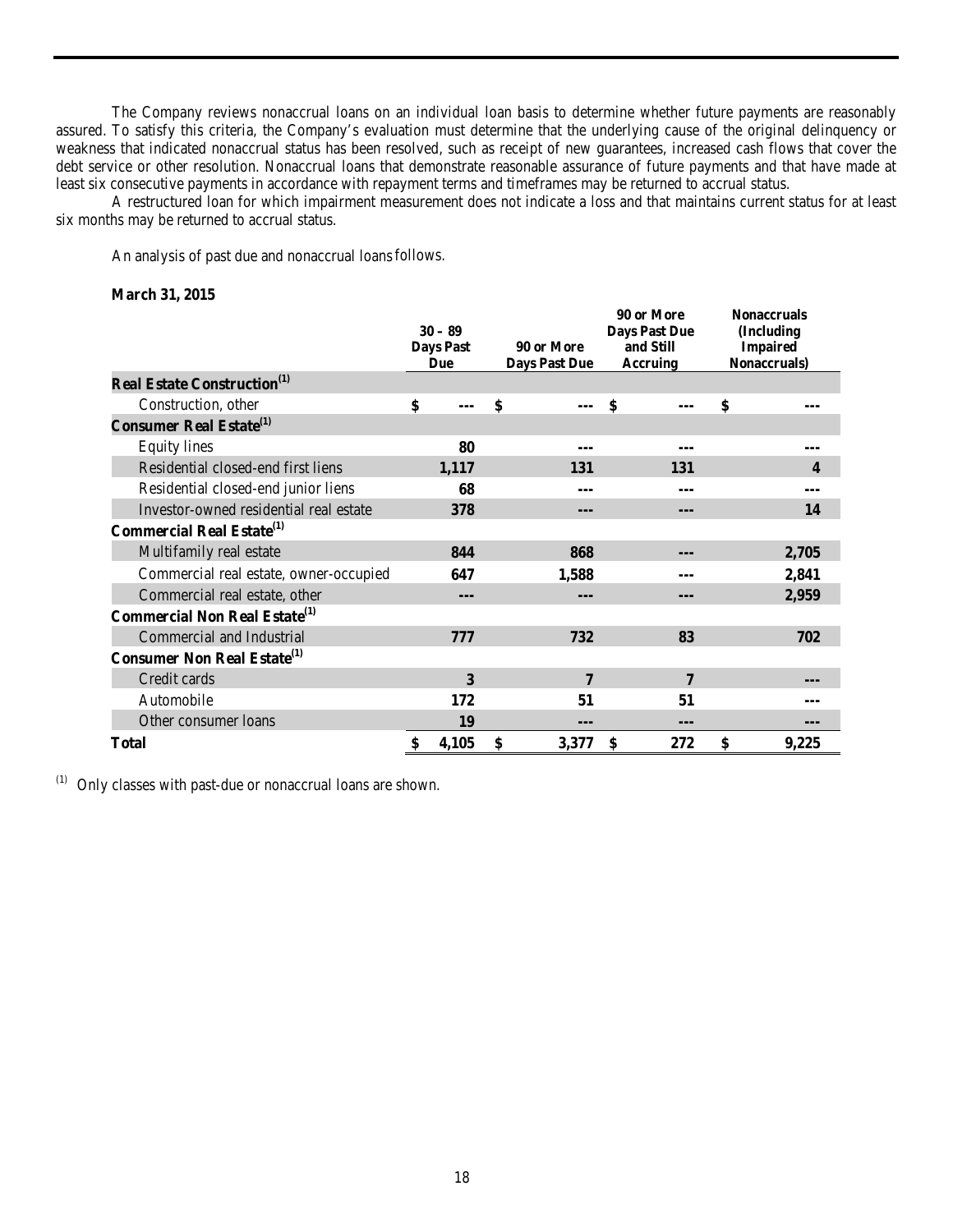An analysis of past due and nonaccrual loansfollows.

# **December 31, 2014**

|                                                  |               | $30 - 89$<br><b>Days Past</b><br>Due |               | 90 or More<br><b>Days Past Due</b> | 90 or More<br><b>Days Past Due</b><br>and Still<br>Accruing | <b>Nonaccruals</b><br>(Including<br><b>Impaired</b><br>Nonaccruals) |
|--------------------------------------------------|---------------|--------------------------------------|---------------|------------------------------------|-------------------------------------------------------------|---------------------------------------------------------------------|
| <b>Real Estate Construction</b> <sup>(1)</sup>   |               |                                      |               |                                    |                                                             |                                                                     |
| Construction, other                              |               | 28                                   |               | ---                                |                                                             |                                                                     |
| <b>Consumer Real Estate</b> <sup>(1)</sup>       |               |                                      |               |                                    |                                                             |                                                                     |
| <b>Equity Lines</b>                              |               | 25                                   |               |                                    |                                                             |                                                                     |
| Residential closed-end first liens               |               | 719                                  |               | 185                                | 80                                                          | 105                                                                 |
| Residential closed-end junior liens              |               | 74                                   |               |                                    |                                                             |                                                                     |
| Investor-owned residential real estate           |               | 336                                  |               | 45                                 | ---                                                         | 59                                                                  |
| <b>Commercial Real Estate</b> <sup>(1)</sup>     |               |                                      |               |                                    |                                                             |                                                                     |
| Multifamily real estate                          |               | 850                                  |               | 868                                |                                                             | 2,735                                                               |
| Commercial real estate, owner occupied           |               |                                      |               | 1,066                              | 102                                                         | 2,573                                                               |
| Commercial real estate, other                    |               | ---                                  |               | 70                                 |                                                             | 3,066                                                               |
| <b>Commercial Non Real Estate</b> <sup>(1)</sup> |               |                                      |               |                                    |                                                             |                                                                     |
| Commercial and Industrial                        |               | 153                                  |               | 43                                 |                                                             | 749                                                                 |
| <b>Consumer Non Real Estate</b> <sup>(1)</sup>   |               |                                      |               |                                    |                                                             |                                                                     |
| Credit cards                                     |               | 3                                    |               | 4                                  | 4                                                           |                                                                     |
| Automobile                                       |               | 205                                  |               | 20                                 | 20                                                          |                                                                     |
| Other consumer loans                             |               | 54                                   |               | ---                                |                                                             |                                                                     |
| Total                                            | $\mathcal{S}$ | 2,447                                | $\mathcal{S}$ | 2,302                              | \$<br>207                                                   | \$<br>9,287                                                         |

(1) Only classes with past-due or nonaccrual loans are shown.

The estimate of credit risk for non-impaired loans is obtained by applying allocations for internal and external factors. The allocations are increased for loans that exhibit greater credit quality risk.

Credit quality indicators, which the Company terms risk grades, are assigned through the Company's credit review function for larger loans and selective review of loans that fall below credit review thresholds. Loans that do not indicate heightened risk are graded as "pass." Loans that appear to have elevated credit risk because of frequent or persistent past due status, which is less than 75 days, or that show weakness in the borrower's financial condition are risk graded "special mention." Loans with frequent or persistent delinquency exceeding 75 days or that have a higher level of weakness in the borrower's financial condition are graded "classified." Classified loans have regulatory risk ratings of "substandard" and "doubtful." Allocations are increased by 50% and by 100% for loans with grades of "special mention" and "classified," respectively.

Determination of risk grades was completed for the portfolio as of March 31, 2015 and December 31, 2014.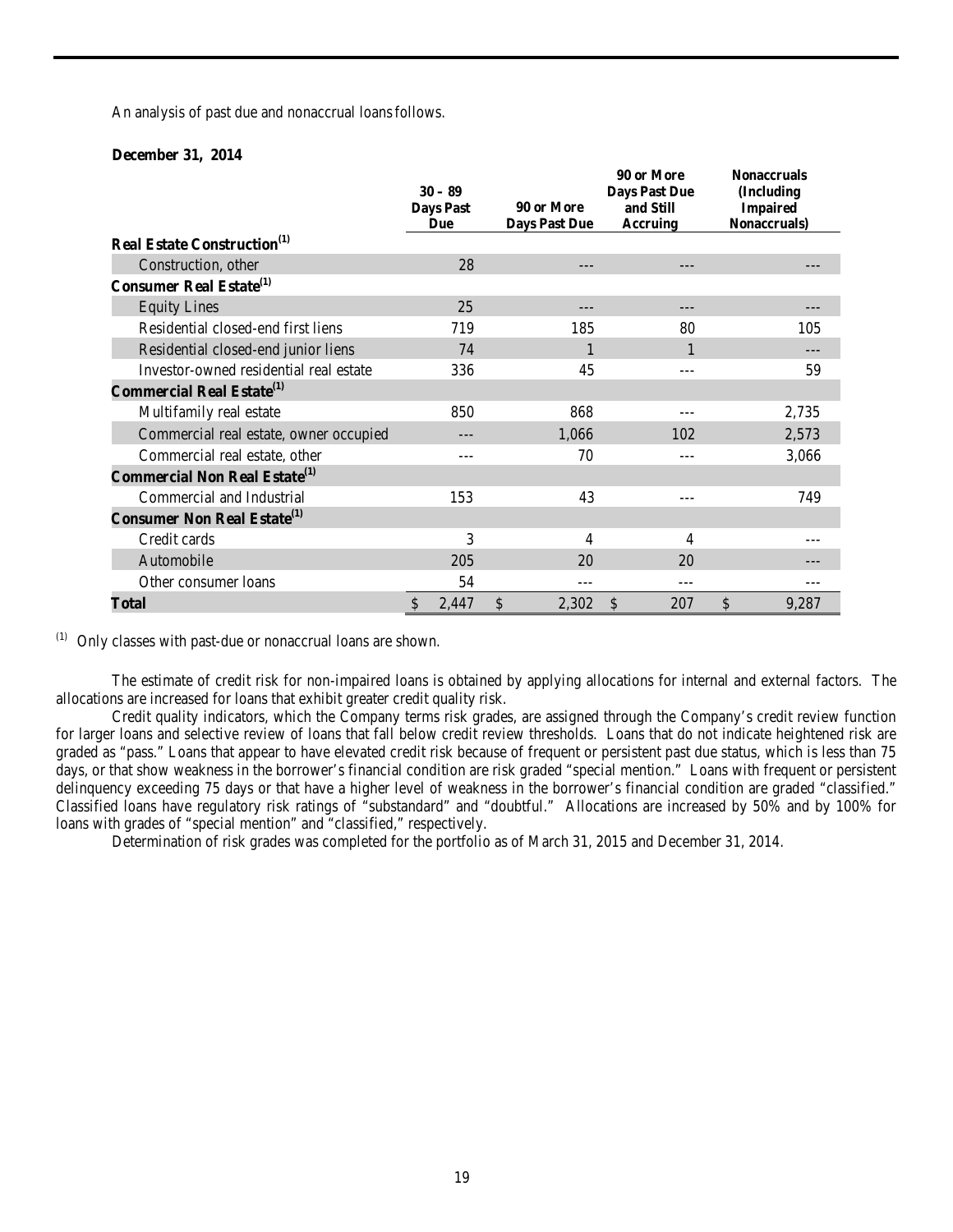The following displays collectively-evaluated loans by credit quality indicator.

# **March 31, 2015**

|                                        | Pass          | <b>Special</b><br><b>Mention</b> | <b>Classified</b><br>(Excluding<br>Impaired) |
|----------------------------------------|---------------|----------------------------------|----------------------------------------------|
| <b>Real Estate Construction</b>        |               |                                  |                                              |
| Construction, 1-4 family residential   | \$<br>15,382  | \$                               | \$<br>2,193                                  |
| Construction, other                    | 24,072        | ---                              |                                              |
| <b>Consumer Real Estate</b>            |               |                                  |                                              |
| <b>Equity</b> lines                    | 15,765        | 60                               | 62                                           |
| Closed-end first liens                 | 78,600        | 919                              | 1,355                                        |
| Closed-end junior liens                | 4,397         | 26                               | 64                                           |
| Investor-owned residential real estate | 42,140        | 693                              | 810                                          |
| <b>Commercial Real Estate</b>          |               |                                  |                                              |
| Multifamily residential real estate    | 77,083        | 1,380                            | 844                                          |
| Commercial real estate owner-occupied  | 128,861       | 61                               | 3,303                                        |
| Commercial real estate, other          | 95,353        | 936                              | 504                                          |
| <b>Commercial Non Real Estate</b>      |               |                                  |                                              |
| Commercial and Industrial              | 29,689        | 101                              | 1,720                                        |
| <b>Public Sector and IDA</b>           |               |                                  |                                              |
| States and political subdivisions      | 53,441        | ---                              | ---                                          |
| <b>Consumer Non Real Estate</b>        |               |                                  |                                              |
| Credit cards                           | 5,500         |                                  |                                              |
| Automobile                             | 11,505        | 95                               | 114                                          |
| Other consumer                         | 10,977        | 8                                | 5                                            |
| <b>Total</b>                           | \$<br>592,765 | \$<br>4,279                      | \$<br>10,974                                 |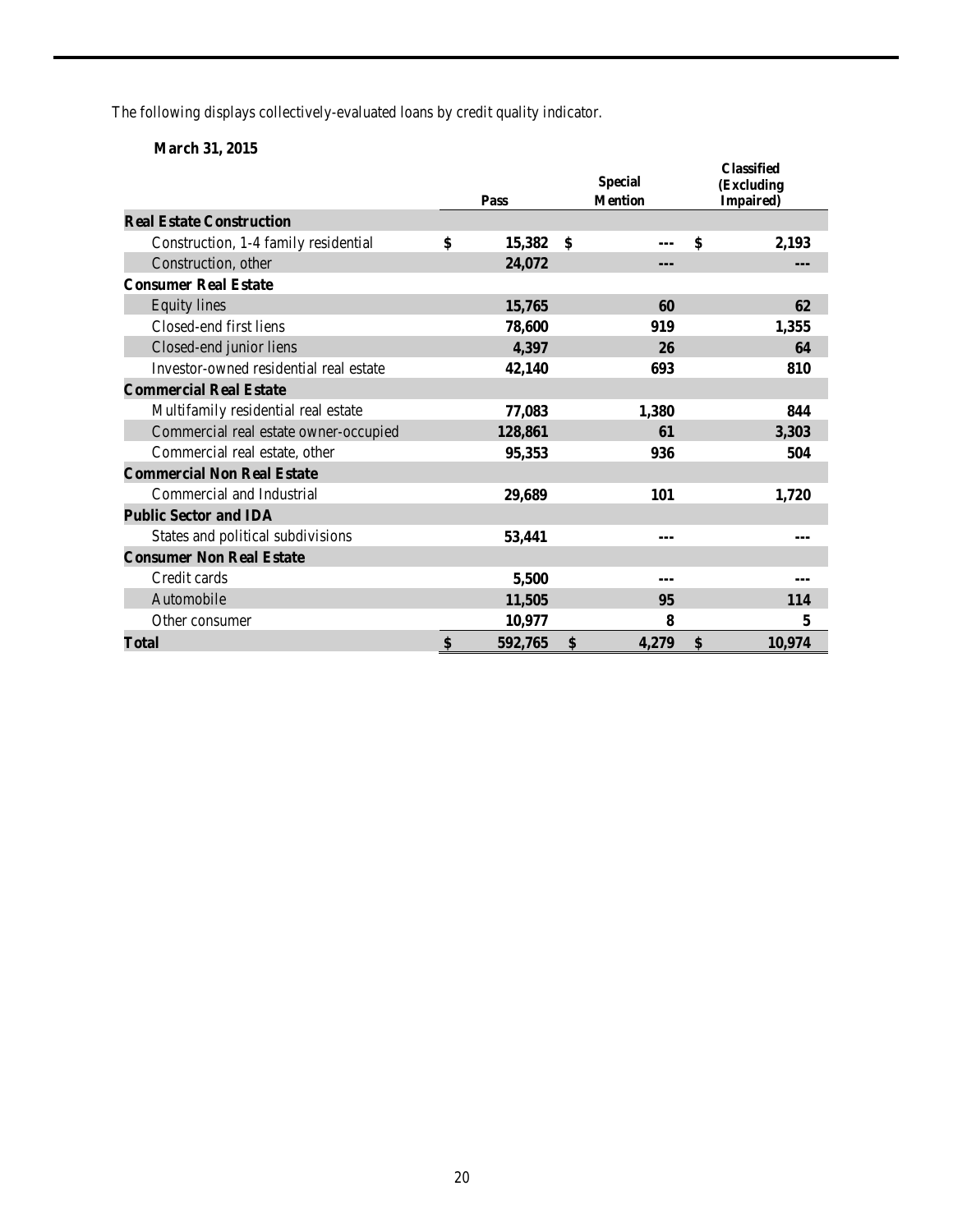The following displays collectively-evaluated loans by credit quality indicator.

# **December 31, 2014**

|                                        |               | <b>Special</b> |                                              |           |               |        |  |  |  |
|----------------------------------------|---------------|----------------|----------------------------------------------|-----------|---------------|--------|--|--|--|
|                                        |               | Pass           | <b>Classified</b><br>(Excluding<br>Impaired) |           |               |        |  |  |  |
| <b>Real Estate Construction</b>        |               |                |                                              | Impaired) |               |        |  |  |  |
| Construction, 1-4 family residential   | \$            | 14,222         | $\mathcal{S}$                                |           | \$            | 2,265  |  |  |  |
| Construction, other                    |               | 29,047         |                                              | ---       |               | 28     |  |  |  |
| <b>Consumer Real Estate</b>            |               |                |                                              |           |               |        |  |  |  |
| <b>Equity</b> lines                    |               | 15,861         |                                              | 59        |               | 60     |  |  |  |
| Closed-end first liens                 |               | 78,806         |                                              | 1,566     |               | 1,412  |  |  |  |
| Closed-end junior liens                |               | 4,258          |                                              | 21        |               | 95     |  |  |  |
| Investor-owned residential real estate |               | 42,781         |                                              | 688       |               | 614    |  |  |  |
| <b>Commercial Real Estate</b>          |               |                |                                              |           |               |        |  |  |  |
| Multifamily residential real estate    |               | 73,611         |                                              | 1,397     |               | 850    |  |  |  |
| Commercial real estate owner-occupied  |               | 125,643        |                                              | 202       |               | 2,855  |  |  |  |
| Commercial real estate, other          |               | 90,821         |                                              | 1,177     |               | 582    |  |  |  |
| <b>Commercial Non Real Estate</b>      |               |                |                                              |           |               |        |  |  |  |
| Commercial and Industrial              |               | 31,247         |                                              | 97        |               | 1,390  |  |  |  |
| <b>Public Sector and IDA</b>           |               |                |                                              |           |               |        |  |  |  |
| States and political subdivisions      |               | 41,361         |                                              | $- - -$   |               |        |  |  |  |
| <b>Consumer Non Real Estate</b>        |               |                |                                              |           |               |        |  |  |  |
| Credit cards                           |               | 5,705          |                                              | ---       |               |        |  |  |  |
| Automobile                             |               | 11,505         |                                              | 93        |               | 128    |  |  |  |
| Other consumer                         |               | 10,745         |                                              | ---       |               | 6      |  |  |  |
| Total                                  | $\mathcal{S}$ | 575,613        | $\mathbb{S}$                                 | 5,300     | $\mathcal{S}$ | 10,285 |  |  |  |

#### Sales, Purchases and Reclassification of Loans

The Company finances mortgages under "best efforts" contracts with mortgage purchasers. The mortgages are designated as held for sale upon initiation. There have been no reclassifications from portfolio loans to held for sale. There have been no loans held for sale transferred to portfolio loans. Occasionally, the Company purchases or sells participations in loans. All participation loans purchased met the Company's normal underwriting standards at the time the participation was entered. Participation loans are included in the appropriate portfolio balances to which the allowance methodology is applied.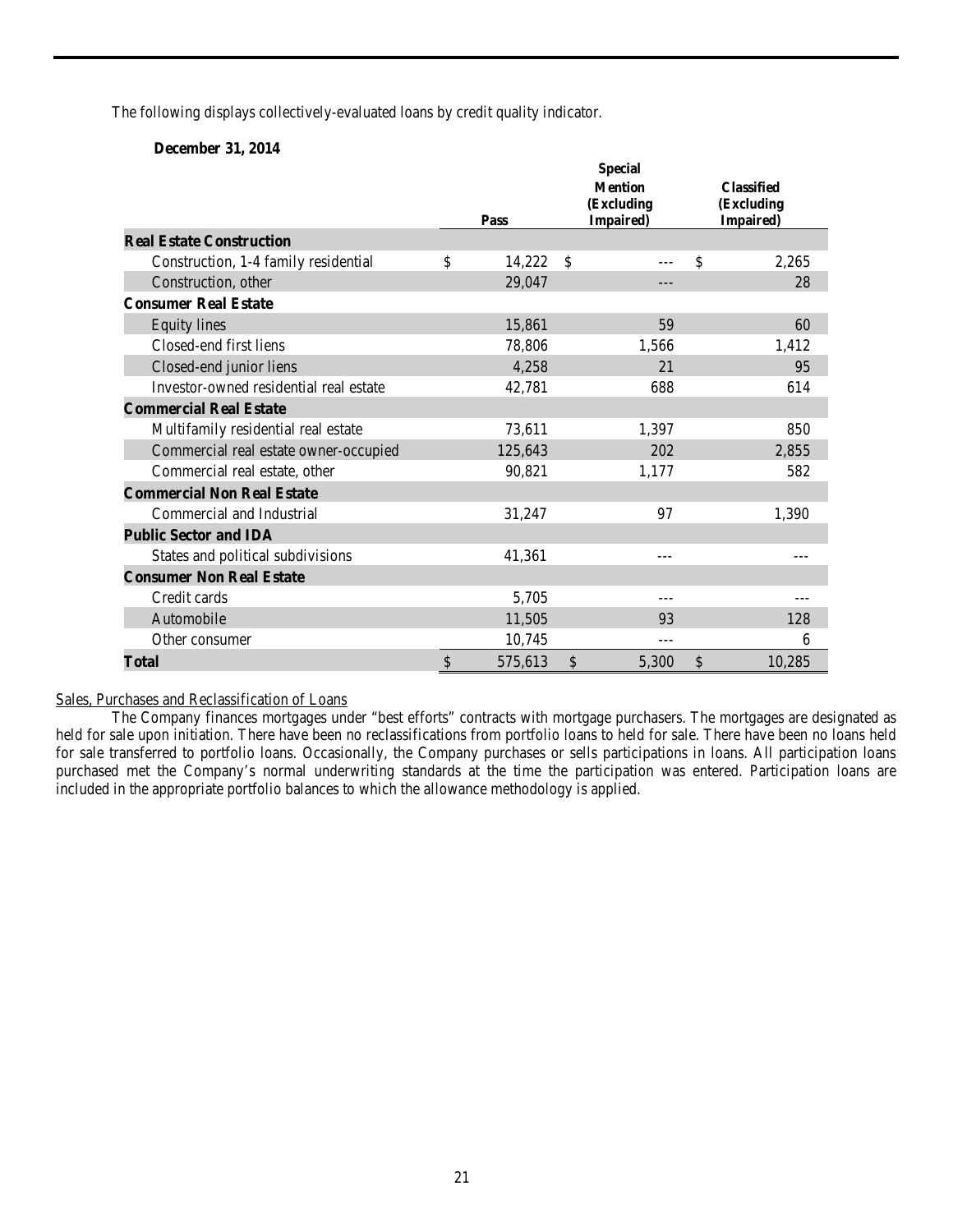# **Troubled Debt Restructurings**

The Company modifies loans in troubled debt restructurings. Total troubled debt restructurings amounted to \$12,115 at March 31, 2015, \$11,328 at December 31, 2014, and \$7,152 at March 31, 2014. The following tables present restructurings by class that occurred during the three month period ended March 31, 2015, and the three month period ended March 31, 2014.

Note: Only classes with restructured loans are presented.

|                                        |                               | <b>Restructurings That Occurred During the Three Months</b><br>Ended March 31, 2015 |                                                                    |                                                                         |     |  |  |  |
|----------------------------------------|-------------------------------|-------------------------------------------------------------------------------------|--------------------------------------------------------------------|-------------------------------------------------------------------------|-----|--|--|--|
|                                        | Number of<br><b>Contracts</b> |                                                                                     | <b>Pre-Modification</b><br>Outstanding<br><b>Principal Balance</b> | Post-<br><b>Modification</b><br>Outstanding<br><b>Principal Balance</b> |     |  |  |  |
| <b>Commercial Real Estate</b>          |                               |                                                                                     |                                                                    |                                                                         |     |  |  |  |
| Commercial real estate, owner occupied |                               |                                                                                     | 1.007                                                              |                                                                         | 907 |  |  |  |
| <b>Total</b>                           |                               |                                                                                     | 1.007                                                              | S                                                                       | 907 |  |  |  |

During the three-month period ended March 31, 2015, the Company restructured one loan to provide payment relief. The restructuring provided payment relief by capitalizing interest and re-amortizing payments. The fair value measurements of the restructured loans as of March 31, 2015 resulted in no specific allocations to the allowance for loan losses.

|                                        |                               | <b>Restructurings That Occurred During the Three Months</b><br>Ended March 31, 2014 |     |                                                                         |     |  |  |  |
|----------------------------------------|-------------------------------|-------------------------------------------------------------------------------------|-----|-------------------------------------------------------------------------|-----|--|--|--|
|                                        | Number of<br><b>Contracts</b> | <b>Pre-Modification</b><br>Outstanding<br><b>Principal Balance</b>                  |     | Post-<br><b>Modification</b><br>Outstanding<br><b>Principal Balance</b> |     |  |  |  |
| <b>Commercial Real Estate</b>          |                               |                                                                                     |     |                                                                         |     |  |  |  |
| Commercial real estate, owner occupied |                               |                                                                                     | 184 |                                                                         | 209 |  |  |  |
| <b>Total</b>                           |                               |                                                                                     | 184 | <b>S</b>                                                                | 209 |  |  |  |

The loan restructured during the three months ended March 31, 2014 was designated and reported as troubled debt restructures in previous quarters. The loan received additional modification during the first quarter of 2014, transitioning payments from interest-only to amortizing, and capitalizing accrued interest. The interest rate for the commercial non real estate loan decreased.

The Company analyzed its TDR portfolio for loans that defaulted during the three period ended March 31, 2015 and March 31, 2014, and that were modified within 12 months prior to default. The Company defines default as one or more payments that occur more than 90 days past the due date, charge-offs, or foreclosure after the date of restructuring. There were no restructured loans that defaulted and were modified within 12 months prior to default for the three period ended March 31, 2015 and 2014.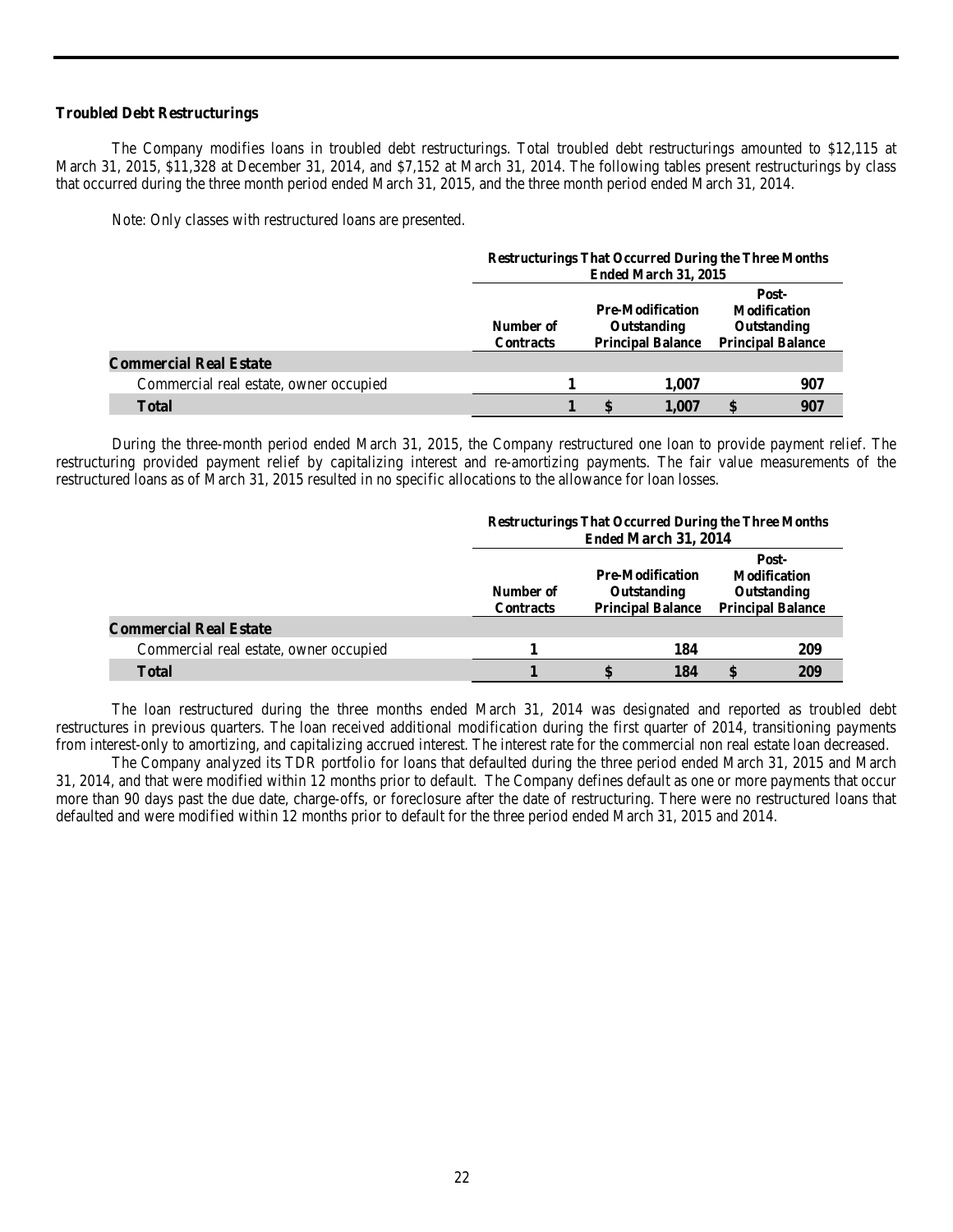# **Note 5: Securities**

The amortized costs, gross unrealized gains, gross unrealized losses and fair values for securities available for sale by major security type are as follows.

|                                           | <b>March 31, 2015</b> |              |            |              |                                    |         |      |               |  |  |
|-------------------------------------------|-----------------------|--------------|------------|--------------|------------------------------------|---------|------|---------------|--|--|
|                                           |                       |              |            | Gross        | Gross                              |         |      |               |  |  |
|                                           |                       | Amortized    | Unrealized |              | <b>Unrealized</b><br><b>Losses</b> |         |      | Fair          |  |  |
|                                           |                       | <b>Costs</b> |            | <b>Gains</b> |                                    |         |      | <b>Values</b> |  |  |
| <b>Available for Sale:</b>                |                       |              |            |              |                                    |         |      |               |  |  |
| U.S. Government agencies and corporations | \$                    | 210,729      | \$         | 1,445        | \$                                 | 1,417   | - \$ | 210,757       |  |  |
| States and political subdivisions         |                       | 17,583       |            | 818          |                                    | $- - -$ |      | 18,401        |  |  |
| Mortgage-backed securities                |                       | 1,665        |            | 179          |                                    | $- - -$ |      | 1,844         |  |  |
| Corporate debt securities                 |                       | 6,991        |            | 382          |                                    | $- - -$ |      | 7,373         |  |  |
| Other securities                          |                       | 189          |            | ---          |                                    | 68      |      | 121           |  |  |
| Total securities available for sale       |                       | 237,157      |            | 2,824        | \$                                 | 1,485   |      | 238,496       |  |  |

|                                           | December 31, 2014 |                                                           |   |       |    |                                                    |                       |  |  |  |
|-------------------------------------------|-------------------|-----------------------------------------------------------|---|-------|----|----------------------------------------------------|-----------------------|--|--|--|
|                                           |                   | Gross<br>Unrealized<br>Amortized<br>Gains<br><b>Costs</b> |   |       |    | <b>Gross</b><br><b>Unrealized</b><br><b>Losses</b> | Fair<br><b>Values</b> |  |  |  |
| <b>Available for Sale:</b>                |                   |                                                           |   |       |    |                                                    |                       |  |  |  |
| U.S. Government agencies and corporations | \$                | 197.740                                                   | S | 973   | -S | $4.494 \text{ }$ \$                                | 194,219               |  |  |  |
| States and political subdivisions         |                   | 18,529                                                    |   | 851   |    | $---$                                              | 19,380                |  |  |  |
| Mortgage-backed securities                |                   | 1,830                                                     |   | 184   |    | ---                                                | 2,014                 |  |  |  |
| Corporate debt securities                 |                   | 6,991                                                     |   | 140   |    | 27                                                 | 7,104                 |  |  |  |
| Other securities                          |                   | 189                                                       |   | ---   |    | 62                                                 | 127                   |  |  |  |
| Total securities available for sale       |                   | 225,279                                                   |   | 2,148 |    | 4,583 \$                                           | 222,844               |  |  |  |

The amortized costs, gross unrealized gains, gross unrealized losses and fair values for securities held to maturity by major security type are as follows.

|                                           | <b>March 31, 2015</b>     |    |                                     |                                                    |         |    |                |  |  |  |
|-------------------------------------------|---------------------------|----|-------------------------------------|----------------------------------------------------|---------|----|----------------|--|--|--|
|                                           | Amortized<br><b>Costs</b> |    | Gross<br><b>Unrealized</b><br>Gains | <b>Gross</b><br><b>Unrealized</b><br><b>Losses</b> |         |    | Fair<br>Values |  |  |  |
| <b>Held to Maturity:</b>                  |                           |    |                                     |                                                    |         |    |                |  |  |  |
| U.S. Government agencies and corporations | \$<br>15,917              | \$ | 450                                 | S                                                  | 70      | \$ | 16.297         |  |  |  |
| States and political subdivisions         | 138,407                   |    | 7,095                               |                                                    | 543     |    | 144,959        |  |  |  |
| Mortgage-backed securities                | 396                       |    | 51                                  |                                                    | $- - -$ |    | 447            |  |  |  |
| Corporate debt securities                 | 1,415                     |    | 25                                  |                                                    | $- - -$ |    | 1,440          |  |  |  |
| <b>Total securities held to maturity</b>  | 156,135                   | \$ | 7.621                               | \$                                                 | 613     | \$ | 163,143        |  |  |  |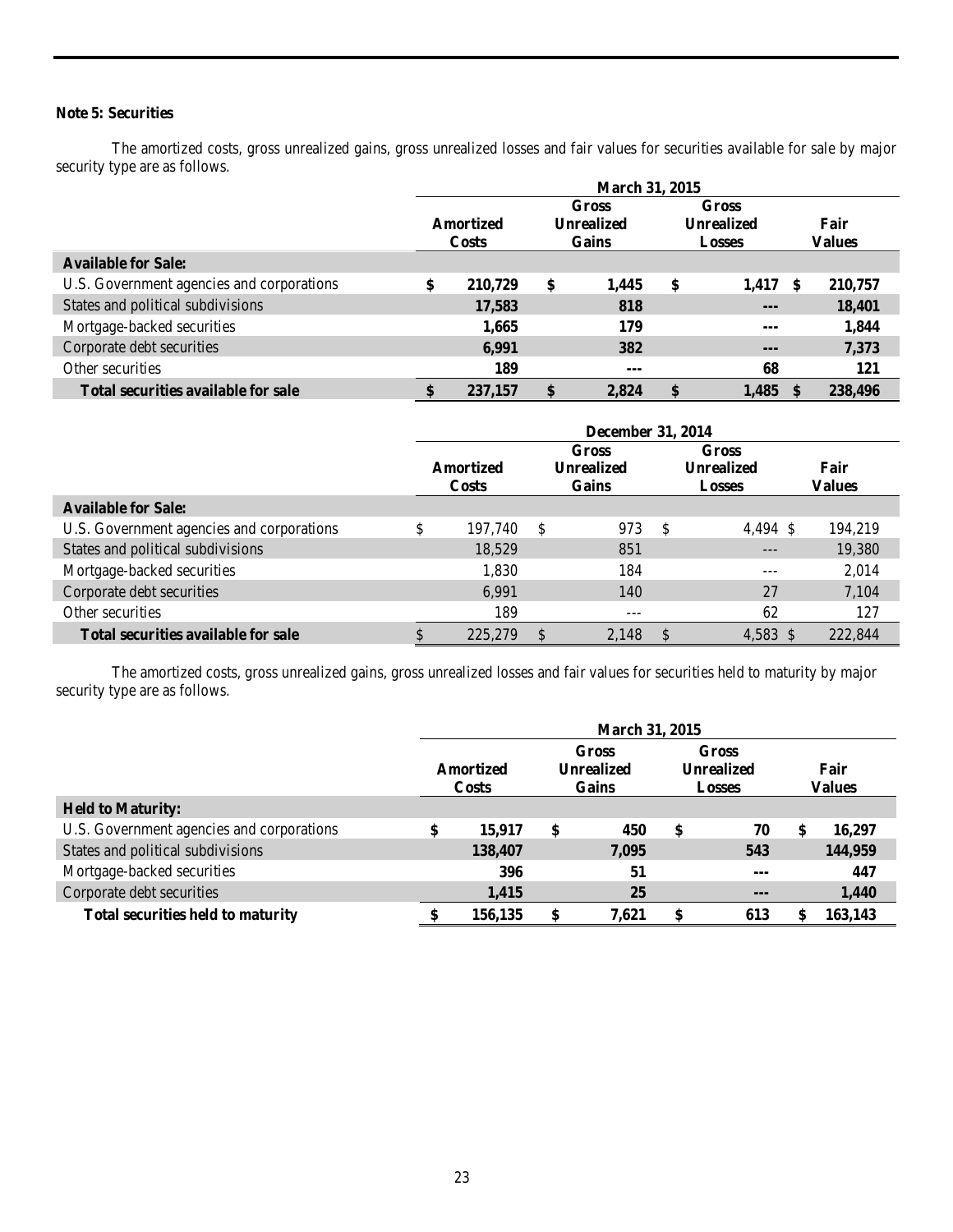|                                           | <b>December 31, 2014</b>  |         |   |                                            |                                                    |     |    |                       |  |  |  |
|-------------------------------------------|---------------------------|---------|---|--------------------------------------------|----------------------------------------------------|-----|----|-----------------------|--|--|--|
|                                           | Amortized<br><b>Costs</b> |         |   | <b>Gross</b><br><b>Unrealized</b><br>Gains | <b>Gross</b><br><b>Unrealized</b><br><b>Losses</b> |     |    | Fair<br><b>Values</b> |  |  |  |
| <b>Held to Maturity:</b>                  |                           |         |   |                                            |                                                    |     |    |                       |  |  |  |
| U.S. Government agencies and corporations | \$                        | 18,922  | S | 350                                        | S                                                  | 245 | -S | 19,027                |  |  |  |
| States and political subdivisions         |                           | 140,702 |   | 6,823                                      |                                                    | 727 |    | 146,798               |  |  |  |
| Mortgage-backed securities                |                           | 415     |   | 51                                         |                                                    | --- |    | 466                   |  |  |  |
| Corporate debt securities                 |                           | 1,413   |   |                                            |                                                    | ↑   |    | 1,412                 |  |  |  |
| <b>Total securities held to maturity</b>  |                           | 161,452 |   | 7.225                                      | <sup>\$</sup>                                      | 974 |    | 167.703               |  |  |  |

Information pertaining to securities with gross unrealized losses aggregated by investment category and length of time that individual securities have been in a continuous loss position, follows.

|                                           | March 31, 2015                                  |         |      |                           |    |               |                           |       |  |  |  |  |
|-------------------------------------------|-------------------------------------------------|---------|------|---------------------------|----|---------------|---------------------------|-------|--|--|--|--|
|                                           | <b>Less Than 12 Months</b><br>12 Months or More |         |      |                           |    |               |                           |       |  |  |  |  |
|                                           | Fair<br>Value                                   |         |      | <b>Unrealized</b><br>Loss |    | Fair<br>Value | <b>Unrealized</b><br>Loss |       |  |  |  |  |
| <b>Temporarily Impaired Securities:</b>   |                                                 |         |      |                           |    |               |                           |       |  |  |  |  |
| U.S. Government agencies and corporations | \$                                              | 25,832  | - \$ | 163                       | -S | 94,959        | \$                        | 1,324 |  |  |  |  |
| States and political subdivisions         |                                                 | 10,274  |      | 109                       |    | 9,952         |                           | 434   |  |  |  |  |
| Corporate debt securities                 |                                                 | $- - -$ |      | ---                       |    | $--$          |                           | $--$  |  |  |  |  |
| Other securities                          |                                                 | $--$    |      | $--$                      |    | 121           |                           | 68    |  |  |  |  |
| <b>Total</b>                              |                                                 | 36,106  |      | 272                       |    | 105,032       |                           | 1,826 |  |  |  |  |

|                                           | <b>December 31, 2014</b> |                            |    |                           |                          |               |                    |       |  |  |  |  |
|-------------------------------------------|--------------------------|----------------------------|----|---------------------------|--------------------------|---------------|--------------------|-------|--|--|--|--|
|                                           |                          | <b>Less Than 12 Months</b> |    |                           | <b>12 Months or More</b> |               |                    |       |  |  |  |  |
|                                           | Fair<br>Value            |                            |    | <b>Unrealized</b><br>Loss |                          | Fair<br>Value | Unrealized<br>Loss |       |  |  |  |  |
| <b>Temporarily Impaired Securities:</b>   |                          |                            |    |                           |                          |               |                    |       |  |  |  |  |
| U.S. Government agencies and corporations | \$                       | 6,964                      | -S | 30                        | <sup>\$</sup>            | 156,149       | S                  | 4,709 |  |  |  |  |
| States and political subdivisions         |                          | 1,222                      |    | 35                        |                          | 19,818        |                    | 692   |  |  |  |  |
| Corporate debt securities                 |                          | 450                        |    | 2                         |                          | 1,948         |                    | 27    |  |  |  |  |
| Other securities                          |                          | $---$                      |    | $- - -$                   |                          | 127           |                    | 62    |  |  |  |  |
| Total                                     |                          | 8,636                      |    | 67                        | <b>S</b>                 | 178.042       | S                  | 5.490 |  |  |  |  |

The Company had 154 securities with a fair value of \$141,138 which were temporarily impaired at March 31, 2015. The total unrealized loss on these securities was \$2,098. Of the temporarily impaired total, 112 securities with a fair value of \$105,032 and an unrealized loss of \$1,826 have been in a continuous loss position for twelve months or more. The Company has determined that these securities are temporarily impaired at March 31, 2015 for the reasons set out below.

U.S. Government agencies. The unrealized losses in this category of investments were caused by interest rate and market fluctuations. The contractual terms of the investments do not permit the issuer to settle the securities at a price less than the cost basis of each investment. The Company is monitoring bond market trends and developing strategies to address unrealized losses. Because the Company does not intend to sell any of the investments and it is not likely that the Company will be required to sell any of the investments before recovery of its amortized cost basis, which may be at maturity, the Company does not consider these investments to be other-than-temporarily impaired.

States and political subdivisions. This category's unrealized losses are primarily the result of interest rate and market fluctuations. The contractual terms of the investments do not permit the issuer to settle the securities at a price less than the cost basis of each investment. Because the Company does not intend to sell any of the investments and it is not likely that the Company will be required to sell any of the investments before recovery of its amortized cost basis, which may be at maturity, the Company does not consider these investments to be other-than-temporarily impaired.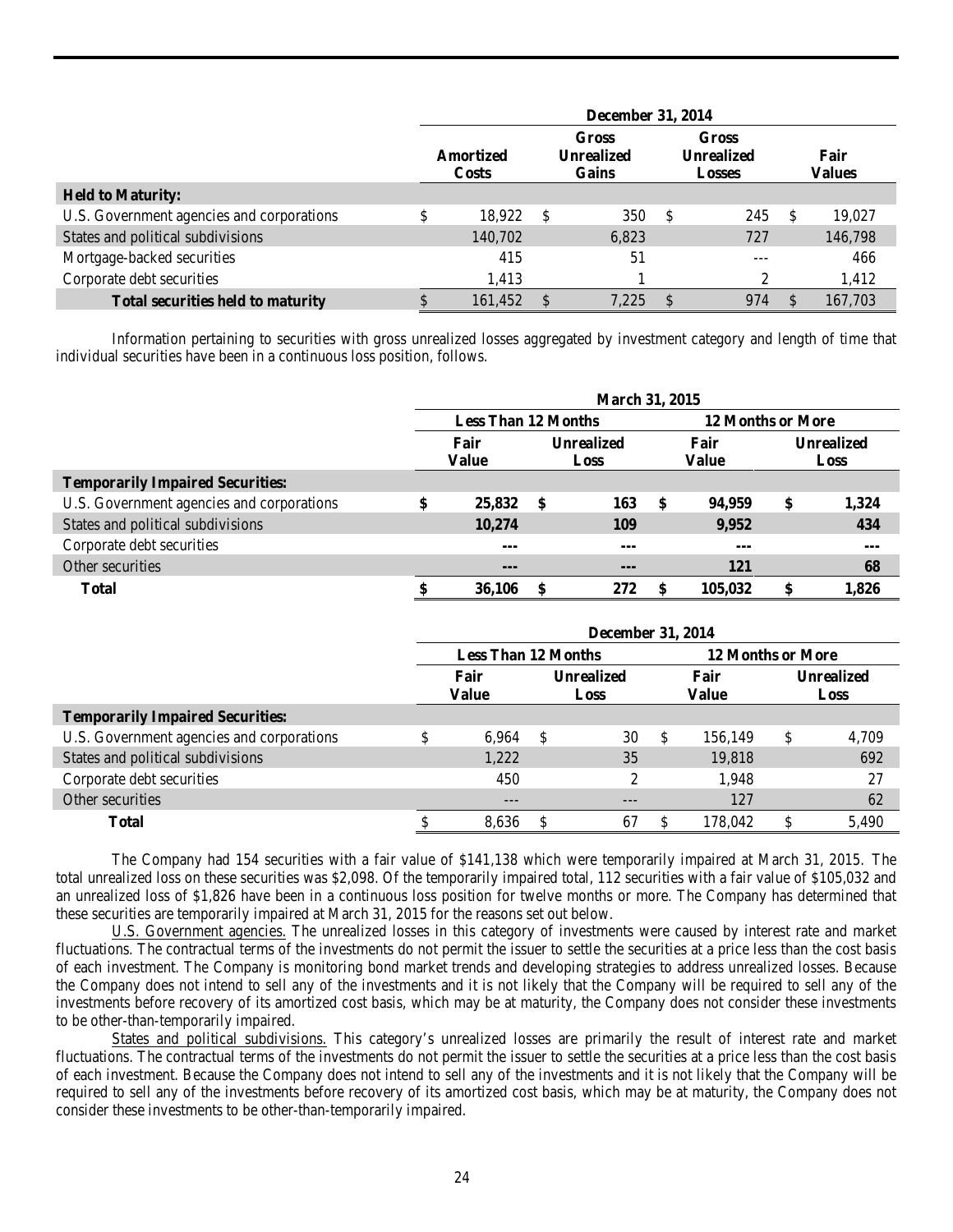Corporate. The Company's unrealized losses in corporate debt securities are related to interest rate and market fluctuations. The contractual terms of the investments do not permit the issuer to settle the securities at a price less than the cost basis of each investment. Because the Company does not intend to sell any of the investments before recovery of its amortized cost basis, which may be at maturity, the Company does not consider these investments to be other-than-temporarily impaired.

Other securities. The Company holds a small investment in community bank stock. The value of this investment has been negatively affected by market conditions. Because the Company does not intend to sell this investment before recovery of its amortized cost basis, the Company does not consider this investment to be other-than-temporarily impaired.

Restricted stock. Restricted stock is reported separately from available-for-sale securities and held-to-maturity securities. As a member of the Federal Reserve and the Federal Home Loan Bank ("FHLB") of Atlanta, NBB is required to maintain certain minimum investments in the common stock of those entities. Required levels of investment are based upon NBB's capital and a percentage of qualifying assets. In addition, NBB is eligible to borrow from the FHLB with borrowings collateralized by qualifying assets, primarily residential mortgage loans and NBB's capital stock investment in the FHLB. Redemption of FHLB stock is subject to certain limitations and conditions. At its discretion, the FHLB may declare dividends on the stock. Management reviews for impairment based upon the ultimate recoverability of the cost basis of the FHLB stock, and at March 31, 2015, management did not determine any impairment.

Management regularly monitors the credit quality of the investment portfolio. Changes in ratings are noted and follow-up research on the issuer is undertaken when warranted. Management intends to carefully monitor any changes in bond quality.

#### **Note 6: Recent Accounting Pronouncements**

In January 2014, the FASB issued ASU 2014-01, "Investments—Equity Method and Joint Ventures (Topic 323): Accounting for Investments in Qualified Affordable Housing Projects (a consensus of the FASB Emerging Issues Task Force)." The amendments in this ASU permit reporting entities to make an accounting policy election to account for their investments in qualified affordable housing projects using the proportional amortization method if certain conditions are met. Under the proportional amortization method, an entity amortizes the initial cost of the investment in proportion to the tax credits and other tax benefits received and recognizes the net investment performance in the income statement as a component of income tax expense (benefit). The amendments in this ASU should be applied retrospectively to all periods presented. A reporting entity that uses the effective yield method to account for its investments in qualified affordable housing projects before the date of adoption may continue to apply the effective yield method for those preexisting investments. The amendments in this ASU are effective for public business entities for annual periods and interim reporting periods within those annual periods, beginning after December 15, 2014. Early adoption is permitted. The adoption of the new guidance did not have a material impact on our consolidated financial statements.

In January 2014, the FASB issued ASU 2014-04, "Receivables—Troubled Debt Restructurings by Creditors (Subtopic 310- 40): Reclassification of Residential Real Estate Collateralized Consumer Mortgage Loans upon Foreclosure (a consensus of the FASB Emerging Issues Task Force)." The amendments in this ASU clarify that an in substance repossession or foreclosure occurs, and a creditor is considered to have received physical possession of residential real estate property collateralizing a consumer mortgage loan, upon either (1) the creditor obtaining legal title to the residential real estate property upon completion of a foreclosure or (2) the borrower conveying all interest in the residential real estate property to the creditor to satisfy that loan through completion of a deed in lieu of foreclosure or through a similar legal agreement. Additionally, the amendments require interim and annual disclosure of both (1) the amount of foreclosed residential real estate property held by the creditor and (2) the recorded investment in consumer mortgage loans collateralized by residential real estate property that are in the process of foreclosure according to local requirements of the applicable jurisdiction. The amendments in this ASU are effective for public business entities for annual periods, and interim periods within those annual periods, beginning after December 15, 2014. The adoption of the new guidance did not have a material impact on our consolidated financial statements.

In June 2014, the FASB issued ASU No. 2014-09, "Revenue from Contracts with Customers: Topic 606." This ASU applies to any entity using U.S. GAAP that either enters into contracts with customers to transfer goods or services or enters into contracts for the transfer of nonfinancial assets unless those contracts are within the scope of other standards. The guidance supersedes the revenue recognition requirements in Topic 605, "Revenue Recognition, most industry-specific guidance, and some cost guidance included in Subtopic 605-35, "Revenue Recognition—Construction-Type and Production-Type Contracts." The core principle of the guidance is that an entity should recognize revenue to depict the transfer of promised goods or services to customers in an amount that reflects the consideration to which the entity expects to be entitled in exchange for those goods or services. To be in alignment with the core principle, an entity must apply a five step process including: identification of the contract(s) with a customer, identification of performance obligations in the contract(s), determination of the transaction price, allocation of the transaction price to the performance obligations, and recognition of revenue when (or as) the entity satisfies a performance obligation. Additionally, the existing requirements for the recognition of a gain or loss on the transfer of nonfinancial assets that are not in a contract with a customer have also been amended to be consistent with the guidance on recognition and measurement. The amendments in this ASU are effective for annual reporting periods beginning after December 15, 2016, including interim periods within that reporting period. Early adoption is not permitted. In April 2015, the FASB voted in favor of a one year deferral of the effective date of this amendment. An exposure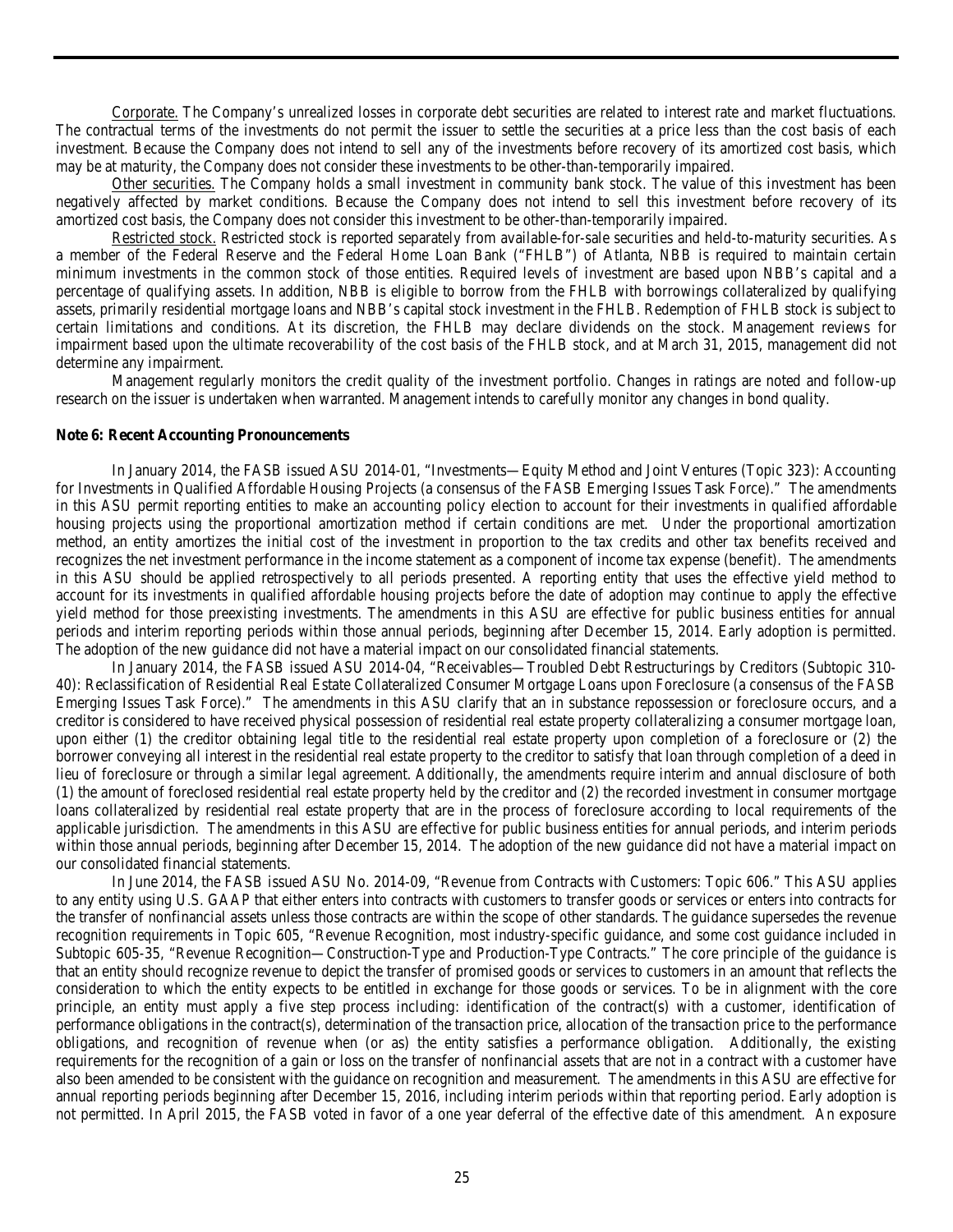draft is expected with a 30 day comment period. The Company is currently assessing the impact that ASU 2014-09 will have on its consolidated financial statements.

In June 2014, the FASB issued ASU No. 2014-11, "Transfers and Servicing (Topic 860): Repurchase-to-Maturity Transactions, Repurchase Financings, and Disclosures." This ASU aligns the accounting for repurchase-to-maturity transactions and repurchase agreements executed as a repurchase financing with the accounting for other typical repurchase agreements. The new guidance eliminates sale accounting for repurchase-to-maturity transactions and supersedes the guidance under which a transfer of a financial asset and a contemporaneous repurchase financing could be accounted for on a combined basis as a forward agreement. The amendments in the ASU also require a new disclosure for transactions economically similar to repurchase agreements in which the transferor retains substantially all of the exposure to the economic return on the transferred financial assets throughout the term of the transaction. Additional disclosures will be required for the nature of collateral pledged in repurchase agreements and similar transactions accounted for as secured borrowings. The amendments in this ASU are effective for the first interim or annual period beginning after December 15, 2014; however, the disclosure for transactions accounted for as secured borrowings is required to be presented for annual periods beginning after December 15, 2014, and interim periods beginning after March 15, 2015. Early adoption is not permitted. The adoption of the new guidance did not have a material impact on our consolidated financial statements.

In June 2014, the FASB issued ASU No. 2014-12, "Compensation – Stock Compensation (Topic 718): Accounting for Share-Based Payments When the Terms of an Award Provide That a Performance Target Could Be Achieved after the Requisite Service Period." The new guidance applies to reporting entities that grant employees share-based payments in which the terms of the award allow a performance target to be achieved after the requisite service period. The amendments in the ASU require that a performance target that affects vesting and that could be achieved after the requisite service period be treated as a performance condition. Existing guidance in "Compensation – Stock Compensation (Topic 718)," should be applied to account for these types of awards. The amendments in this ASU are effective for annual periods and interim periods within those annual periods beginning after December 15, 2015. Early adoption is permitted and reporting entities may choose to apply the amendments in the ASU either on a prospective or retrospective basis. The Company is currently assessing the impact that ASU 2014-12 will have on its consolidated financial statements.

In August 2014, the FASB issued ASU No. 2014-14, "Receivables – Troubled Debt Restructurings by Creditors (Subtopic 310-40): Classification of Certain Government-Guaranteed Mortgage Loans upon Foreclosure." The amendments in this ASU apply to creditors that hold government-guaranteed mortgage loans and are intended to eliminate the diversity in practice related to the classification of these guaranteed loans upon foreclosure. The new guidance stipulates that a mortgage loan be derecognized and a separate other receivable be recognized upon foreclosure if (1) the loan has a government guarantee that is not separable from the loan prior to foreclosure, (2) at the time of foreclosure, the creditor has the intent to convey the real estate property to the guarantor and make a claim on the guarantee, and the creditor has the ability to recover under that claim, and (3) at the time of foreclosure, any amount of the claim that is determined on the basis of the fair value of the real estate is fixed. Upon foreclosure, the other receivable should be measured on the amount of the loan balance (principal and interest) expected to be recovered from the guarantor. The amendments in this ASU are effective for annual periods and interim periods within those annual periods beginning after December 15, 2014. Entities may adopt the amendments on a prospective basis or modified retrospective basis as of the beginning of the annual period of adoption; however, the entity must apply the same method of transition as elected under ASU 2014-04. Early adoption is permitted provided the entity has already adopted ASU 2014-04. The adoption of the new guidance did not have a material impact on our consolidated financial statements.

In August 2014, the FASB issued ASU No. 2014-15, "Presentation of Financial Statements – Going Concern (Subtopic 205- 40): Disclosure of Uncertainties about an Entity's Ability to Continue as a Going Concern." This update is intended to provide guidance about management's responsibility to evaluate whether there is substantial doubt about an entity's ability to continue as a going concern and to provide related footnote disclosures. Management is required under the new guidance to evaluate whether there are conditions or events, considered in the aggregate, that raise substantial doubt about the entity's ability to continue as a going concern within one year after the date the financial statements are issued when preparing financial statements for each interim and annual reporting period. If conditions or events are identified, the ASU specifies the process that must be followed by management and also clarifies the timing and content of going concern footnote disclosures in order to reduce diversity in practice. The amendments in this ASU are effective for annual periods and interim periods within those annual periods beginning after December 15, 2016. Early adoption is permitted. The Company does not expect the adoption of ASU 2014-15 to have a material impact on its consolidated financial statements.

In January 2015, the FASB issued ASU No. 2015-01, "Income Statement—Extraordinary and Unusual Items (Subtopic 225- 20): Simplifying Income Statement Presentation by Eliminating the Concept of Extraordinary Items." The amendments in this ASU eliminate from U.S. GAAP the concept of extraordinary items. Subtopic 225-20, Income Statement - Extraordinary and Unusual Items, required that an entity separately classify, present, and disclose extraordinary events and transactions. Presently, an event or transaction is presumed to be an ordinary and usual activity of the reporting entity unless evidence clearly supports its classification as an extraordinary item. If an event or transaction meets the criteria for extraordinary classification, an entity is required to segregate the extraordinary item from the results of ordinary operations and show the item separately in the income statement, net of tax, after income from continuing operations. The entity also is required to disclose applicable income taxes and either present or disclose earnings-per-share data applicable to the extraordinary item. The amendments in this ASU are effective for fiscal years, and interim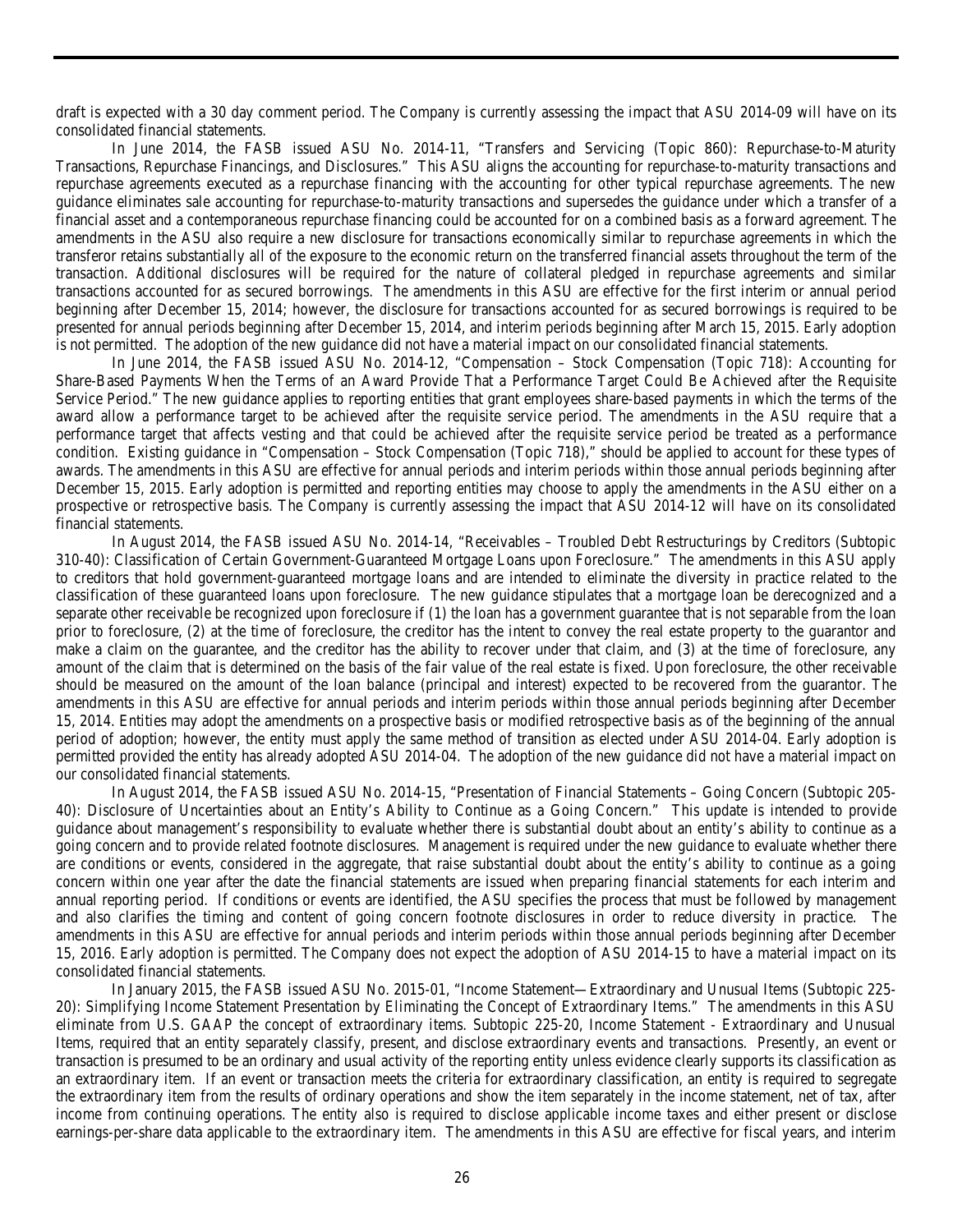periods within those fiscal years, beginning after December 15, 2015. Early adoption is permitted provided that the guidance is applied from the beginning of the fiscal year of adoption. The Company does not expect the adoption of ASU 2015-01 to have a material impact on its consolidated financial statements.

In February 2015, the FASB issued ASU No. 2015-02, "Consolidation (Topic 810): Amendments to the Consolidation Analysis." The amendments in this ASU are intended to improve targeted areas of consolidation guidance for legal entities such as limited partnerships, limited liability corporations, and securitization structures (collateralized debt obligations, collateralized loan obligations, and mortgage-backed security transactions). n addition to reducing the number of consolidation models from four to two, the new standard simplifies the FASB Accounting Standards Codification™ and improves current GAAP by placing more emphasis on risk of loss when determining a controlling financial interest, reducing the frequency of the application of related-party guidance when determining a controlling financial interest in a variable interest entity (VIE), and changing consolidation conclusions for public and private companies in several industries that typically make use of limited partnerships or VIEs. The amendments in this ASU are effective for public business entities for fiscal years, and interim periods within those fiscal years, beginning after December 15, 2015. Early adoption is permitted, including adoption in an interim period. ASU 2015-02 may be applied retrospectively in previously issued financial statements for one or more years with a cumulative-effect adjustment to retained earnings as of the beginning of the first year restated. The Company does not expect the adoption of ASU 2015-02 to have a material impact on its consolidated financial statements.

In April 2015, the FASB issued ASU No. 2015-03, "Interest – Imputation of Interest (Subtopic 835-30): Simplifying the Presentation of Debt Issuance Costs." The amendments in this ASU are intended to simplify the presentation of debt issuance costs. These amendments require that debt issuance costs related to a recognized debt liability be presented in the balance sheet as a direct deduction from the carrying amount of that debt liability, consistent with debt discounts. The recognition and measurement guidance for debt issuance costs are not affected by the amendments in this ASU. The amendments in this ASU are effective for public business entities for financial statements issued for fiscal years beginning after December 15, 2015, and interim periods within those fiscal years. Early adoption is permitted for financial statements that have not been previously issued. The Company does not expect the adoption of ASU 2015-03 to have a material impact on its consolidated financial statements.

In April 2015, the FASB issued ASU No. 2015-05, "Intangibles - Goodwill and Other - Internal-Use Software (Subtopic 350- 40): Customer's Accounting for Fees Paid in a Cloud Computing Arrangement." The amendments in this ASU provide guidance to customers about whether a cloud computing arrangement includes a software license. If a cloud computing arrangement includes a software license, then the customer should account for the software license element of the arrangement consistent with the acquisition of other software licenses. If a cloud computing arrangement does not include a software license, the customer should account for the arrangement as a service contract. The amendments do not change the accounting for a customer's accounting for service contracts. As a result of the amendments, all software licenses within the scope of Subtopic 350-40 will be accounted for consistent with other licenses of intangible assets. The amendments in this ASU are effective for public business entities for annual periods, including interim periods within those annual periods, beginning after December 15, 2015. Early adoption is permitted. An entity can elect to adopt the amendments either: (1) prospectively to all arrangements entered into or materially modified after the effective date; or (2) retrospectively. The Company is currently assessing the impact that ASU 2015-05 will have on its consolidated financial statements.

# **Note 7: Defined Benefit Plan**

#### Components of Net Periodic Benefit Cost

|                                    |                              | <b>Pension Benefits</b> |       |  |  |  |  |  |  |
|------------------------------------|------------------------------|-------------------------|-------|--|--|--|--|--|--|
|                                    | Three Months Ended March 31, |                         |       |  |  |  |  |  |  |
|                                    |                              | 2015                    | 2014  |  |  |  |  |  |  |
| Service cost                       | S                            | 155                     | 131   |  |  |  |  |  |  |
| Interest cost                      |                              | 167                     | 166   |  |  |  |  |  |  |
| Expected return on plan assets     |                              | (292)                   | (278) |  |  |  |  |  |  |
| Amortization of prior service cost |                              | (27)                    | (27)  |  |  |  |  |  |  |
| Recognized net actuarial loss      |                              | <b>104</b>              | 65    |  |  |  |  |  |  |
| Net periodic benefit cost          |                              | 107                     | 57    |  |  |  |  |  |  |

#### 2015 Plan Year Employer Contribution

Without considering the prefunding balance, the Company's minimum required contribution to the National Bankshares, Inc. Retirement Income Plan (the "Plan") is \$0. Considering the prefunding balance, the 2015 minimum required contribution is \$0. The Company elected to contribute \$0 to the Plan during the three months ended March 31, 2015.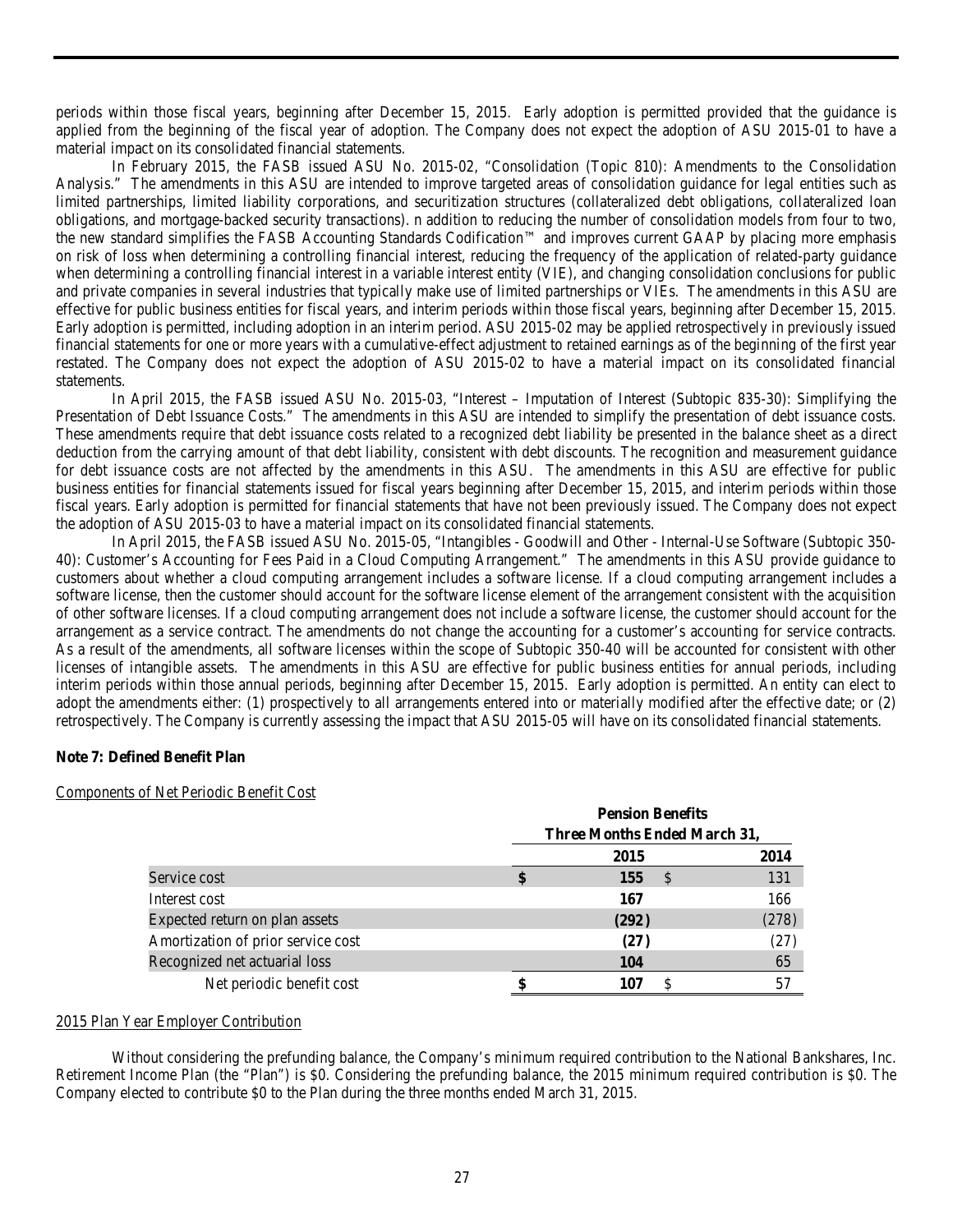# **Note 8: Fair Value Measurements**

The Company records fair value adjustments to certain assets and liabilities and determines fair value disclosures utilizing a definition of fair value of assets and liabilities that states that fair value is an exit price, representing the amount that would be received to sell an asset or paid to transfer a liability in an orderly transaction between market participants. Additional considerations come into play in determining the fair value of assets in markets that are not active.

The Company uses a hierarchy of valuation techniques based on whether the inputs to those valuation techniques are observable or unobservable. Observable inputs reflect market data obtained from independent sources, while unobservable inputs reflect the Company's market assumptions. The three levels of the fair value hierarchy based on these two types of inputs are as follows:

Level 1 – Valuation is based on quoted prices in active markets for identical assets and liabilities.

- Level 2 Valuation is based on observable inputs including quoted prices in active markets for similar assets and liabilities, quoted prices for identical or similar assets and liabilities in less active markets, and model-based valuation techniques for which significant assumptions can be derived primarily from or corroborated by observable data in the market.
- Level 3 Valuation is based on model-based techniques that use one or more significant inputs or assumptions that are unobservable in the market.

The following describes the valuation techniques used by the Company to measure certain assets and liabilities recorded at fair value on a recurring basis in the financial statements.

#### Securities Available for Sale

Securities available for sale are recorded at fair value on a recurring basis. Fair value measurement is based upon quoted market prices, when available (Level 1). If quoted market prices are not available, fair values are measured utilizing independent valuation techniques of identical or similar securities for which significant assumptions are derived primarily from or corroborated by observable market data. Third party vendors compile prices from various sources and may determine the fair value of identical or similar securities by using pricing models that consider observable market data (Level 2). The carrying value of restricted Federal Reserve Bank and Federal Home Loan Bank stock approximates fair value based upon the redemption provisions of each entity and is therefore excluded from the following table.

|                                           |                                        | Fair Value Measurements at March 31, 2015 Using                                                                                                                            |         |  |            |                                                           |       |  |  |
|-------------------------------------------|----------------------------------------|----------------------------------------------------------------------------------------------------------------------------------------------------------------------------|---------|--|------------|-----------------------------------------------------------|-------|--|--|
| <b>Description</b>                        | <b>Balance as of</b><br>March 31, 2015 | <b>Ouoted Prices</b><br><b>Significant</b><br>in Active<br><b>Other</b><br><b>Observable</b><br>Markets for<br><b>Identical Assets</b><br>Inputs<br>(Level 1)<br>(Level 2) |         |  |            | <b>Significant</b><br>Unobservable<br>Inputs<br>(Level 3) |       |  |  |
| U.S. Government agencies and corporations | \$<br>210,757                          | \$                                                                                                                                                                         | $---$   |  | \$210,757  | \$                                                        | ---   |  |  |
| States and political subdivisions         | 18,401                                 |                                                                                                                                                                            | ---     |  | 18,401     |                                                           |       |  |  |
| Mortgage-backed securities                | 1,844                                  |                                                                                                                                                                            | $---$   |  | 1,844      |                                                           | $---$ |  |  |
| Corporate debt securities                 | 7,373                                  |                                                                                                                                                                            | $- - -$ |  | 7,373      |                                                           | ---   |  |  |
| Other securities                          | <b>121</b>                             |                                                                                                                                                                            | $---$   |  | <b>121</b> |                                                           | ---   |  |  |
| Total securities available for sale       | 238,496                                | \$                                                                                                                                                                         |         |  | 238,496    | \$                                                        |       |  |  |

|                                           |   |                                              | Fair Value Measurements at December 31, 2014 Using |                                                                                          |                                                                                       |                                                           |
|-------------------------------------------|---|----------------------------------------------|----------------------------------------------------|------------------------------------------------------------------------------------------|---------------------------------------------------------------------------------------|-----------------------------------------------------------|
| <b>Description</b>                        |   | <b>Balance as of</b><br>December 31,<br>2014 |                                                    | <b>Ouoted Prices</b><br>in Active<br>Markets for<br><b>Identical Assets</b><br>(Level 1) | <b>Significant</b><br><b>Other</b><br><b>Observable</b><br><b>Inputs</b><br>(Level 2) | <b>Significant</b><br>Unobservable<br>Inputs<br>(Level 3) |
| U.S. Government agencies and corporations | S | 194,219                                      | <sup>\$</sup>                                      |                                                                                          | \$<br>194,219                                                                         | \$                                                        |
| States and political subdivisions         |   | 19,380                                       |                                                    | ---                                                                                      | 19,380                                                                                | ---                                                       |
| Mortgage-backed securities                |   | 2.014                                        |                                                    | ---                                                                                      | 2,014                                                                                 |                                                           |
| Corporate debt securities                 |   | 7,104                                        |                                                    | ---                                                                                      | 7,104                                                                                 |                                                           |
| Other securities                          |   | 127                                          |                                                    | ---                                                                                      | 127                                                                                   |                                                           |
| Total securities available for sale       |   | 222,844                                      | \$                                                 |                                                                                          | \$222,844                                                                             | \$                                                        |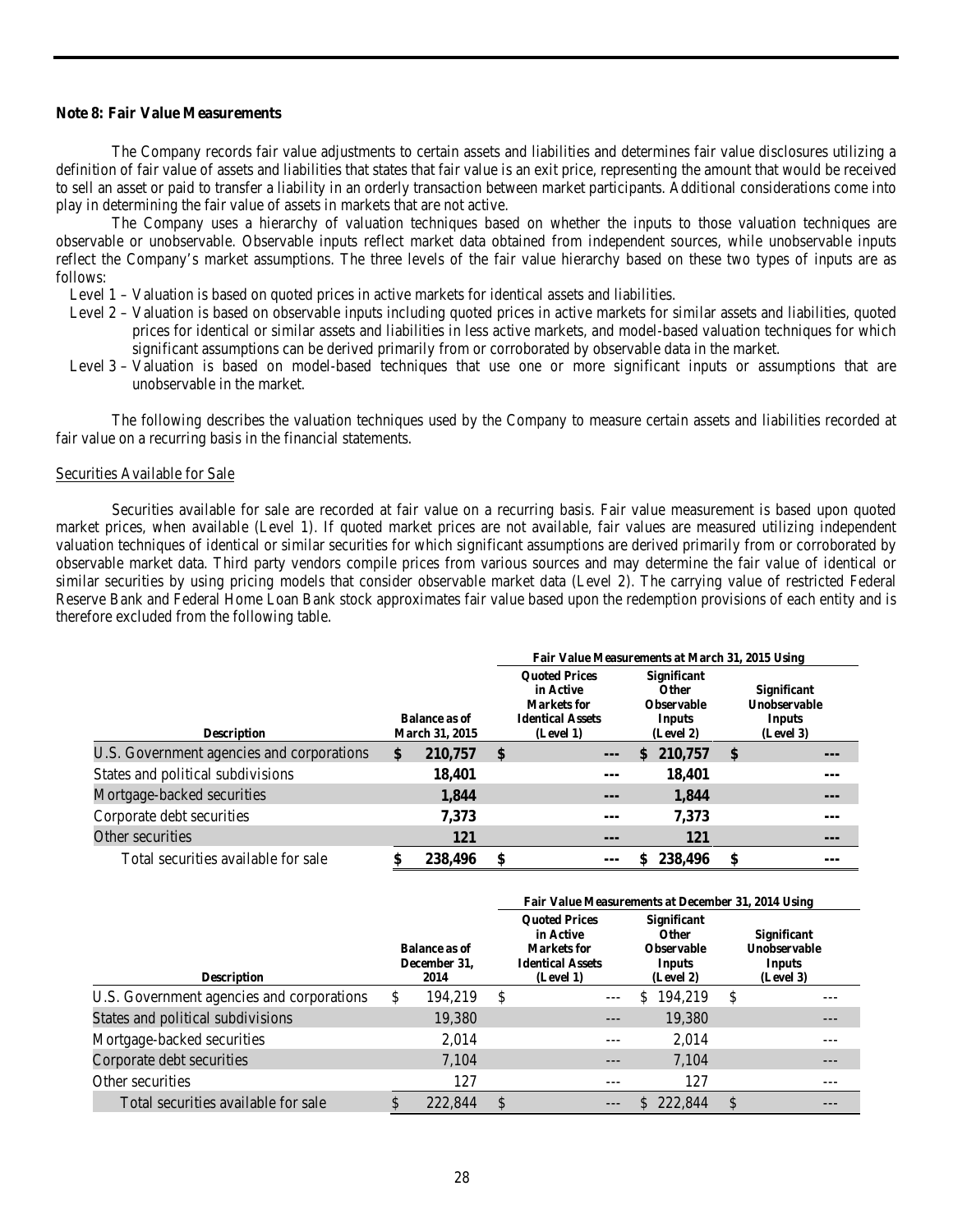Certain assets are measured at fair value on a nonrecurring basis in accordance with GAAP. Adjustments to the fair value of these assets usually result from the application of lower-of-cost-or-market accounting or write-downs of individual assets.

The following describes the valuation techniques used by the Company to measure certain assets recorded at fair value on a nonrecurring basis in the financial statements.

#### Loans Held for Sale

Loans held for sale are carried at the lower of cost or market value. These loans currently consist of one-to-four family residential loans originated for sale in the secondary market. Fair value is based on the price secondary markets offer at the report date for similar loans using observable market data which is not materially different than cost due to the short duration between origination and sale (Level 2). As such, the Company records any fair value adjustments on a nonrecurring basis. No nonrecurring fair value adjustments were recorded on loans held for sale at March 31, 2015 or December 31, 2014.

#### Impaired Loans

Loans are designated as impaired when, in the judgment of management based on current information and events, it is probable that all amounts due will not be collected according to the contractual terms of the loan agreement. Troubled debt restructurings are impaired loans. Impaired loans are measured at fair value on a nonrecurring basis. If an individually-evaluated impaired loan's balance exceeds fair value, the amount is allocated to the allowance for loan losses. Any fair value adjustments are recorded in the period incurred as provision for loan losses on the Consolidated Statements of Income.

The fair value of an impaired loan and measurement of associated loss is based on one of three methods: the observable market price of the loan, the present value of projected cash flows, or the fair value of the collateral. The observable market price of a loan is categorized as a Level 1 input. The present value of projected cash flows method results in a Level 3 categorization because the calculation relies on the Company's judgment to determine projected cash flows, which are then discounted at the current rate of the loan, or the rate prior to modification if the loan is a troubled debt restructure.

Loans measured using the fair value of collateral method may be categorized in Level 2 or Level 3. Collateral may be in the form of real estate or business assets including equipment, inventory, and accounts receivable. Most collateral is real estate. The Company bases collateral method fair valuation upon the "as-is" value of independent appraisals or evaluations. Valuations for impaired loans with outstanding principal balances of \$250 or more are based on a current appraisal. Appraisals are also used to value impaired loans with principal balances of \$100 or greater and secured by one piece of collateral. Collateral-method impaired loans with principal balances below \$100, or if secured by multiple pieces of collateral, below \$250, are valued using an internal evaluation.

The value of real estate collateral is determined by a current (less than 12 months of age) appraisal or internal evaluation utilizing an income or market valuation approach. Appraisals conducted by an independent, licensed appraiser outside of the Company using observable market data are categorized as Level 2. If a current appraisal cannot be obtained prior to a reporting date and an existing appraisal is discounted to obtain an estimated value, or if declines in value are identified after the date of the appraisal, or if an appraisal is discounted for estimated selling costs, the valuation of real estate collateral is categorized as Level 3. Valuations derived from internal evaluations are categorized as Level 3. The value of business equipment is based upon an outside appraisal (Level 2) if deemed significant, or the net book value on the applicable business' financial statements (Level 3) if not considered significant. Likewise, values for inventory and accounts receivables collateral are based on financial statement balances or aging reports (Level 3).

Impaired loans are measured quarterly for impairment. The Company employs the most applicable valuation method for each loan based on current information at the time of valuation. Valuations of loans using the collateral method may include a discount for selling costs if collection of the loan is expected to come from sale of the collateral. Fair value measurement using the collateral method for a loan that is dependent on the operation, but not the sale, of collateral for collection is not discounted for selling costs.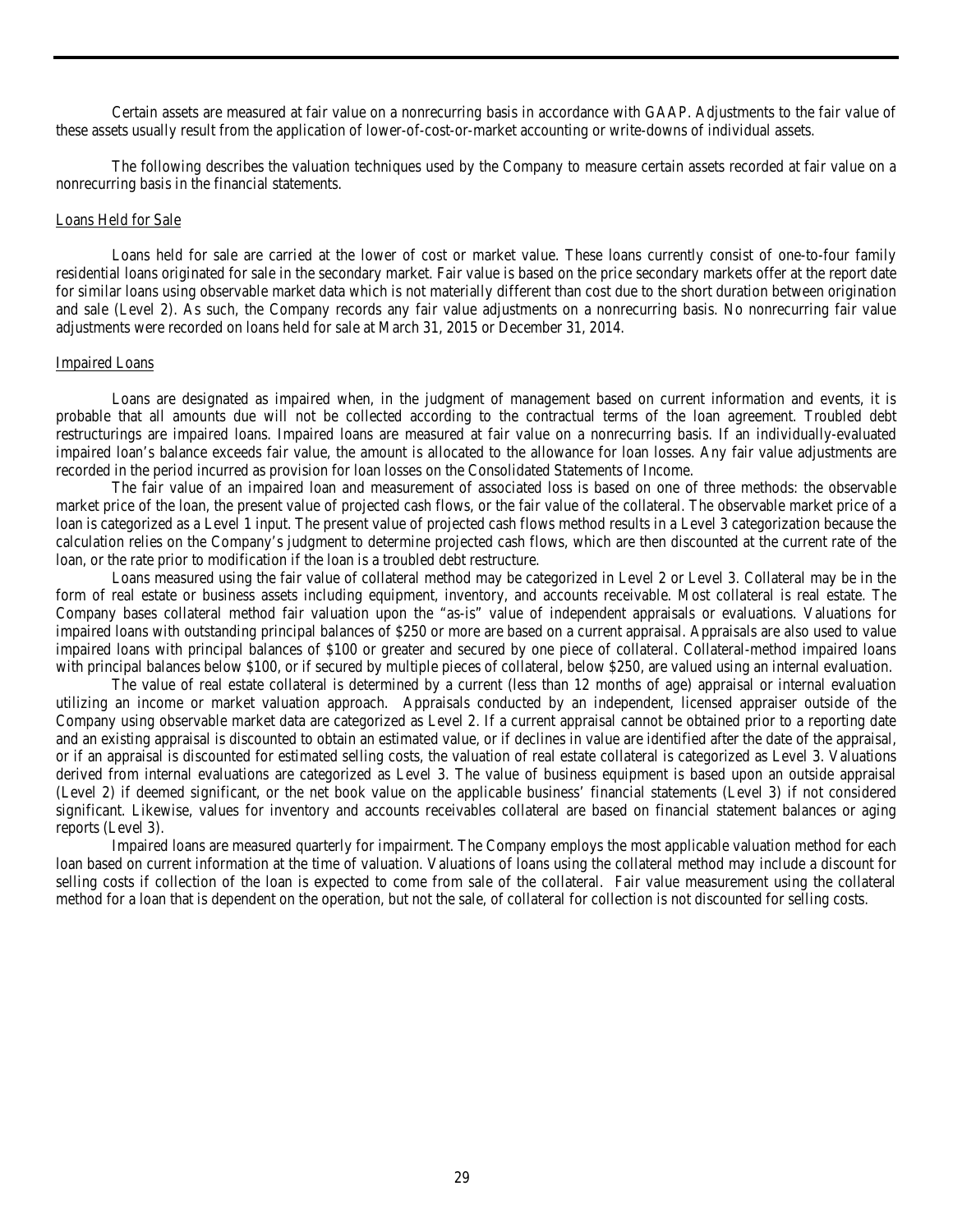The following table summarizes the Company's impaired loans that were measured at fair value on a nonrecurring basis at March 31, 2015 and at December 31, 2014.

|                   |                                              |                |       |                                                                                                 |     |                                                                                | <b>Carrying Value</b>  |              |                                                           |
|-------------------|----------------------------------------------|----------------|-------|-------------------------------------------------------------------------------------------------|-----|--------------------------------------------------------------------------------|------------------------|--------------|-----------------------------------------------------------|
| Date              | <b>Description</b>                           | <b>Balance</b> |       | <b>Ouoted Prices</b><br>in Active<br><b>Markets</b> for<br><b>Identical Assets</b><br>(Level 1) |     | <b>Significant</b><br><b>Other</b><br><b>Observable</b><br>Inputs<br>(Level 2) |                        |              | <b>Significant</b><br>Unobservable<br>Inputs<br>(Level 3) |
|                   | Assets:                                      |                |       |                                                                                                 |     |                                                                                |                        |              |                                                           |
| March 31, 2015    | Impaired loans net of<br>valuation allowance |                | 3,493 | $\sqrt[6]{\frac{1}{2}}$                                                                         | --- |                                                                                | $\qquad \qquad \cdots$ | $\mathbf{s}$ | 3,493                                                     |
| December 31, 2014 | Impaired loans net of<br>valuation allowance |                | 7.224 |                                                                                                 |     |                                                                                |                        |              | 7.224                                                     |

The following tables present information about Level 3 Fair Value Measurements for March 31, 2015 and December 31, 2014.

|                          |                             |                                          | Range                     |
|--------------------------|-----------------------------|------------------------------------------|---------------------------|
| <b>March 31, 2015</b>    | <b>Valuation Technique</b>  | Unobservable Input                       | (Weighted Average)        |
| <b>Impaired</b> loans    | Present value of cash flows | Market rate for borrower (discount rate) | $5.88\% - 9.50\%$ (6.11%) |
| Impaired loans           | Discounted appraised value  | Selling $cost^{(1)}$                     | 10%                       |
|                          |                             |                                          |                           |
|                          |                             |                                          |                           |
|                          |                             |                                          | Range                     |
| <b>December 31, 2014</b> | <b>Valuation Technique</b>  | Unobservable Input                       | (Weighted Average)        |
| <b>Impaired</b> loans    | Present value of cash flows | Discount rate                            | $5.88\% - 9.50\%$ (6.15%) |

(1) Impaired loans that are collateral-dependent are valued using the fair value of collateral. The valuation is discounted for selling costs if repayment of the loan is dependent on the sale of the collateral. If repayment will come from rental income of the property, the valuation is not discounted for selling costs.

# Other Real Estate Owned

Other real estate owned are real estate assets acquired in full or partial satisfaction of a loan. At acquisition, other real estate owned assets are measured at fair value. If the assets are marketed for sale by an outside party, the acquisition-date fair value is discounted by selling costs; if the assets are marketed for sale by the Company, no reduction to fair value for selling costs is made. Subsequent to acquisition, the assets are measured at the lower of initial measurement or current fair value, discounted for selling costs as appropriate.

The fair value of an other real estate owned asset is determined by an income or market valuation approach based on an appraisal conducted by an independent, licensed appraiser outside of the Company using observable market data (Level 2). If the appraisal is discounted either for age or because management considers the real estate market to be experiencing volatility, then the fair value is considered Level 3. Discounts for selling costs also result in measurement based on Level 3 inputs. Fair value adjustments are measured on a nonrecurring basis and are recorded in the period incurred as valuation allowances to other real estate owned, and expensed through noninterest expense.

The following table summarizes the Company's other real estate owned that was measured at fair value on a nonrecurring basis.

|                   |                                                       |                |       |                                                                                                 |     |                                                                                | <b>Carrying Value</b> |                                                           |       |
|-------------------|-------------------------------------------------------|----------------|-------|-------------------------------------------------------------------------------------------------|-----|--------------------------------------------------------------------------------|-----------------------|-----------------------------------------------------------|-------|
| Date              | <b>Description</b>                                    | <b>Balance</b> |       | <b>Ouoted Prices</b><br>in Active<br><b>Markets</b> for<br><b>Identical Assets</b><br>(Level 1) |     | <b>Significant</b><br><b>Other</b><br><b>Observable</b><br>Inputs<br>(Level 2) |                       | <b>Significant</b><br>Unobservable<br>Inputs<br>(Level 3) |       |
|                   | Assets:                                               |                |       |                                                                                                 |     |                                                                                |                       |                                                           |       |
| March 31, 2015    | Other real estate owned net<br>of valuation allowance |                | 4,573 | $\mathbf{s}$                                                                                    | --- | \$                                                                             | $\cdots$              | -S                                                        | 4,573 |
| December 31, 2014 | Other real estate owned net<br>of valuation allowance |                | 4.744 |                                                                                                 |     |                                                                                |                       |                                                           | 4.744 |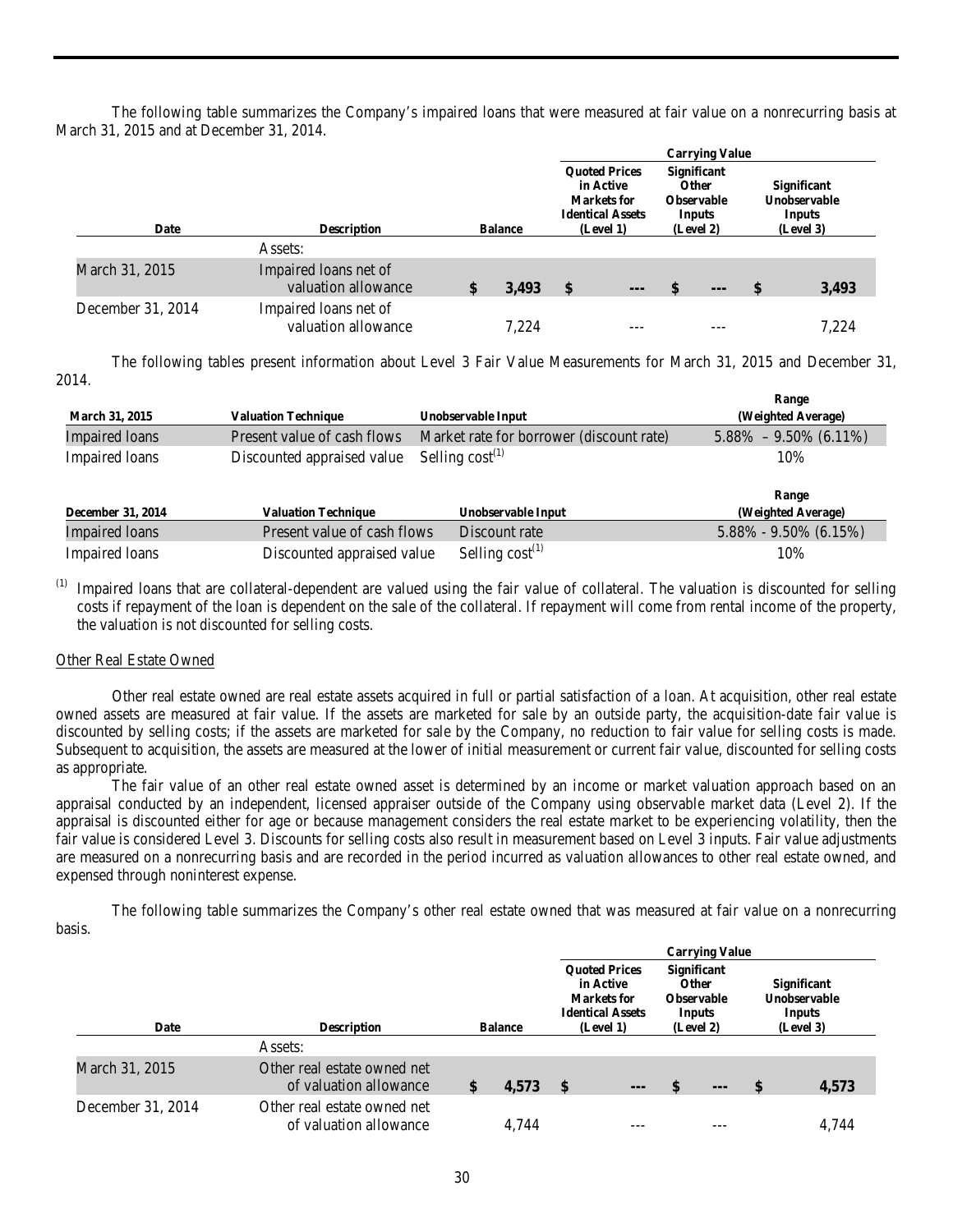The following tables present information about Level 3 Fair Value Measurements for March 31, 2015 and December 31, 2014.

|                         |                            |                                                            | Range                         |
|-------------------------|----------------------------|------------------------------------------------------------|-------------------------------|
| <b>March 31, 2015</b>   | <b>Valuation Technique</b> | Unobservable Input                                         | (Weighted Average)            |
|                         |                            |                                                            |                               |
| Other real estate owned | Discounted appraised value | Selling cost                                               | $0.00\%^{(1)} - 11\%$ (9.13%) |
| Other real estate owned | Discounted appraised value | Discount for lack of marketability<br>and age of appraisal | $3.76\% - 48.77\%$ (14.64%)   |
| December 31, 2014       | <b>Valuation Technique</b> | Unobservable Input                                         | Range<br>(Weighted Average)   |
|                         |                            |                                                            |                               |
| Other real estate owned | Discounted appraised value | Selling cost                                               | $0\%^{(1)}$ - 11% (8.60%)     |
| Other real estate owned | Discounted appraised value | Discount for lack of marketability<br>and age of appraisal | $0\% - 48.77\%$ (20.81%)      |

The Company markets other real estate owned both independently and with local realtors. Properties marketed by realtors are discounted by selling costs. Properties that the Company markets independently are not discounted by selling costs.

The following methods and assumptions were used by the Company in estimating fair value disclosures for financial instruments.

#### Cash and Due from Banks and Interest-Bearing Deposits

The carrying amounts approximate fair value.

# **Securities**

The fair value of securities, excluding restricted stock, is determined by quoted market prices or dealer quotes. The fair value of certain state and municipal securities is not readily available through market sources other than dealer quotations, so fair value estimates are based on quoted market prices of similar instruments adjusted for differences between the quoted instruments and the instruments being valued. The carrying value of restricted securities approximates fair value based upon the redemption provisions of the applicable entities.

#### Loans Held for Sale

The fair value of loans held for sale is based on commitments on hand from investors or prevailing market prices.

#### Loans

Fair value for the loan portfolio is estimated on an account-level basis by discounting scheduled cash flows through the projected maturity for each loan. The calculation applies estimated market discount rates that reflect the credit and interest rate risk inherent in the loan. The estimate of maturity is based on the Company's historical experience with repayments for loan classification, modified by an estimate of the effect of economic conditions on lending.

Impaired loans are individually evaluated for fair value. Fair value for the Company's impaired loans is estimated by using either discounted cash flows or the appraised value of collateral. Any amount of principal balance that exceeds fair value is accrued in the allowance for loan losses. Assumptions regarding credit risk, cash flows and discount rates are determined within management's judgment, using available market information and specific borrower information. Discount rates for cash flow analysis are based on the loan's interest rate, and cash flows are estimated based upon the loan's historical payment performance and the borrower's current financial condition. Appraisals may be discounted for age, reasonableness, and selling costs.

# **Deposits**

The fair value of demand and savings deposits is the amount payable on demand. The fair value of fixed maturity term deposits and certificates of deposit is estimated using the rates currently offered for deposits with similar remaining maturities.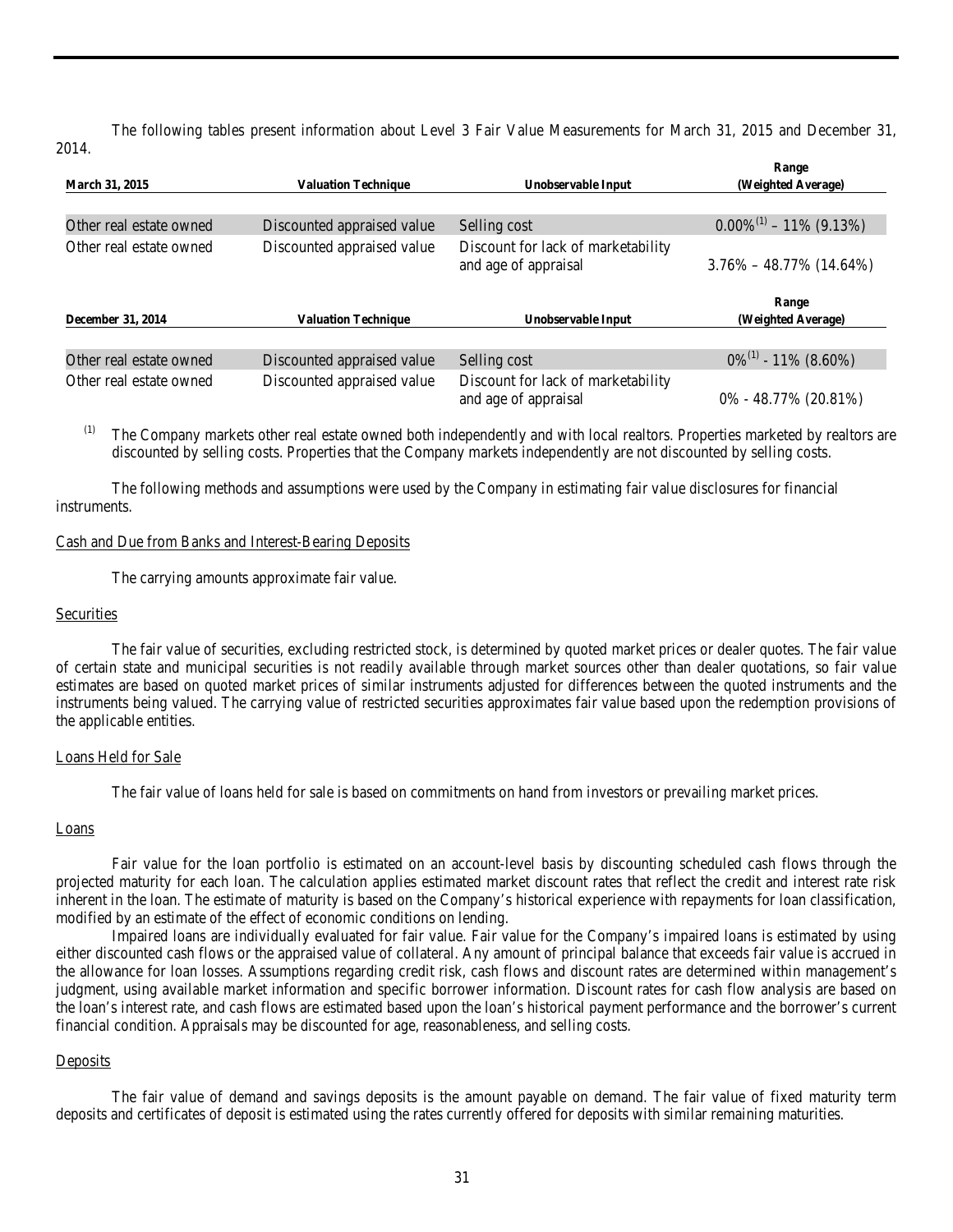# Accrued Interest

The carrying amounts of accrued interest approximate fair value.

#### Bank-Owned Life Insurance

Bank owned life insurance represents insurance policies on officers of the Company and certain officers who are no longer employed by the Company. The cash values of the policies are estimates using information provided by insurance carriers. These policies are carried at their cash surrender value, which approximates the fair value.

# Commitments to Extend Credit and Standby Letters of Credit

The only amounts recorded for commitments to extend credit, standby letters of credit and financial guarantees written are the deferred fees arising from these unrecognized financial instruments. These deferred fees are not deemed significant at March 31, 2015 and December 31, 2014, and, as such, the related fair values have not been estimated.

The estimated fair values and related carrying amounts of the Company's financial instruments follow.

|                               |                                                                                                                                |            |  | March 31, 2015 |                                                                 |                                                                |               |
|-------------------------------|--------------------------------------------------------------------------------------------------------------------------------|------------|--|----------------|-----------------------------------------------------------------|----------------------------------------------------------------|---------------|
|                               | <b>Ouoted Prices in</b><br><b>Active Markets for</b><br><b>Identical Assets</b><br>Carrying<br><b>Level 1</b><br><b>Amount</b> |            |  |                | <b>Significant Other</b><br><b>Observable Inputs</b><br>Level 2 | <b>Significant</b><br>Unobservable<br><b>Inputs</b><br>Level 3 |               |
| <b>Financial Assets:</b>      |                                                                                                                                |            |  |                |                                                                 |                                                                |               |
| Cash and due from banks       | \$                                                                                                                             | 12,452 \$  |  | 12,452 \$      |                                                                 |                                                                | \$            |
| Interest-bearing deposits     |                                                                                                                                | 87,676     |  | 87,676         |                                                                 |                                                                |               |
| <b>Securities</b>             |                                                                                                                                | 394,631    |  | ---            |                                                                 | 401,639                                                        | ---           |
| Restricted securities         |                                                                                                                                | 1,129      |  | ---            |                                                                 | 1,129                                                          | ---           |
| Loans held for sale           |                                                                                                                                | 1,091      |  | ---            |                                                                 | 1,091                                                          | ---           |
| Loans, net                    |                                                                                                                                | 613,914    |  | ---            |                                                                 | ---                                                            | 622,049       |
| Accrued interest receivable   |                                                                                                                                | 5,506      |  | 5,506          |                                                                 | ---                                                            | ---           |
| Bank-owned life insurance     |                                                                                                                                | 21,946     |  | 21,946         |                                                                 | ---                                                            | ---           |
| <b>Financial Liabilities:</b> |                                                                                                                                |            |  |                |                                                                 |                                                                |               |
| Deposits                      | \$                                                                                                                             | 984,957 \$ |  | 772,220 \$     |                                                                 |                                                                | \$<br>212,364 |
| Accrued interest payable      |                                                                                                                                | 70         |  | 70             |                                                                 |                                                                |               |

|                               |                                                                                                                                                                                            |  | <b>December 31, 2014</b> |  |         |                                                                       |         |  |
|-------------------------------|--------------------------------------------------------------------------------------------------------------------------------------------------------------------------------------------|--|--------------------------|--|---------|-----------------------------------------------------------------------|---------|--|
|                               | <b>Ouoted Prices in</b><br><b>Active Markets for</b><br><b>Significant Other</b><br><b>Identical Assets</b><br><b>Observable Inputs</b><br>Carrying<br>Level 2<br><b>Level 1</b><br>Amount |  |                          |  |         | <b>Significant</b><br><b>Unobservable</b><br><b>Inputs</b><br>Level 3 |         |  |
| <b>Financial Assets:</b>      |                                                                                                                                                                                            |  |                          |  |         |                                                                       |         |  |
| Cash and due from banks       | \$<br>12,894 \$                                                                                                                                                                            |  | 12,894 \$                |  |         | \$                                                                    |         |  |
| Interest-bearing deposits     | 102,548                                                                                                                                                                                    |  | 102,548                  |  |         |                                                                       |         |  |
| Securities                    | 384,296                                                                                                                                                                                    |  |                          |  | 390,547 |                                                                       |         |  |
| Restricted securities         | 1,089                                                                                                                                                                                      |  |                          |  | 1,089   |                                                                       |         |  |
| Loans held for sale           | 291                                                                                                                                                                                        |  |                          |  | 291     |                                                                       |         |  |
| Loans, net                    | 597,203                                                                                                                                                                                    |  |                          |  |         |                                                                       | 633.063 |  |
| Accrued interest receivable   | 5,748                                                                                                                                                                                      |  | 5,748                    |  |         |                                                                       |         |  |
| Bank-owned life insurance     | 21,797                                                                                                                                                                                     |  | 21,797                   |  | ---     |                                                                       |         |  |
| <b>Financial Liabilities:</b> |                                                                                                                                                                                            |  |                          |  |         |                                                                       |         |  |
| Deposits                      | \$<br>982,428 \$                                                                                                                                                                           |  | 765,682 \$               |  |         | \$                                                                    | 216,469 |  |
| Accrued interest payable      | 68                                                                                                                                                                                         |  | 68                       |  |         |                                                                       |         |  |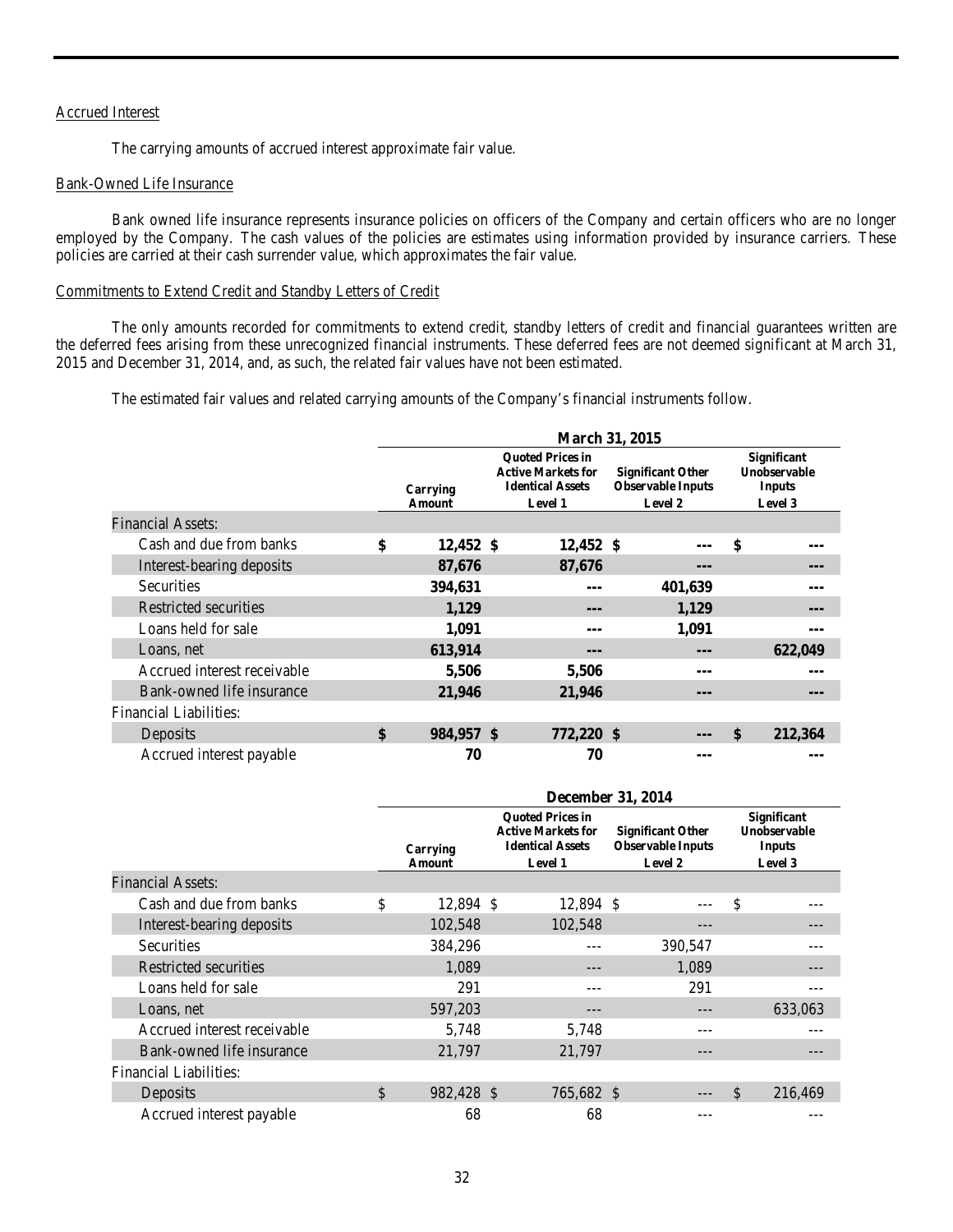# **Note 9: Components of Accumulated Other Comprehensive Loss**

|                                                                                     |              | <b>Net Unrealized</b><br>Gain (Loss) on<br><b>Securities</b> |    | <b>Adjustments Related</b><br>to Pension Benefits | <b>Accumulated Other</b><br>Comprehensive<br>(Loss) |           |  |  |
|-------------------------------------------------------------------------------------|--------------|--------------------------------------------------------------|----|---------------------------------------------------|-----------------------------------------------------|-----------|--|--|
| <b>Balance at December 31, 2013</b>                                                 | \$           | (14,011)                                                     | S  | (2,953)                                           | \$                                                  | (16,964)  |  |  |
| Unrealized holding losses on available for sale<br>securities net of tax of \$1,681 |              | 3.121                                                        |    | ---                                               |                                                     | 3,121     |  |  |
| Reclassification adjustment, net of tax of \$0                                      |              | ---                                                          |    | ---                                               |                                                     |           |  |  |
| <b>Balance at March 31, 2014</b>                                                    | \$           | (10, 890)                                                    | \$ | (2,953)                                           | \$                                                  | (13, 843) |  |  |
|                                                                                     |              |                                                              |    |                                                   |                                                     |           |  |  |
| <b>Balance at December 31, 2014</b>                                                 | $\mathbb{S}$ | (1,582)                                                      | S  | (4,090)                                           | \$                                                  | (5,672)   |  |  |
| Unrealized holding gains on available for sale<br>securities net of tax of \$1,320  |              | 2,452                                                        |    | ---                                               |                                                     | 2,452     |  |  |
| Reclassification adjustment, net of tax of \$1                                      |              |                                                              |    | ---                                               |                                                     |           |  |  |
| <b>Balance at March 31, 2015</b>                                                    | \$           | 871                                                          | \$ | (4,090)                                           | \$                                                  | (3,219)   |  |  |

The following provides information regarding reclassifications out of accumulated comprehensive income for the three month periods ended March 31, 2015 and March 31, 2014.

|                                                                                                                                        | <b>3 Months Ended</b> |                       |    |                       |  |
|----------------------------------------------------------------------------------------------------------------------------------------|-----------------------|-----------------------|----|-----------------------|--|
|                                                                                                                                        |                       | <b>March 31, 2015</b> |    | <b>March 31, 2014</b> |  |
| Reclassifications out of unrealized gains and losses<br>on available-for-sale securities:                                              |                       |                       |    |                       |  |
| Realized securities gains (losses), net                                                                                                |                       |                       | -8 |                       |  |
| Income tax expense                                                                                                                     |                       |                       |    |                       |  |
| Realized gains (losses) on available-for-sale securities,<br>net of tax, reclassified out of accumulated other<br>comprehensive income |                       |                       |    |                       |  |

# <span id="page-32-0"></span>**Item 2. Management's Discussion and Analysis of Financial Condition and Results of Operations**

\$ in thousands, except per share data

The purpose of this discussion and analysis is to provide information about the financial condition and results of operations of National Bankshares, Inc. and its wholly-owned subsidiaries (the "Company"), which are not otherwise apparent from the consolidated financial statements and other information included in this report. Please refer to the financial statements and other information included in this report as well as the 2014 Annual Report on Form 10-K for an understanding of the following discussion and analysis.

# **Cautionary Statement Regarding Forward-Looking Statements**

We make forward-looking statements in this Form 10-K that are subject to significant risks and uncertainties. These forward-looking statements include statements regarding our profitability, liquidity, allowance for loan losses, interest rate sensitivity, market risk, growth strategy, and financial and other goals, and are based upon our management's views and assumptions as of the date of this report. The words "believes," "expects," "may," "will," "should," "projects," "contemplates," "anticipates," "forecasts," "intends," or other similar words or terms are intended to identify forward-looking statements.

These forward-looking statements are based upon or are affected by factors that could cause our actual results to differ materially from historical results or from any results expressed or implied by such forward-looking statements. These factors include, but are not limited to, changes in:

- interest rates.
- general economic conditions,
- the legislative/regulatory climate,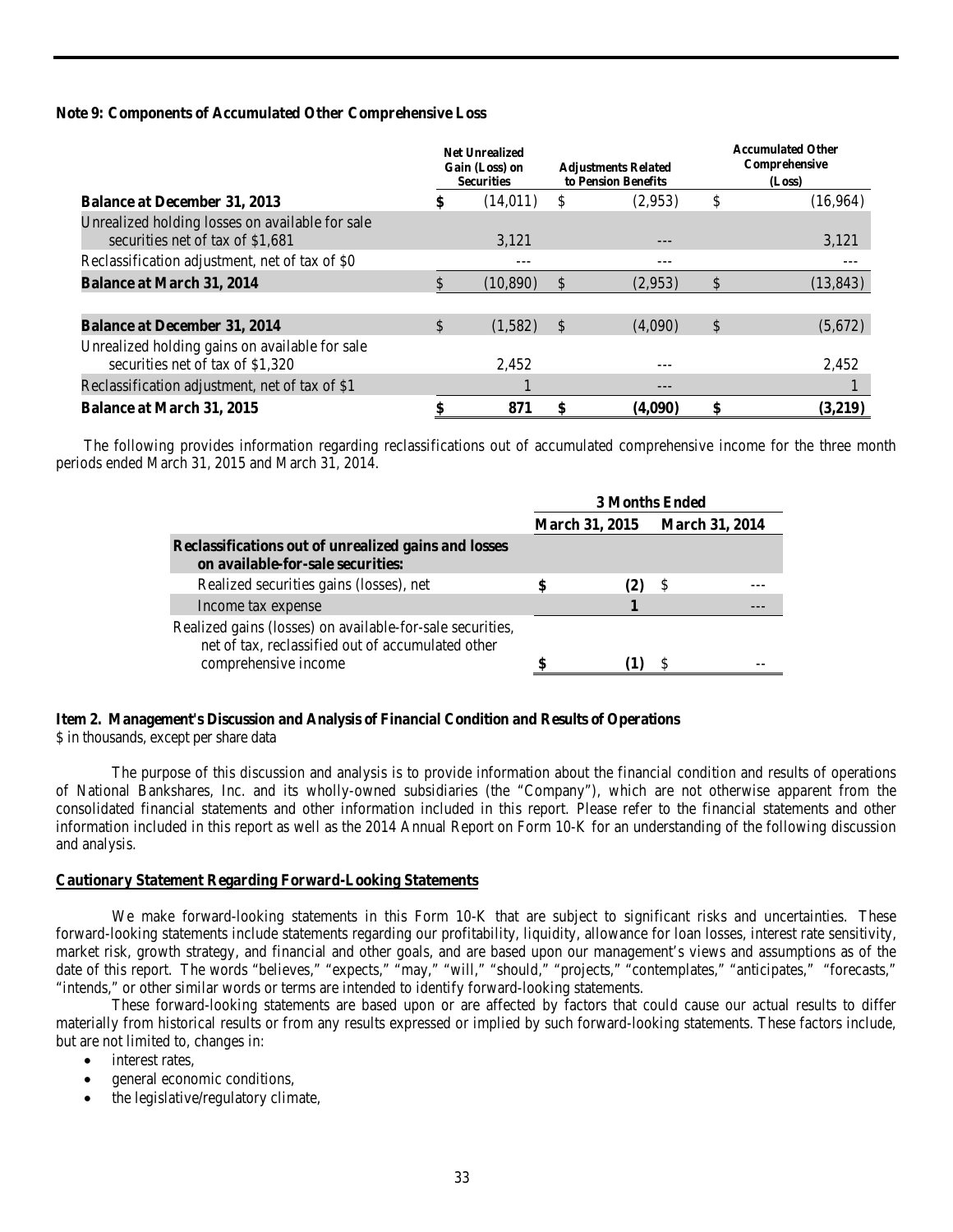- monetary and fiscal policies of the U.S. Government, including policies of the U.S. Treasury, the Office of the Comptroller of the Currency, the Federal Reserve Board and the Federal Deposit Insurance Corporation, and the impact of any policies or programs implemented pursuant to the Emergency Economic Stabilization Act of 2008 ("EESA") the Dodd-Frank Wall Street Reform and Consumer Protection Act of 2010 (the "Dodd-Frank Act") and other financial reform legislation,
- unanticipated increases in the level of unemployment in the Company's trade area,
- the quality or composition of the loan and/or investment portfolios,
- demand for loan products,
- deposit flows,
- competition,
- demand for financial services in the Company's trade area,
- the real estate market in the Company's trade area,
- the Company's technology initiatives, and
- applicable accounting principles, policies and guidelines.

These risks and uncertainties should be considered in evaluating the forward-looking statements contained in this report. We caution readers not to place undue reliance on those statements, which speak only as of the date of this report. This discussion and analysis should be read in conjunction with the description of our "Risk Factors" in Item 1A. of this Form 10-K.

The national economy and the Company's market area have experienced a slow recovery since the economic recession of 2008 and 2009. Recession –related declines in real estate values appeared to have stabilized in 2011 and 2012, and in 2013 and 2014 showed signs of improving. Unemployment rates have slowly improved since the peak of the recession, but are still higher than prerecession levels. Other economic indicators, such as vacancy rates and bankruptcy rates have slightly worsened. If the economic recovery wavers or reverses, it is likely that unemployment will continue at higher-than-normal levels or rise and that other economic indicators will negatively impact the Company's trade area. Because of the importance to the Company's markets of state-funded universities, cutbacks in the funding provided by the State as a result of the recession could also negatively impact employment. This could lead to an even higher rate of delinquent loans and a greater number of real estate foreclosures. Higher unemployment and the fear of layoffs causes reduced consumer demand for goods and services, which negatively impacts the Company's business and professional customers. A slow economic recovery could have an adverse effect on all financial institutions, including the Company.

#### **Critical Accounting Policies**

#### **General**

The Company's financial statements are prepared in accordance with accounting principles generally accepted in the United States (GAAP). The financial information contained within our statements is, to a significant extent, financial information that is based on measures of the financial effects of transactions and events that have already occurred. A variety of factors could affect the ultimate value that is obtained when earning income, recognizing an expense, recovering an asset or relieving a liability. The Company uses historical loss rates as one factor in determining the inherent loss that may be present in the loan portfolio. Actual losses could differ significantly from one previously acceptable method to another method. Although the economics of the Company's transactions would be the same, the timing of events that would impact the transactions could change.

#### **Allowance for Loan Losses**

The allowance for loan losses is an accrual of estimated losses that have been sustained in our loan portfolio. The allowance is funded by the provision for loan losses, reduced by charge-offs of loans and increased by recoveries of previously charged-off loans. The determination of the allowance is based on two accounting principles, Accounting Standards Codification ("ASC") Topic 450-20 (Contingencies) which requires that losses be accrued when occurrence is probable and the amount of the loss is reasonably estimable, and ASC Topic 310-10 (Receivables) which requires accrual of losses on impaired loans if the recorded investment exceeds fair value.

Probable losses are accrued through two calculations, individual evaluation of impaired loans and collective evaluation of the remainder of the portfolio. Impaired loans are larger non-homogeneous loans for which there is a probability that collection will not occur according to the loan terms, as well as loans whose terms have been modified in a troubled debt restructuring. Impaired loans with an estimated impairment loss are placed on nonaccrual status.

#### *Impaired loans*

Impaired loans are identified through the Company's credit risk rating process. Estimated loss for an impaired loan is the amount of recorded investment that exceeds the loan's fair value. Fair value of an impaired loan is measured by one of three methods: the fair value of collateral ("collateral method"), the present value of future cash flows ("cash flow method"), or observable market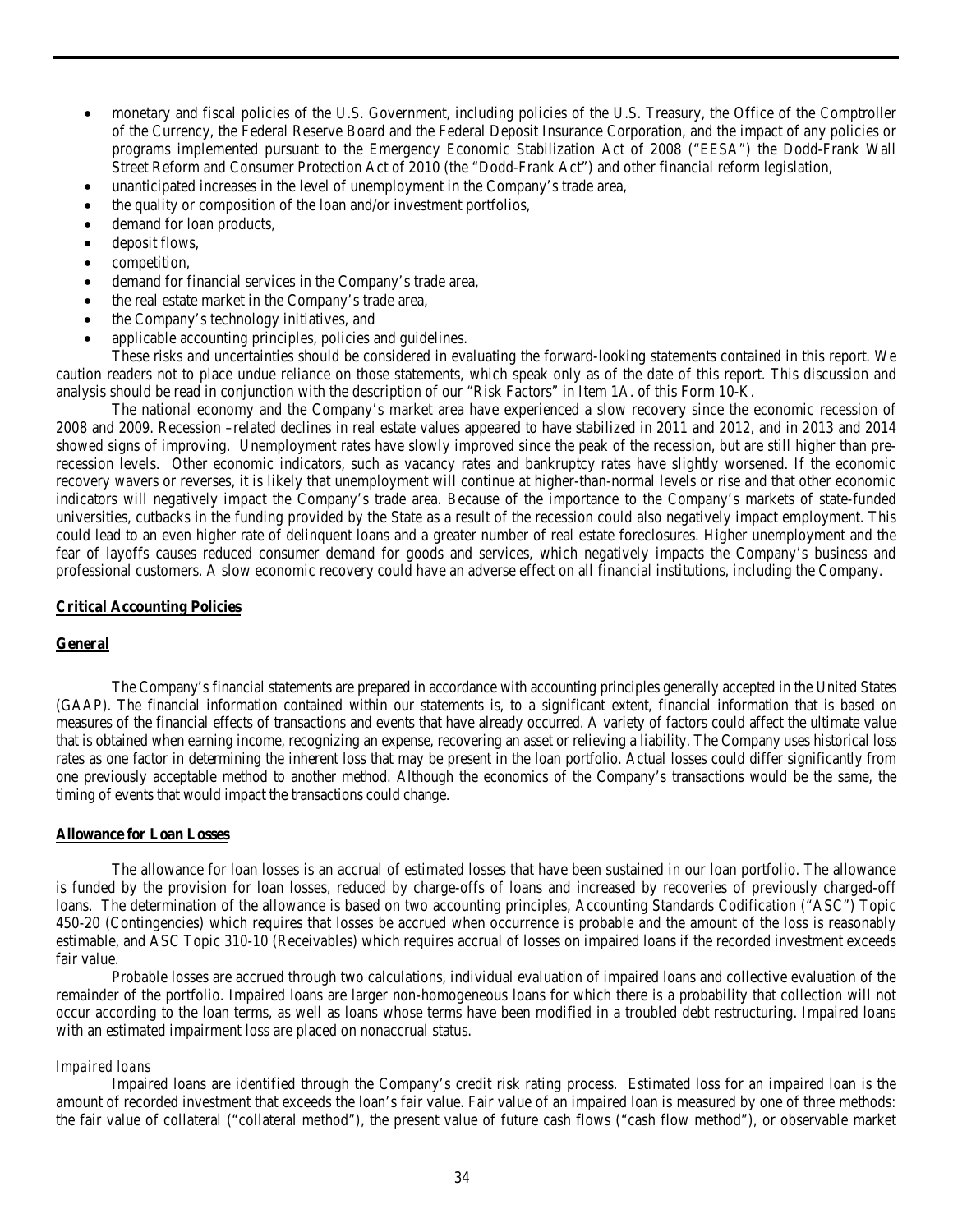price. The Company applies the collateral method to collateral-dependent loans, loans for which foreclosure is eminent and to loans for which the fair value of collateral is a more reliable estimate of fair value. The cash flow method is applied to loans that are not collateral dependent and for which cash flows may be estimated.

The Company bases collateral method fair valuation upon the "as-is" value of independent appraisals or evaluations. Valuations for impaired loans with outstanding principal balances of \$250 or more are based on a current appraisal. Appraisals are also used to value impaired loans with principal balances of \$100 or greater and secured by one piece of collateral. Collateral-method impaired loans with principal balances below \$100, or if secured by multiple pieces of collateral, below \$250, are valued using an internal evaluation.

Appraisals and internal valuations provide an estimate of market value. Appraisals must conform to the Uniform Standards of Professional Appraisal Practice ("USPAP") and are prepared by an independent third-party appraiser who is certified and licensed and who is approved by the Company. Appraisals incorporate market analysis, comparable sales analysis, cash flow analysis and market data pertinent to the property to determine market value. Internal evaluations are prepared and reviewed by employees of the Company who are independent of the loan origination, operation, management and collection functions. Evaluations provide a property's market value based on the property's current physical condition and characteristics and the economic market conditions that affect the collateral's market value. Evaluations incorporate multiple sources of data to arrive at a property's market value, including physical inspection, tax values, independent third-party automated tools, comparable sales analysis and local market information.

Updated appraisals or evaluations are ordered when the loan becomes impaired if the appraisal or evaluation on file is more than twelve months old. Appraisals and evaluations are reviewed for propriety and reasonableness and may be discounted if the Company determines that the value exceeds reasonable levels. If an updated appraisal or evaluation has been ordered but has not been received by a reporting date, the fair value may be based on the most recent available appraisal or evaluation, discounted for age.

The appraisal or evaluation value for a collateral-dependent loan for which recovery is expected solely from the sale of collateral is reduced by estimated selling costs. Estimated losses on collateral-dependent loans, as well as any other impairment loss considered uncollectible, are charged against the allowance for loan losses. For loans that are not collateral dependent, the impairment loss is accrued in the allowance. Impaired loans with partial charge-offs are maintained as impaired until the remaining balance is satisfied. Smaller homogeneous impaired loans that are not troubled debt restructurings or part of a larger impaired relationship are collectively evaluated.

Troubled debt restructurings are impaired loans and are measured for impairment under the same valuation methods as other impaired loans. Troubled debt restructurings are maintained in nonaccrual status until the loan has demonstrated reasonable assurance of repayment with at least six months of consecutive timely payment performance, unless the impairment measurement indicates a loss.

#### *Collectively-evaluated loans*

Non-impaired loans and smaller homogeneous impaired loans that are not troubled debt restructurings and not part of a larger impaired relationship are grouped by portfolio segments that are made up of smaller loan classes. Loans within a segment or class have similar risk characteristics.

Probable loss is determined by applying historical net charge-off rates as well as additional percentages for trends and current levels of quantitative and qualitative factors. Loss rates are calculated for and applied to individual classes. Beginning with the first quarter of 2014, the Company began calculating the applicable loss rates by averaging loss rates over the most recent 8 quarters. Prior to 2014, the Company annualized the current year-to-date loss rate and averaged it with the loss rate of the previous year. The two methods yield similar results, and at the end of the year will yield the same average loss rate. The Company transitioned to using 8 quarters in order to provide ease of calculation on an ongoing basis. The look-back periods of 8 quarters beginning in 2014 and two years for periods ended December 31, 2013 and prior are applied consistently among all classes.

Two loss rates for each class are calculated: total net charge-offs for the class as a percentage of average class loan balance ("class loss rate"), and total net charge-offs for the class as a percentage of average classified loans in the class ("classified loss rate"). Classified loans are those with risk ratings of "substandard" or higher. Net charge-offs in both calculations include charge-offs and recoveries of classified and non-classified loans as well as those associated with impaired loans. Class historical loss rates are applied to non-classified loan balances at the reporting date, and classified historical loss rates are applied to classified balances at the reporting date.

Trends and current levels of qualitative factors are evaluated and allocations are applied to each class. Qualitative factors include delinquency rates, loan quality and concentrations, loan officers' experience, changes in lending policies and changes in the loan review process. Economic factors such as unemployment rates, bankruptcy rates and others are also evaluated, with standard allocations applied consistently to relevant classes.

The Company accrues additional estimated loss for criticized loans within each class and for loans designated high risk. High risk loans are defined as junior lien mortgages, loans with high loan-to-value ratios and loans with terms that require only interest payments. Both criticized loans and high risk loans are included in the base risk analysis for each class and are allocated additional reserves.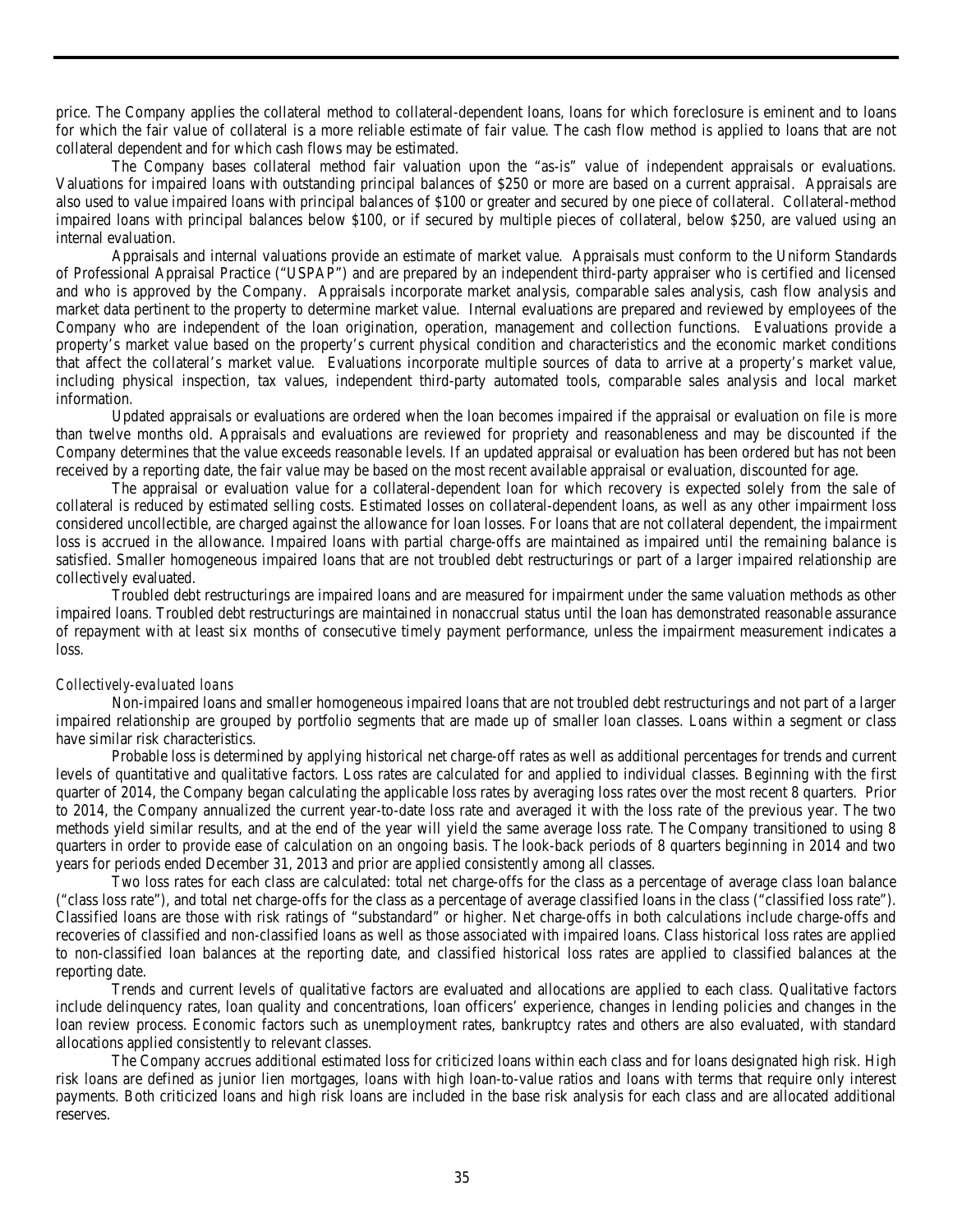#### *Estimation of the allowance for loan losses*

The estimation of the allowance involves analysis of internal and external variables, methodologies, assumptions and our judgment and experience. Key judgments used in determining the allowance for loan losses include internal risk rating determinations, market and collateral values, discount rates, loss rates, and our view of current economic conditions. These judgments are inherently subjective and our actual losses could be greater or less than the estimate. Future estimates of the allowance could increase or decrease based on changes in the financial condition of individual borrowers, concentrations of various types of loans, economic conditions or the markets in which collateral may be sold. The estimate of the allowance accrual determines the amount of provision expense and directly affects our financial results.

The estimate of the allowance for March 31, 2015 considered market and portfolio conditions during the first three months of 2015 as well as the levels of delinquencies and net charge-offs in the eight quarters prior to the quarter ended March 31, 2015. Given the continued economic difficulties, the ultimate amount of loss could vary from that estimate. For additional discussion of the allowance, see Note 4 to the consolidated financial statements and "Asset Quality," and "Provision and Allowance for Loan Losses."

#### **Goodwill and Core Deposit Intangibles**

Goodwill is subject to at least an annual assessment for impairment by applying a fair value based test. The Company performs impairment testing in the fourth quarter of each year. The Company's most recent impairment test was performed in the fourth quarter of 2014. Accounting guidance provides the option of performing preliminary assessment of qualitative factors before performing more substantial testing for impairment. The Company opted not to perform the preliminary assessment. The Company's goodwill impairment analysis considered three valuation techniques appropriate to the measurement. The first technique uses the Company's market capitalization as an estimate of fair value; the second technique estimates fair value using current market pricing multiples for companies comparable to the Company; while the third technique uses current market pricing multiples for change-ofcontrol transactions involving companies comparable to the Company. Each measure indicated that the Company's fair value exceeded its book value, validating that goodwill is not impaired.

Certain key judgments were used in the valuation measurement. Goodwill is held by the Company's bank subsidiary. The bank subsidiary is 100% owned by the Company, and no market capitalization is available. Because most of the Company's assets are comprised of the subsidiary bank's equity, the Company's market capitalization was used to estimate the Bank's market capitalization. Other judgments include the assumption that the companies and transactions used as comparables for the second and third technique were appropriate to the estimate of the Company's fair value, and that the comparable multiples are appropriate indicators of fair value, and compliant with accounting guidance.

Acquired intangible assets (such as core deposit intangibles) are recognized separately from goodwill if the benefit of the asset can be sold, transferred, licensed, rented, or exchanged, and amortized over its useful life. The Company amortizes intangible assets arising from branch transactions over their useful life. Core deposit intangibles are subject to a recoverability test based on undiscounted cash flows, and to the impairment recognition and measurement provisions required for other long-lived assets held and used. The impairment testing showed that the expected cash flows of the intangible assets exceeded the carrying value.

#### **Overview**

National Bankshares, Inc. ("NBI") is a financial holding company incorporated under the laws of Virginia. Located in southwest Virginia, NBI has two wholly-owned subsidiaries, the National Bank of Blacksburg ("NBB" or "the Bank") and National Bankshares Financial Services, Inc. ("NBFS"). NBB, which does business as National Bank from twenty-five office locations, is a community bank. NBB is the source of nearly all of the Company's revenue. NBFS does business as National Bankshares Investment Services and National Bankshares Insurance Services. Income from NBFS is not significant at this time, nor is it expected to be so in the near future.

NBI common stock is listed on the NASDAQ Capital Market and is traded under the symbol "NKSH." National Bankshares, Inc. has been included in the Russell Investments Russell 3000 and Russell 2000 Indexes since September 29, 2009.

#### **Lending**

NBB is community-oriented and offers a full range of retail and commercial banking services to individuals, small and midsized businesses, non-profits and local governments. Loan types include commercial and agricultural, commercial real estate, construction for commercial and residential properties, residential real estate, home equity and various consumer loan products. Of primary consideration in the Bank's decision to extend credit is the repayment ability of the borrowers and (if secured) the collateral value in relation to the principal balance. Collateral value lowers risk and may be used as a secondary source of repayment. The credit decision is supported by documentation appropriate to the type of loan, including current financial information, income verification or cash flow analysis, tax returns, credit reports, collateral information, guarantor verification, title reports, appraisals (where appropriate), and other documents. A discussion of underwriting policies and procedures specific to the major loan products follows.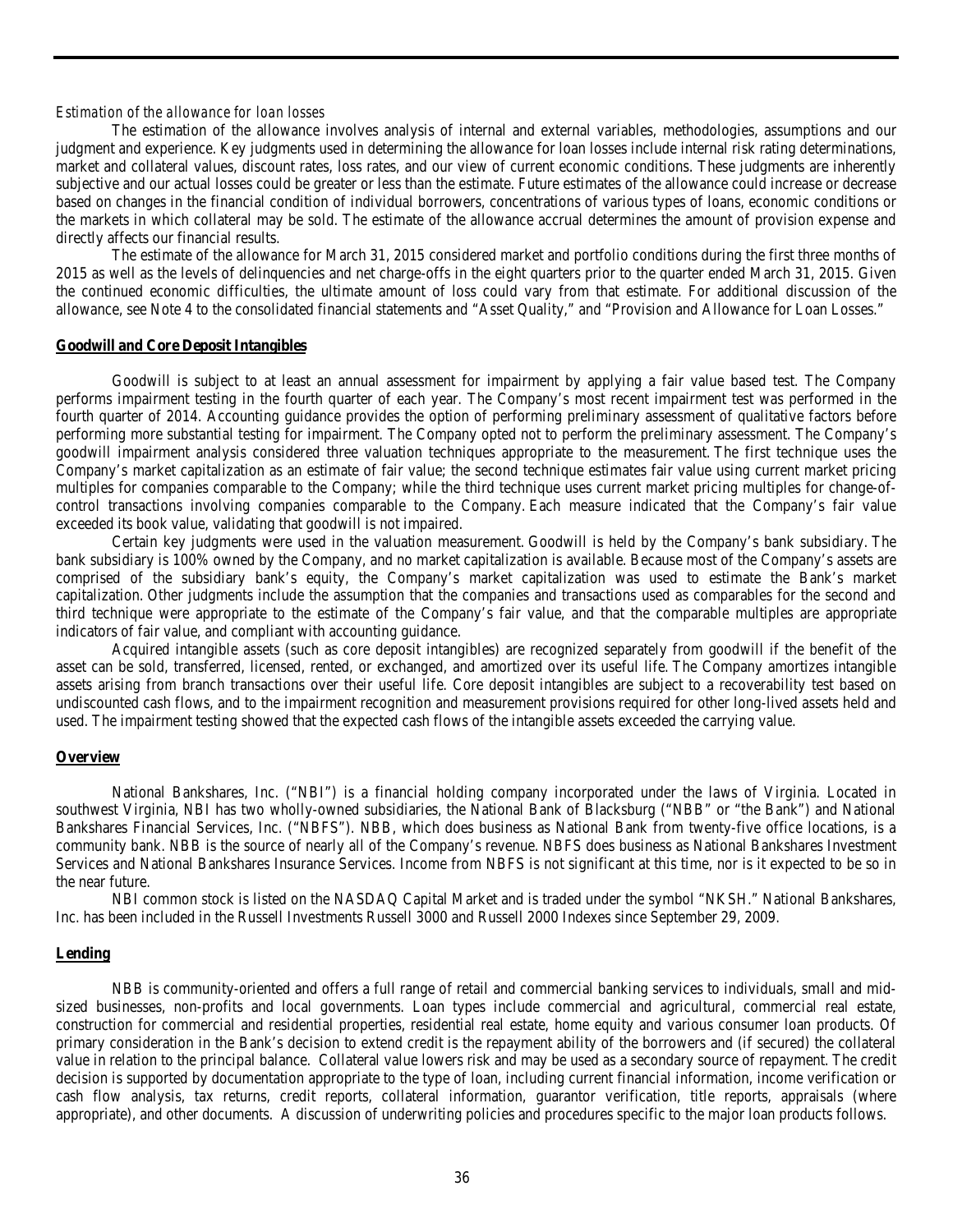Commercial and agricultural loans primarily finance equipment acquisition, expansion, working capital, and other general business purposes. Because these loans have a higher degree of risk, the Bank generally obtains collateral such as inventories, accounts receivable or equipment, and personal guarantees from the borrowing entity's principal owners. The Bank's policy limits lending to 60% of the appraised value for inventory and equipment and up to 70% for accounts receivables less than 90 days old. Credit decisions are based upon an assessment of the financial capacity of the applicant, including the primary borrower's ability to repay within proposed terms, a risk assessment, financial strength of guarantors and adequacy of collateral. Credit agency reports of individual owners' credit history supplement the analysis.

Commercial mortgages and construction loans are offered to investors, developers and builders, primarily within the Bank's market area in southwest Virginia. These loans are secured by first mortgages on real estate. The loan amount is generally limited to 80% of the collateral value, and is individually determined based on the property type, quality, location and sponsorship. Commercial properties include retail centers, apartments, and industrial properties.

Underwriting decisions are based upon an analysis of the economic viability of the collateral and creditworthiness of the borrower. The Bank obtains appraisals from qualified certified independent appraisers to establish the value of collateral properties. The property's projected net cash flows compared to the debt service requirement (the "debt service coverage ratio" or "DSC" ratio) is required to be 110% or greater, and is computed after deduction for a vacancy factor and property expenses, as appropriate. Borrower cash flow may be supplemented by a personal guarantee from the principal(s) of the borrower, and guarantees from other parties. The Bank requires title insurance, fire, and extended coverage casualty insurance, and flood insurance, if appropriate, in order to protect the security interest in the underlying property. In addition, the Bank may employ stress testing techniques on higher balance loans to determine repayment ability in a changing rate environment before granting loan approval.

Construction loans are underwritten against projected cash flows from rental income, business and/or personal income from an owner-occupant or the sale of the property to an end-user. Associated risks may be mitigated by requiring fixed-price construction contracts, performance and payment bonding, controlled disbursements, and pre-sale contracts or pre-lease agreements.

The Bank offers a variety of first mortgage and junior lien loans secured by 1-4 family residences to individuals within our markets. Credit decisions are primarily based on loan-to-value ("LTV") ratios, debt-to-income ("DTI") ratios, liquidity, net worth, and DSC ratios. Income and financial information is obtained from personal tax returns, personal financial statements and employment documentation. A maximum LTV ratio of 80% is generally required, although higher levels are permitted with mortgage insurance. The debt-to-income ratio is limited to 43% of gross income.

Consumer real estate mortgages may have fixed interest rates for the entire term of the loan or variable interest rates subject to change after the first, third, or fifth year. Variable rates are based on the weekly average yield of United States Treasury Securities and are underwritten at fully-indexed rates. We do not offer consumer real estate interest-only loans, sub-prime loans, or any variation on sub-prime lending including hybrid loans and payment option ARMs, or any product with negative amortization. Sub-prime loans involve extending credit to borrowers who exhibit characteristics indicating a significantly higher risk of default than traditional bank lending customers. Hybrid loans are loans that start out as a fixed rate mortgage but after a set number of years automatically adjust to an adjustable rate mortgage. Payment option ARMs usually have adjustable rates, for which borrowers choose their monthly payment of either a full payment, interest only, or a minimum payment which may be lower than the payment required to reduce the balance of the loan in accordance with the originally underwritten amortization.

Home equity loans are secured primarily by second mortgages on residential property. The underwriting policy for home equity loans generally permits aggregate (the total of all liens secured by the collateral property) borrowing availability up to 80% of the appraised value of the collateral. We offer variable rate home equity loans, with variable rate loans underwritten at fully-indexed rates. Decisions are primarily based on LTV ratios, DTI ratios and liquidity. We do not offer home equity loan products with reduced documentation.

Automobile loans include loans secured by new or used automobiles. Automobile loans are originated either on a direct basis or on an indirect basis through selected dealerships. We require borrowers to maintain collision insurance on automobiles securing consumer loans. Our procedures for underwriting automobile loans include an assessment of an applicant's overall financial capacity, including credit history and the ability to meet existing obligations and payments on the proposed loan. Although an applicant's creditworthiness is the primary consideration, the underwriting process also includes a comparison of the value of the collateral security to the proposed loan amount.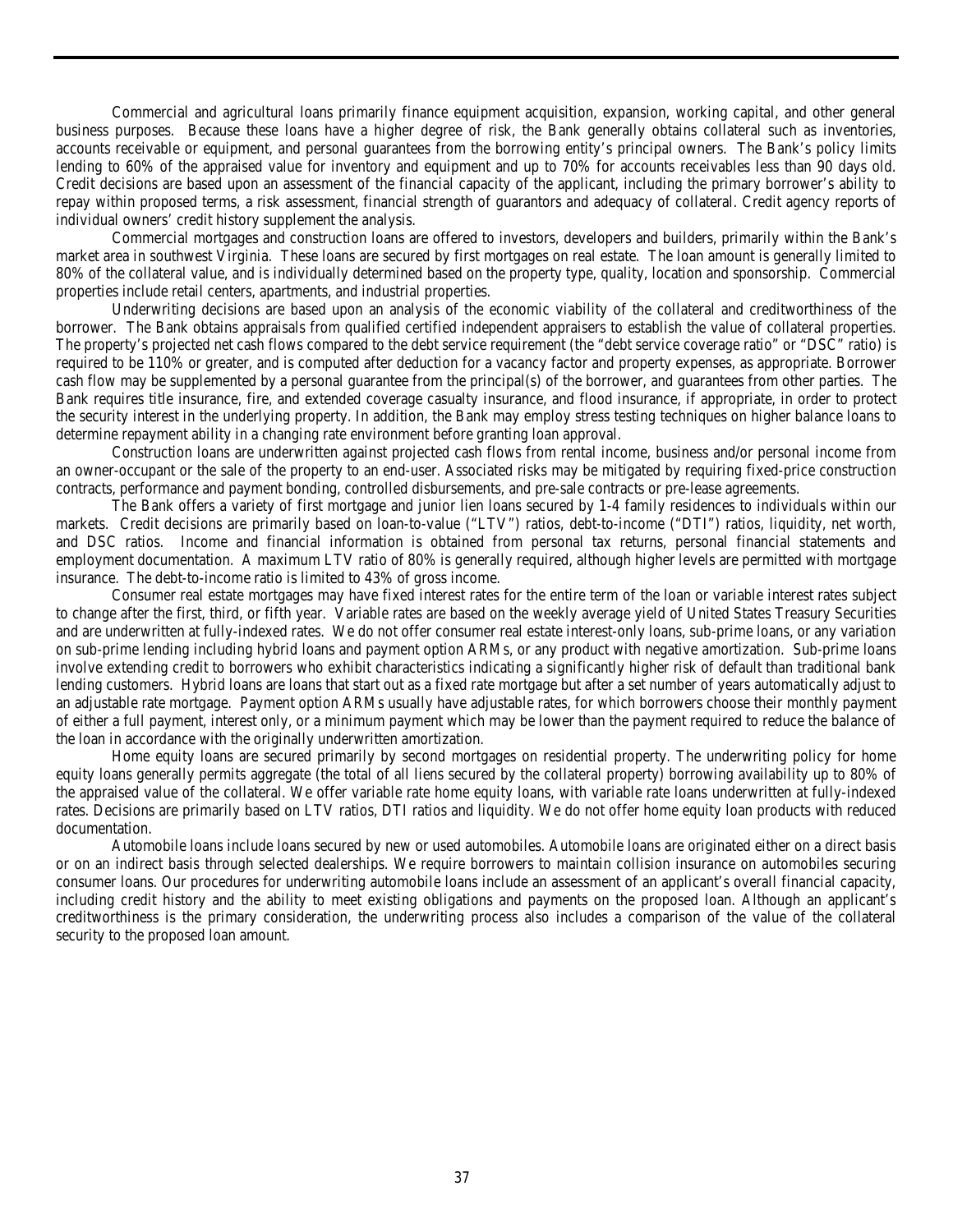# **Performance Summary**

The following table presents the Company's key performance ratios for the three months ended March 31, 2015 and the year ended December 31, 2014. The measures for March 31, 2015 are annualized, except for basic earnings per share and fully diluted earnings per share.

|                                    | March 31,<br>2015 |          | December 31,<br>2014 |          |  |
|------------------------------------|-------------------|----------|----------------------|----------|--|
| Return on average assets           |                   | $1.40\%$ |                      | $1.51\%$ |  |
| Return on average equity           |                   | $9.50\%$ |                      | 10.72%   |  |
| Basic earnings per share           |                   | 0.57     | \$                   | 2.43     |  |
| Fully diluted earnings per share   | \$                | 0.57     | \$                   | 2.43     |  |
| Net interest margin <sup>(1)</sup> |                   | $3.95\%$ |                      | 4.01%    |  |
| Noninterest margin <sup>(2)</sup>  |                   | $1.58\%$ |                      | 1.38%    |  |

(1) Net interest margin: Year-to-date tax-equivalent net interest income divided by year-to-date average earning assets.<br>(2) Noninterest margin: Noninterest expense (excluding the provision for bad debts and income taxes) (excluding securities gains and losses) divided by average year-to-date assets.

The annualized return on average assets declined 11 basis points for the three months ended March 31, 2015 as compared with the year ended December 31, 2014. The annualized return on average equity decreased 122 basis points for the same period.

The annualized net interest margin was 3.95% for the three months ended March 31, 2015, down 6 basis points from the 4.01% reported for the year ended December 31, 2014. The primary factor driving the decrease in the net interest margin was the declining yield on earning assets offset by a smaller decline in the cost to fund earning assets.

The annualized noninterest margin increased 20 basis points from the year ended December 31, 2014. Please refer to the discussion under noninterest expense for further information.

# **Growth**

NBI's key growth indicators are shown in the following table.

|                               | <b>March 31, 2015</b> |  | December 31, 2014 | <b>Percent Change</b> |  |
|-------------------------------|-----------------------|--|-------------------|-----------------------|--|
| Interest-bearing deposits     | 87,676                |  | 102,548           | $(14.50)\%$           |  |
| Securities, at carrying value | 395,760               |  | 385,385           | 2.69 %                |  |
| Loans, net                    | 613,914               |  | 597,203           | 2.80 %                |  |
| Deposits                      | 984,957               |  | 982.428           | 0.26 %                |  |
| Total assets                  | 1,164,845             |  | 1,154,731         | 0.88 %                |  |

# **Asset Quality**

Key indicators of the Company's asset quality are presented in the following table.

|                                                                                                 | <b>March 31, 2015</b> | <b>March 31, 2014</b> | <b>December 31, 2014</b> |
|-------------------------------------------------------------------------------------------------|-----------------------|-----------------------|--------------------------|
| Nonperforming loans<br>\$                                                                       | 9,225<br>- S          | 6,078<br>$\sqrt{s}$   | 9,287                    |
| Loans past due 90 days or more, and still accruing                                              | 272                   | 163                   | 207                      |
| Other real estate owned                                                                         | 4,573                 | 4,901                 | 4,744                    |
| Allowance for loan losses to loans                                                              | $1.33\%$              | 1.41%                 | 1.36 %                   |
| Net charge-off ratio                                                                            | $0.14\%$              | $0.02\%$              | 0.27 %                   |
| Ratio of nonperforming assets to loans, net of<br>unearned income and deferred fees, plus other |                       |                       |                          |
| real estate owned                                                                               | $2.20\%$              | 1.85%                 | 2.30 %                   |
| Ratio of allowance for loan losses to                                                           |                       |                       |                          |
| nonperforming loans                                                                             | 89.51 %               | 136.51%               | 88.97 %                  |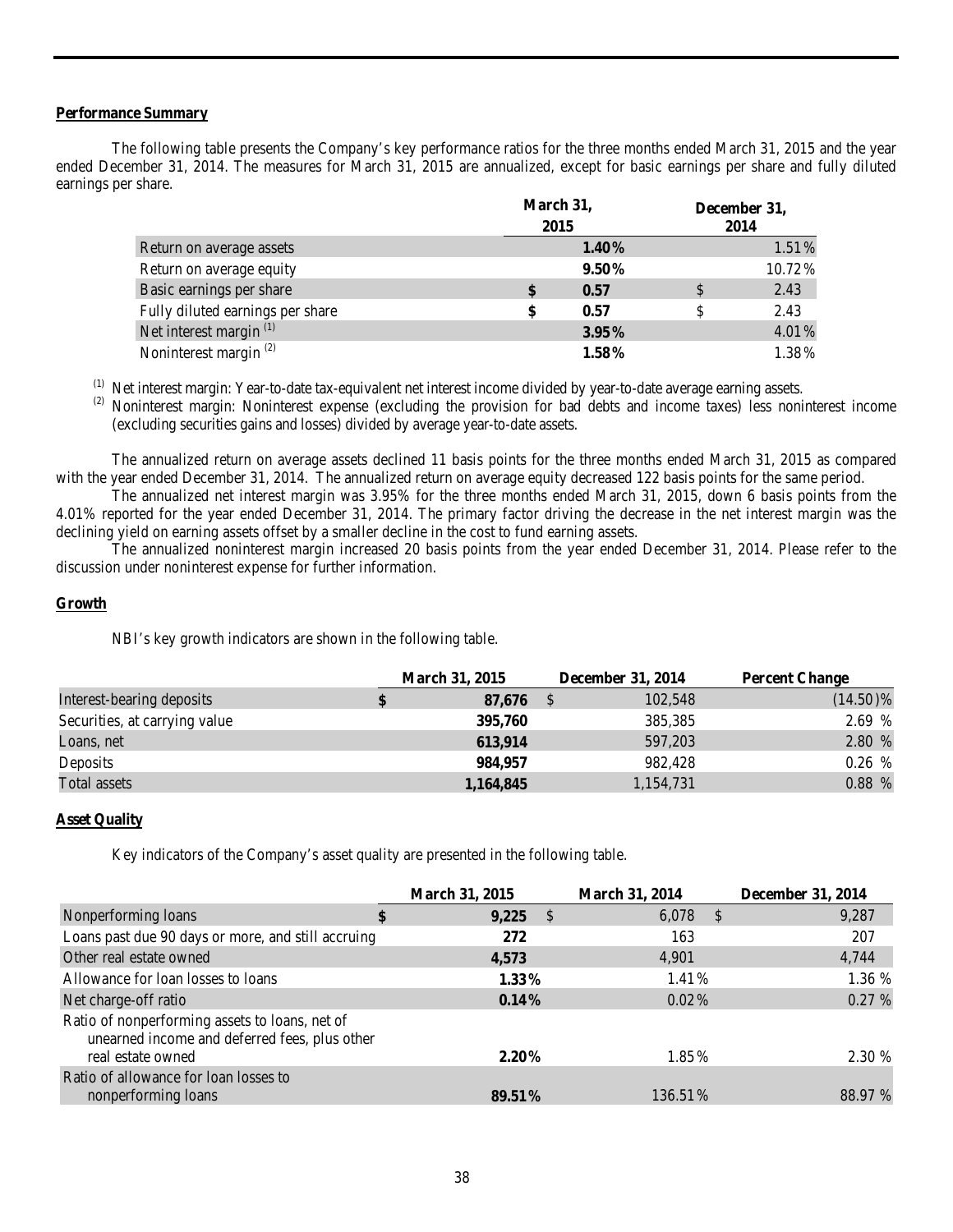The Company monitors asset quality indicators to manage credit risk and to determine the adequacy of the allowance for loan losses. The Company's risk analysis for collectively-evaluated loans is based on historical charge-off rates, asset quality trends represented by past due and nonaccrual ratios, diversification of loans within the portfolio, the value of underlying collateral if secured, the risk of unsecured loans, and economic trends impacting the Company's loan portfolio.

The Company's risk analysis determined an allowance for loan losses of \$8,257 at March 31, 2015, a decrease from \$8,263 at December 31, 2014 and \$8,297 at March 31, 2014. The provision for the three months ended March 31, 2015 was \$201, an increase from \$103 for the same period in 2014. The ratio of allowance for loan losses to loans is 1.33% as of March 31, 2015, compared with 1.36% at December 31, 2014 and 1.41% at March 31, 2014.

The annualized net charge-off ratio was 0.14% for the three months of 2015, compared with 0.02% for the three months ended March 31, 2014.

Nonperforming loans at March 31, 2014 was \$6,078 and \$9,225 at March 31, 2015. The coverage ratio of the allowance for loan losses to nonperforming loans at March 31, 2015 was 89.51% and 136.51% at March 31, 2014.

Economic factors were analyzed to determine their impact on the credit risk of the loan portfolio. Within the Company's market area, residential vacancy rates, personal bankruptcy rates and unemployment rates indicated slight improvements, while inventory of new and existing home and business bankruptcy rates slightly worsened. The interest rate, competitive, legal and regulatory environments remained at similar levels to the previous quarter.

The following table discloses the other real estate owned in physical possession and in process at reporting date:

| Other Real Estate Owned <sup>(1)</sup> : | <b>March 31, 2015</b> | <b>March 31, 2014</b> | <b>December 31, 2014</b> |       |
|------------------------------------------|-----------------------|-----------------------|--------------------------|-------|
| Real estate construction                 | 3,214                 | 3,727                 |                          | 3,599 |
| Consumer real estate                     | 203                   | 82                    |                          |       |
| Commercial real estate                   | 1.156                 | 1.092                 |                          | 1.078 |
| Total other real estate owned            | 4.573                 | 4.901                 |                          | 4.744 |
| Other real estate owned in process       | 589                   | 885                   |                          | 1.260 |

 $(1)$  Net of valuation allowance.

Other real estate owned decreased \$171 from December 31, 2014 and \$328 from March 31, 2014. As of March 31, 2015, total residential properties approximating \$589 are in various stages of foreclosure and may impact other real estate owned in future quarters. It is not possible to accurately predict the future total of other real estate owned because property sold at foreclosure may be acquired by third parties and NBB's other real estate owned properties are regularly marketed and sold.

The recent economic recession and slow recovery have contributed to levels of asset quality measures that are higher than normal for the Company. The Company continues to monitor risk levels within the loan portfolio. Please refer to Note 4: Allowance for Loan Losses, Nonperforming Assets and Impaired Loans for further information on collectively-evaluated loans, individuallyevaluated impaired loans and the unallocated portion of the allowance for loan losses.

#### **Modifications and Troubled Debt Restructurings ("TDRs")**

In the ordinary course of business, the Company modifies loan terms on a case-by-case basis, including both consumer and commercial loans, for a variety of reasons. Modifications to consumer loans generally involve short-term deferrals to accommodate specific, temporary circumstances. The Company may grant extensions to borrowers who have demonstrated a willingness and ability to repay their loan but who are dealing with the consequences of a specific unforeseen temporary hardship.

An extension defers monthly payments and requires a balloon payment at the original contractual maturity. Where the temporary event is not expected to impact a borrower's ability to repay the debt, and where the Company expects to collect all amounts due including interest accrued at the contractual interest rate for the period of delay at contractual maturity, the modification is not designated a TDR.

Modifications to commercial loans may include, but are not limited to, changes in interest rate, maturity, amortization and financial covenants. In the original underwriting, loan terms are established that represent the then-current and projected financial condition of the borrower. If the modified terms are consistent with competitive market conditions and are representative of terms the borrower could otherwise obtain in the open market, the modified loan is not categorized as a TDR.

The Company began coding modifications on the core processing system during the second quarter of 2013. The Company uses the coding to assist in identifying troubled debt restructurings. The majority of modifications completed since formal coding was implemented were granted for competitive reasons and did not constitute troubled debt restructurings. A description of modifications that did not result in troubled debt restructurings for the first three months of 2015 follows: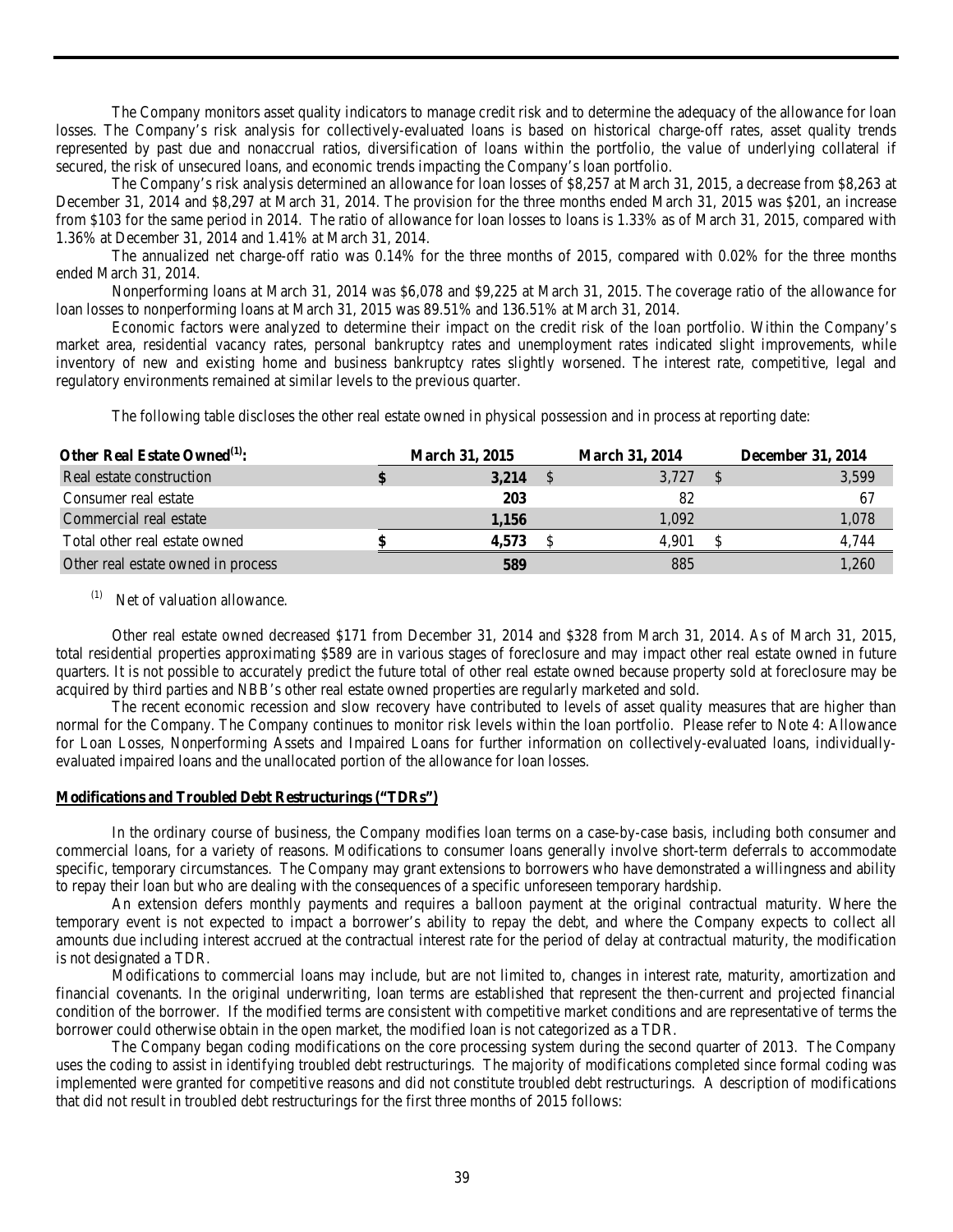| <b>Modifications To Borrowers Not Experiencing</b><br><b>Financial Difficulty</b> | <b>Number of Loans</b><br><b>Modified</b> | <b>Total Amount Modified</b> |
|-----------------------------------------------------------------------------------|-------------------------------------------|------------------------------|
| Rate reductions for competitive purposes                                          | 26                                        | \$<br>18,992                 |
| Payment extensions for less than 3 months                                         | 20                                        | 764                          |
| Maturity date extensions of more than 1 month<br>and up to 6 months               | 53                                        | 7,350                        |
| Maturity date extensions of more than 6 months<br>and up to 12 months             | 69                                        | 3,782                        |
| Maturity date extensions of more than 12 months                                   | $---$                                     |                              |
| <b>Advances on non-revolving loans or</b>                                         |                                           |                              |
| capitalization                                                                    |                                           | 538                          |
| Change in amortization term or method                                             |                                           | 209                          |
| <b>Renewal of expired Home Equity Line of Credit</b>                              |                                           |                              |
| loans for additional 10 years                                                     | 8                                         | 197                          |
| <b>Renewal of single-payment notes</b>                                            | 57                                        | 1,260                        |
| <b>Total modifications that do not constitute TDRs</b>                            | 235                                       | \$<br>33,092                 |

Modifications in which the borrower is experiencing financial difficulty and in which the Company makes a concession to the original contractual loan terms are designated troubled debt restructurings.

Modifications of loan terms to borrowers experiencing financial difficulty are made in an attempt to protect as much of the Company's investment in the loan as possible. The determination of whether a modification should be accounted for as a TDR requires significant judgment after consideration of all facts and circumstances surrounding the transaction.

The Company recognizes that the current economy, elevated levels of unemployment and depressed real estate values have resulted in financial difficulties for some customers. The Company has restructured loan terms for certain qualified financially distressed borrowers who have agreed to work in good faith and have demonstrated the ability to make the restructured payments in order to avoid a foreclosure. All TDR loans are individually evaluated for impairment for purposes of determining the allowance for loan losses. TDR loans with an impairment loss or that do not demonstrate current payments for at least six months are maintained on nonaccrual until the borrower demonstrates sustained repayment history under the restructured terms and continued repayment is not in doubt. Otherwise, interest income is recognized using a cost recovery method.

The Company's TDRs were \$12,115 at March 31, 2015, an increase from \$11,328 at December 31, 2014. Accruing TDR loans amounted to \$5,992 at March 31, 2015 and \$6,007 at December 31, 2014. TDRs with a current payment history with at least six months may accrue interest.

|                               |    |                           |                |    | TDR Status as of March 31, 2015      |  |                                |                   |       |
|-------------------------------|----|---------------------------|----------------|----|--------------------------------------|--|--------------------------------|-------------------|-------|
|                               |    |                           |                |    |                                      |  |                                |                   |       |
|                               |    | <b>Total TDR</b><br>Loans | <b>Current</b> |    | <b>30-89 Days</b><br><b>Past Due</b> |  | $90 +$ Days<br><b>Past Due</b> | <b>Nonaccrual</b> |       |
| <b>Consumer real estate</b>   | \$ | 809                       | 809<br>\$      | -8 | $---$                                |  | ---                            |                   | $--$  |
| <b>Commercial real estate</b> |    | 11.283                    | 5,160          |    | ---                                  |  | ---                            |                   | 6,123 |
| Commercial non real estate    |    | 23                        | 23             |    | $--$                                 |  | ---                            |                   | $--$  |
| <b>Total TDR Loans</b>        | S  | 12,115                    | \$5,992        |    | $\overline{a}$                       |  | $\cdots$                       |                   | 6.123 |

|                                   |    |                           |             | TDR Status as of December 31, 2014 |                                      |                                |                   |       |  |  |  |  |
|-----------------------------------|----|---------------------------|-------------|------------------------------------|--------------------------------------|--------------------------------|-------------------|-------|--|--|--|--|
|                                   |    |                           |             |                                    |                                      |                                |                   |       |  |  |  |  |
|                                   |    | <b>Total TDR</b><br>Loans | Current     |                                    | <b>30-89 Days</b><br><b>Past Due</b> | $90 +$ Days<br><b>Past Due</b> | <b>Nonaccrual</b> |       |  |  |  |  |
| <b>Consumer real estate</b>       | \$ | 819                       | 786 \$<br>S |                                    | $--$ \$                              | 33                             | -S                |       |  |  |  |  |
| <b>Commercial real estate</b>     |    | 10,480                    | 5,192       |                                    | ---                                  |                                |                   | 5,288 |  |  |  |  |
| <b>Commercial non real estate</b> |    | 29                        | 29          |                                    | ---                                  |                                |                   |       |  |  |  |  |
| <b>Total TDR Loans</b>            | S  | .328                      | \$ 6.00     |                                    | $--$ \$                              | 33                             | <sup>\$</sup>     | 5.288 |  |  |  |  |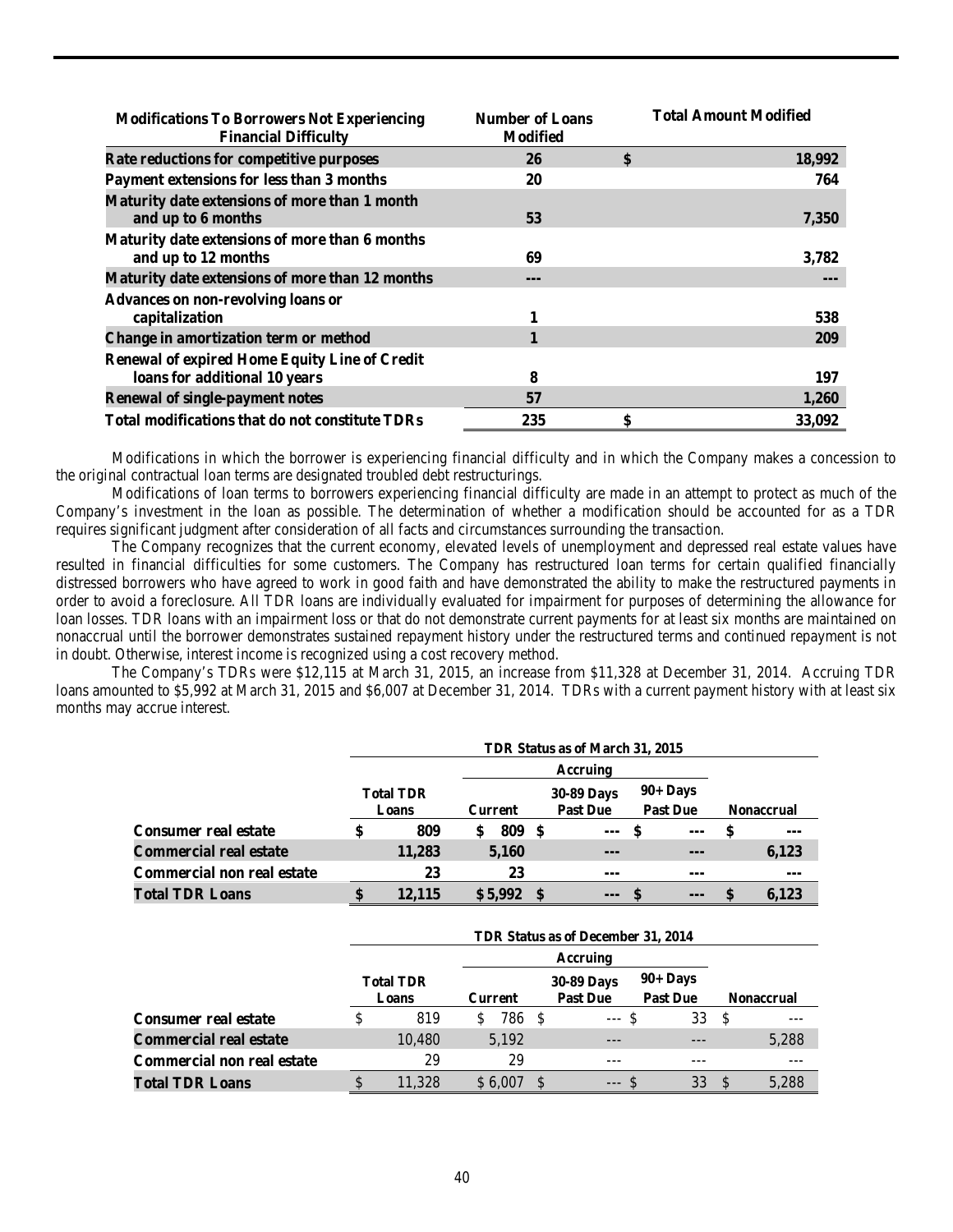Restructuring generally results in loans with either lower payments or an extended maturity beyond that originally required, and are expected to have a lower risk of loss due to nonperformance than loans classified as nonperforming. During the first three months of 2015, the Company modified one loan with post-modification balances totaling \$907 in troubled debt restructurings, and during the first three months of 2014, the Company modified one loan with post-modification balances totaling \$209. Please refer to Note 4 for information on troubled debt restructurings.

# **Net Interest Income**

|                                                 | March 31, 2015            |  |                 | <b>March 31, 2014</b>     |                           |               |                 |                           |  |
|-------------------------------------------------|---------------------------|--|-----------------|---------------------------|---------------------------|---------------|-----------------|---------------------------|--|
|                                                 | Average<br><b>Balance</b> |  | <b>Interest</b> | Average<br>Yield/<br>Rate | Average<br><b>Balance</b> |               | <b>Interest</b> | Average<br>Yield/<br>Rate |  |
| Interest-earning assets:                        |                           |  |                 |                           |                           |               |                 |                           |  |
| Loans, net $(1)(2)(3)(4)$                       | \$<br>604,748 \$          |  | 7,791           | $5.22\%$                  | \$<br>591,813             | \$            | 8,071           | 5.53%                     |  |
| Taxable securities (5)                          | 233,230                   |  | 1,734           | $3.02\%$                  | 205,073                   |               | 1,653           | 3.27%                     |  |
| Nontaxable securities $(1)(5)(6)$               | 150,399                   |  | 2,146           | 5.79%                     | 162,413                   |               | 2,325           | 5.81%                     |  |
| Interest-bearing deposits                       | 104,104                   |  | 64              | 0.25%                     | 103,024                   |               | 65              | 0.26%                     |  |
| Total interest-earning assets                   | \$<br>1,092,482 \$        |  | 11,735          | 4.36%                     | \$<br>1,062,323           | \$            | 12,114          | 4.62%                     |  |
| Interest-bearing liabilities:                   |                           |  |                 |                           |                           |               |                 |                           |  |
| Interest-bearing demand<br>deposits             | \$<br>523,410 \$          |  | 752             | 0.58%                     | \$<br>497,095             | <sup>\$</sup> | 911             | 0.74%                     |  |
| Savings deposits                                | 83,023                    |  | 8               | $0.04\%$                  | 75,944                    |               | 9               | 0.05%                     |  |
| Time deposits                                   | 214,875                   |  | 327             | $0.62\%$                  | 239,651                   |               | 395             | 0.67%                     |  |
| Total interest-bearing liabilities \$           | 821,308 \$                |  | 1,087           | 0.54%                     | \$<br>812,690             | $\mathcal{S}$ | 1,315           | 0.66%                     |  |
| Net interest income and<br>interest rate spread |                           |  | 10,648          | $3.82\%$                  |                           | \$            | 10,799          | 3.96%                     |  |
| Net yield on average<br>interest-earning assets |                           |  |                 | 3.95%                     |                           |               |                 | 4.12%                     |  |

The net interest income analysis for the three months ended March 31, 2015 and 2014 follows:

 $<sup>(1)</sup>$  Interest on nontaxable loans and securities is computed on a fully taxable equivalent basis using a Federal income tax rate of 35% in</sup> the three-month periods presented.

(2) Included in interest income are loan fees of \$122 and \$144 for the three months ended March 31, 2015 and 2014, respectively.<br>(3) Nonogariial loans are included in average belances for viald commutations.

 $(3)$  Nonaccrual loans are included in average balances for yield computations.<br> $(4)$  Includes mortgage loans hald for sale.

 $(4)$  Includes mortgage loans held for sale.<br> $(5)$  Daily averages are shown at amortized

- $(5)$  Daily averages are shown at amortized cost.<br> $(6)$  Includes restricted stock
- Includes restricted stock.

The net interest margin for the three months ended March 31, 2015 decreased 17 basis points from the three months ended March 31, 2014. The decrease in interest rate spread was driven by a decline in the yield on earning assets of 26 basis points offset by a decline in the cost of interest-bearing liabilities of 12 basis points. Both loans and securities experienced a decline in yields. The 31 basis point decline in the yield on loans stemmed from contractual repricing terms and the renegotiation of loan interest rates in response to competition. The yield on taxable securities was 25 basis points lower for the three months ended March 31, 2015, when compared with the same period in 2014, while the yield on nontaxable securities declined 2 basis points over the same period. The market yield for securities of a comparable term has declined over the past year, causing matured and called bonds to be replaced with lower yielding investments. The decline in the cost of interest-bearing liabilities came mainly from a 5 basis points reduction in the cost of time deposits and a 16 basis point reduction in interest-bearing demand deposits when the three month periods ended March 31, 2015 and March 31, 2014 are compared.

The Company's yield on earning assets and cost of funds are largely dependent on the interest rate environment. In the recent past, historically low interest rates caused funding costs to decline at a faster pace than the yield on earning assets. The decline in deposit pricing has begun to slow while competitive and market forces continue to pressure the yield on earning assets. The Company's cost of funding is more sensitive to interest rate changes than is the yield on earning assets.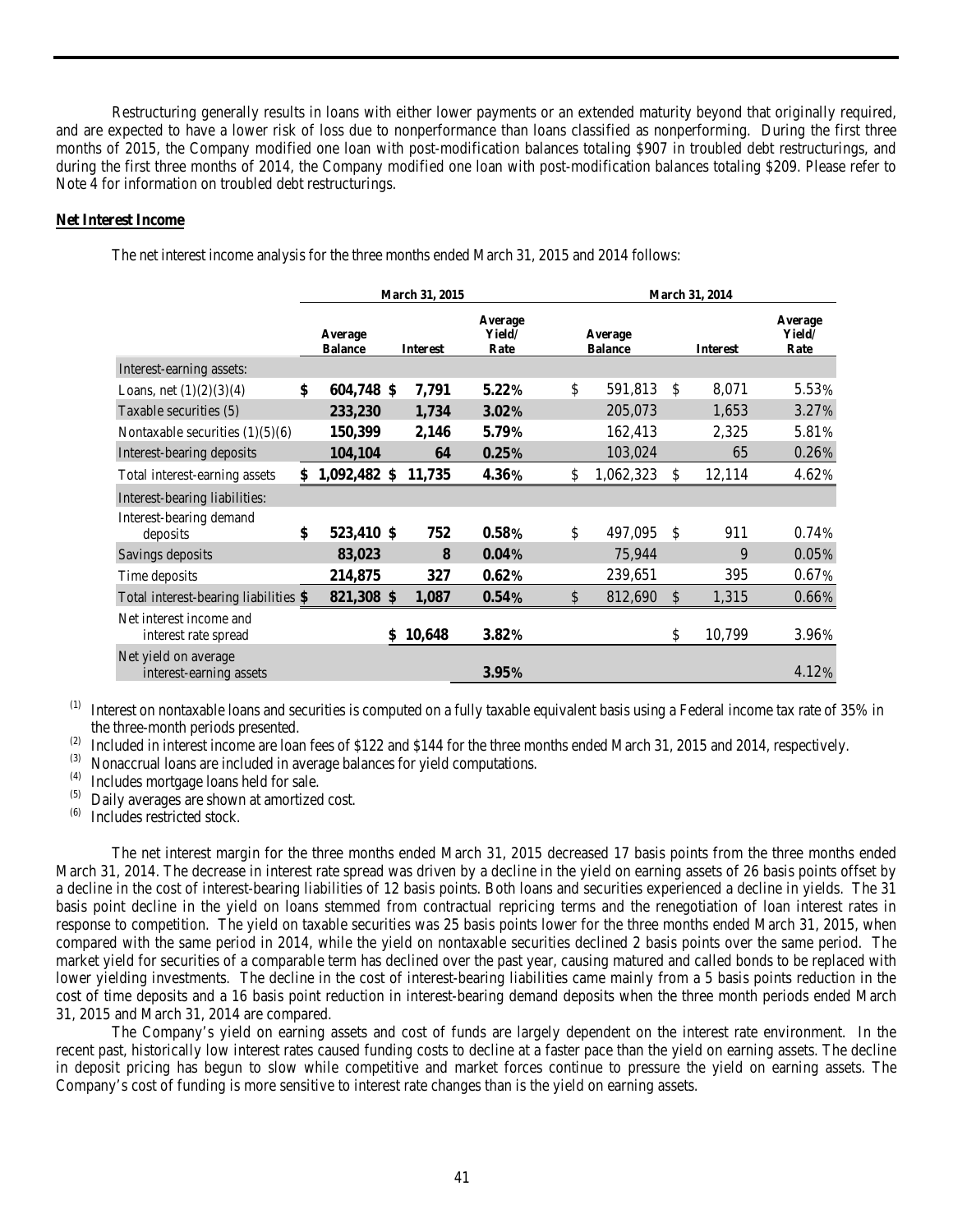#### **Provision and Allowance for Loan Losses**

The provision for loan losses for the three month period ended March 31, 2015 was \$201, compared with \$103 for the three months of 2014. The provision for loan losses is the result of a detailed analysis to estimate an adequate allowance for loan losses. The ratio of the allowance for loan losses to total loans at March 31, 2015 was 1.33%, which compares to 1.36% at December 31, 2014. The net charge-off ratio was 0.14% for the three months ended March 31, 2015 and 0.27% for the year ended December 31, 2014. See "Asset Quality" for additional information.

# **Noninterest Income**

|                                         | <b>Three Months Ended</b> |                       |                       |     |                       |  |  |
|-----------------------------------------|---------------------------|-----------------------|-----------------------|-----|-----------------------|--|--|
|                                         |                           | <b>March 31, 2015</b> | <b>March 31, 2014</b> |     | <b>Percent Change</b> |  |  |
| Service charges on deposits             |                           | 535                   | D                     | 592 | (9.63) %              |  |  |
| Other service charges and fees          |                           | 71                    |                       | 65  | 9.23 %                |  |  |
| Credit card fees                        |                           | 895                   |                       | 797 | 12.30 %               |  |  |
| Trust fees                              |                           | 289                   |                       | 293 | $(1.37)$ %            |  |  |
| <b>BOLI</b> income                      |                           | <b>170</b>            |                       | 175 | $(2.86)$ %            |  |  |
| Other income                            |                           | 282                   |                       | 277 | 1.81 %                |  |  |
| Realized securities gains (losses), net |                           | (2)                   |                       |     | (3.00) %              |  |  |

Service charges on deposit accounts for the three months ended March 31, 2015 decreased when compared with the same period in 2014, while other service charges and fees increased slightly. Other service charges and fees includes charges for official checks, income from the sale of checks to customers, safe deposit box rent, fees for letters of credit and the income earned from commissions on the sale of credit life, accident and health insurance.

Credit card fees for the three months of 2015 increased \$98, or 12.30%, when compared with the same period last year. The increase stemmed from a change in vendors that resulted in more favorable fee income, as well as a higher volume of merchant transactions and credit card fees.

Income from trust fees decreased \$4 from the \$293 earned in the same period of 2014. Trust income varies depending on the total assets held in trust accounts, the type of accounts under management and financial market conditions.

BOLI income decreased \$5 from March 31, 2014 to March 31, 2015.

Other income includes net gains from the sales of fixed assets, revenue from investment and insurance sales and other smaller miscellaneous components. Other income for the three months ended March 31, 2015 increased \$5 when compared with the three months ended March 31, 2014. These areas fluctuate with market conditions and because of competitive factors.

Net realized securities gains for the three months ended March 31, 2015 was a net loss of \$2, as compared with a gain of \$1 for the same period in 2014. Net realized securities gains and losses are market driven and have resulted from calls and sales of securities.

#### **Noninterest Expense**

|                                      | March 31, 2015 | <b>March 31, 2014</b> | <b>Percent Change</b> |
|--------------------------------------|----------------|-----------------------|-----------------------|
| Salaries and employee benefits       | 3,072          | \$<br>2,999           | 2.43 %                |
| Occupancy, furniture and fixtures    | 452            | 440                   | 2.73 %                |
| Data processing and ATM              | 434            | 363                   | 19.56 %               |
| FDIC assessment                      | 135            | 147                   | $(8.16)$ %            |
| Credit card processing               | 610            | 549                   | 11.11 %               |
| Intangibles amortization             | 269            | 269                   | $---$ %               |
| Net costs of other real estate owned | 471            | 77                    | 511.69 %              |
| Franchise taxes                      | 308            | 279                   | 10.39 %               |
| Other operating expenses             | 957            | 1,059                 | $(9.63)$ %            |

Total noninterest expense increased \$526 or 8.51% when the three months ended March 31, 2015 are compared to the same period of 2014. Most of the increase stemmed from an increase of \$394 in write downs of other real estate owned, a \$29 increase in franchise taxes and a \$73 increase in salaries and employee benefits. Of the \$73 increase in salaries and employee benefits \$50 was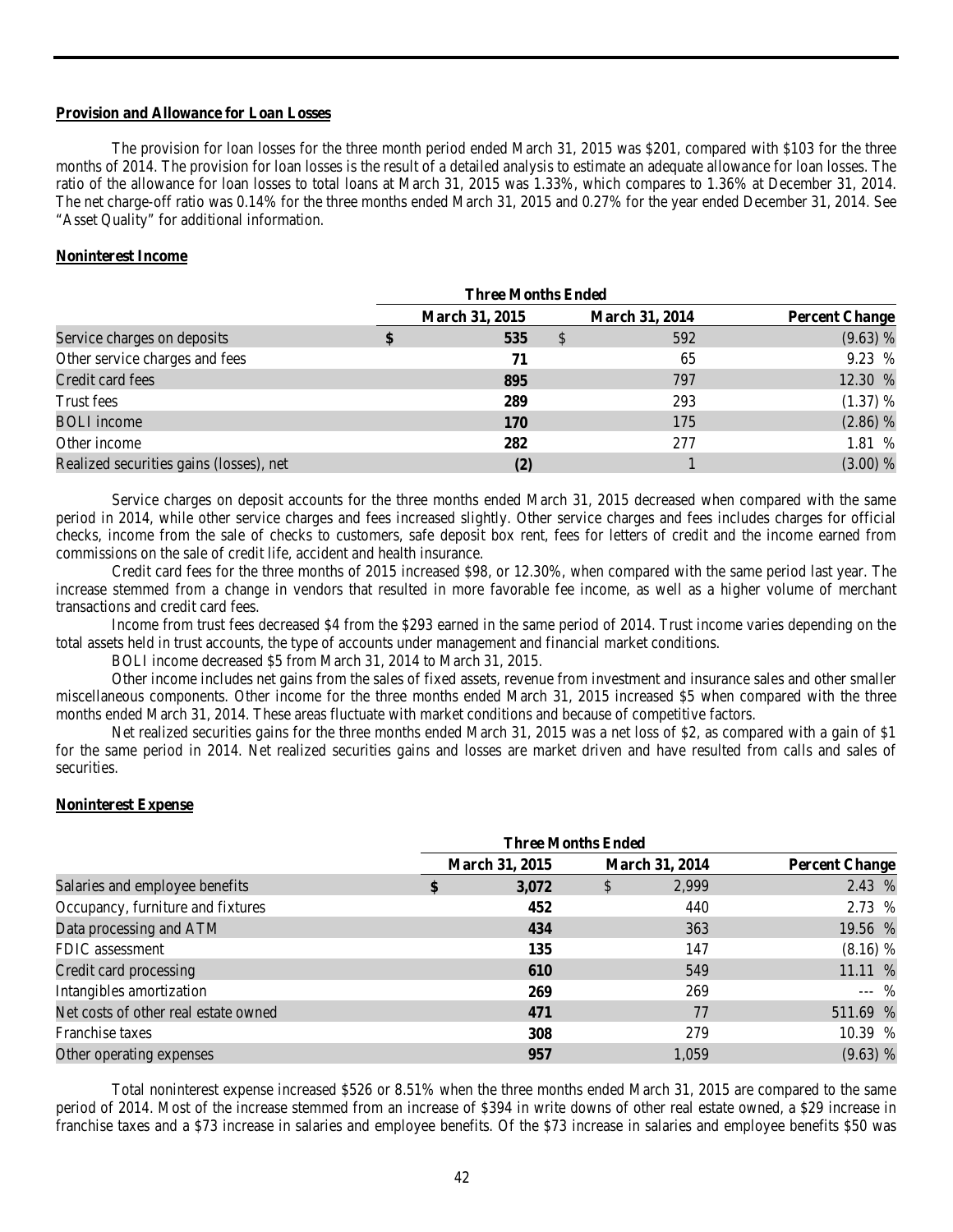due to an increase in net periodic pension expense. Changing conditions in the real estate market and the resulting change in property appraisals caused the first quarter write downs. Bank franchise tax expense is calculated based on capital levels. The cost of other real estate owned includes maintenance costs as well as valuation write-downs and gains and losses on the sale of properties. The expense varies with the number of properties, the maintenance required and changes in the real estate market.

FDIC assessment expense for the three months ended March 31, 2015 decreased \$12 or 8.16% over the same period for 2014. The calculation is based on total assets and incorporates risk-based factors to determine the amount of the assessment.

Credit card processing expense increased by \$61 from the total for the three months ended March 31, 2015. This expense is driven by volume and other factors and is subject to a degree of variability.

Other operating expense decreased \$102 to \$957 for the three months ended March 31, 2015 from \$1,059 for the three months ended March 31, 2014. The category of other operating expenses includes noninterest expense items such as professional services, stationery and supplies, telephone costs, postage, charitable donations and other expenses.

Data processing and ATM expense for the three months ended March 31, 2015 increased \$71 when compared with the expense for the three months ended March 31, 2014. Maintenance costs accounted for approximately \$68 of the increase.

The expense for intangibles amortization is related to acquisitions. There were no acquisitions in the past year, with minimal change in expense between the three month periods ended March 31, 2015 and March 31, 2014.

#### **Balance Sheet**

Year-to-date daily averages for the major balance sheet categories are as follows:

| <b>March 31, 2015</b> |               | <b>December 31, 2014</b> | <b>Percent Change</b> |
|-----------------------|---------------|--------------------------|-----------------------|
| 104,104               | $\mathcal{S}$ | 103,320                  | 0.76%                 |
| 223,256               |               | 198,122                  | 12.69 %               |
| 159,376               |               | 162,906                  | $(2.17)$ %            |
| 604,288               |               | 592,944                  | 1.91 %                |
| 1,149,578             |               | 1,120,848                | 2.56 %                |
|                       |               |                          |                       |
| 152,430               | \$            | 146,532                  | 4.03 %                |
| 523,410               |               | 501,956                  | 4.27 %                |
| 83,023                |               | 78,778                   | 5.39 %                |
| 214,875               |               | 230,418                  | $(6.75)$ %            |
| 169,289               |               | 157,832                  | 7.26 %                |
|                       |               |                          |                       |

# **Securities**

Management regularly monitors the quality of the securities portfolio, and management closely follows the uncertainty in the economy and the volatility of financial markets. The value of individual securities will be written down if the decline in fair value is considered to be other than temporary based upon the totality of circumstances. See Note 5: Securities for additional information.

# **Loans**

|                                  | <b>March 31, 2015</b> |               | <b>December 31, 2014</b> | <b>Percent Change</b> |
|----------------------------------|-----------------------|---------------|--------------------------|-----------------------|
| Real estate construction loans   | 41,647                | $\mathcal{S}$ | 45,562                   | $(8.59)$ %            |
| Consumer real estate loans       | 145,700               |               | 147,039                  | $(0.91)$ %            |
| Commercial real estate loans     | 321,838               |               | 310,762                  | 3.56 %                |
| Commercial non real estate loans | 32,182                |               | 33,413                   | $(3.68)$ %            |
| Public sector and IDA            | 53,441                |               | 41,361                   | 29.21 %               |
| Consumer non real estate         | 28,204                |               | 28,182                   | $.08\%$               |
| Less: unearned income and        |                       |               |                          |                       |
| deferred fees                    | (841)                 |               | (853)                    | 1.41 %                |
| Loans, net of unearned income    | 622,171               |               | 605,466                  | 2.76 %                |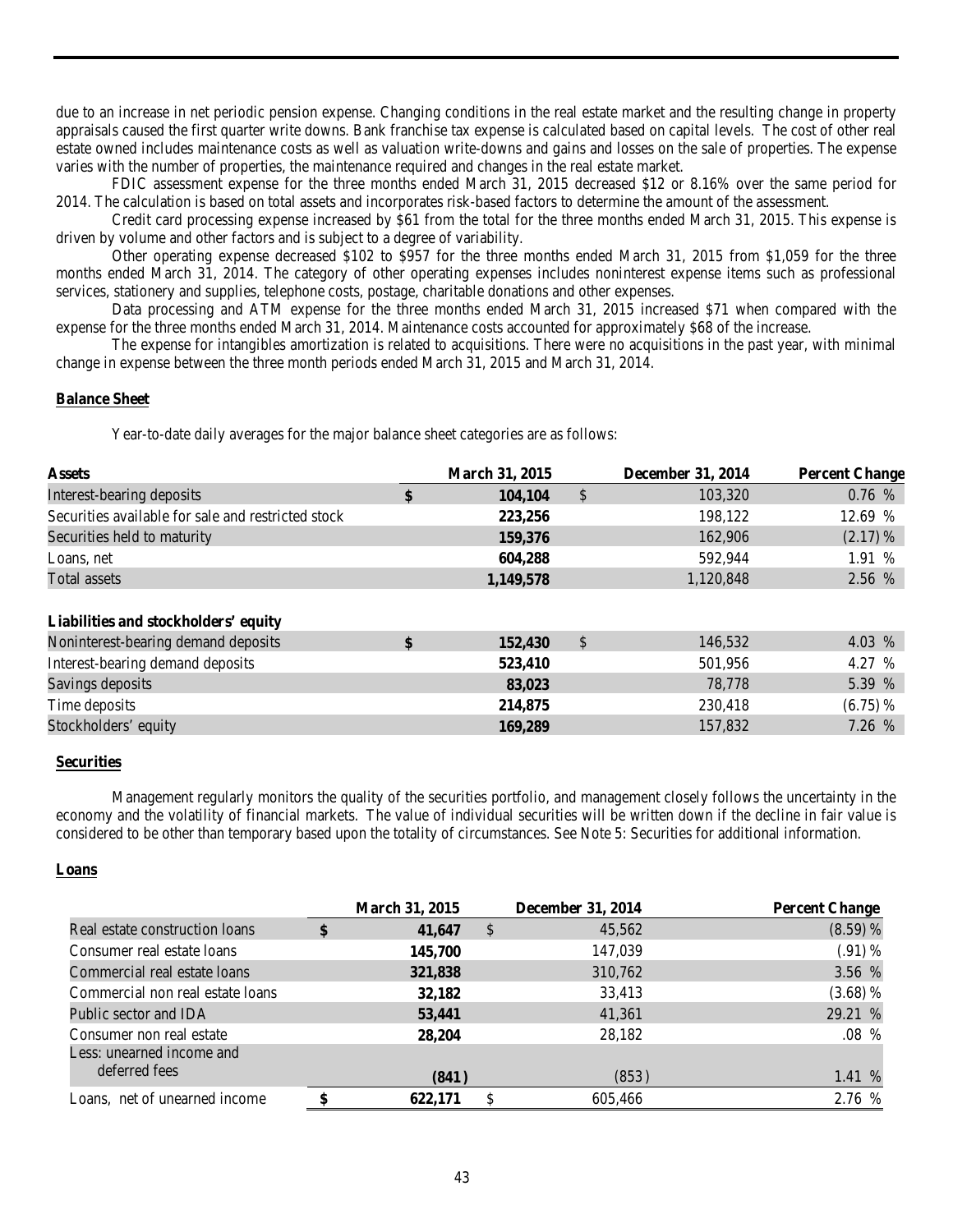The Company's loans net of unearned income increased by \$16,705 or 2.76%, from \$605,466 at December 31, 2014 to \$622,171 at March 31, 2015. Significant growth was experienced in Commercial Real Estate which increased by \$11,076. Public Sector and IDA loans also grew in the first quarter by \$12,080. Real Estate construction loans decreased during this period. A harsh winter was experienced in the Company's trade area and may have had a role in the decrease.

The Company does not now, nor has it ever, offered certain types of higher-risk loans such as subprime loans, option ARM products, reverse mortgages or loans with initial teaser rates.

# **Deposits**

| 6.28 %<br>Noninterest-bearing demand deposits<br>150,744<br>160,217<br>Interest-bearing demand deposits<br>$(1.36)$ %<br>526,388<br>533,641 | <b>Percent Change</b> |
|---------------------------------------------------------------------------------------------------------------------------------------------|-----------------------|
|                                                                                                                                             |                       |
|                                                                                                                                             |                       |
| 5.31 %<br>Saving deposits<br>81,297<br>85,615                                                                                               |                       |
| Time deposits<br>$(1.85)$ %<br>216,746<br>212,737                                                                                           |                       |
| 0.26 %<br>982,428<br>Total deposits<br>984,957                                                                                              |                       |

Total deposits increased \$2,529, or 0.26% from \$982,428 at December 31, 2014 to \$984,957 at March 31, 2015. Increases in noninterest-bearing demand deposits totaled \$9,473. These increases were offset by a decline time deposits of \$4,009, or 1.85%, when March 31, 2015 is compared with December 31, 2014. Historically low rates have caused a migration from time deposits to other types of deposits. As longer-term certificates of deposit mature, customers appear unwilling to commit their funds for extended periods at low interest rates. Time deposits do not include any brokered deposits.

#### **Liquidity**

Liquidity measures the Company's ability to meet its financial commitments at a reasonable cost. Demands on the Company's liquidity include funding additional loan demand and accepting withdrawals of existing deposits. The Company has diverse sources of liquidity, including customer and purchased deposits, customer repayments of loan principal and interest, sales, calls and maturities of securities, Federal Reserve discount window borrowing, short-term borrowing, and Federal Home Loan Bank ("FHLB") advances. At March 31, 2015, the bank did not have purchased deposits, discount window borrowings, short-term borrowings, or FHLB advances. To assure that short-term borrowing is readily available, the Company tests accessibility annually.

Liquidity from securities is restricted by accounting and business considerations. The securities portfolio is segregated into available-for-sale and held-to-maturity. The Company considers only securities designated available-for-sale for typical liquidity needs. Further, portions of the securities portfolio are pledged to meet state requirements for public funds deposits. Discount window borrowings also require pledged securities. Increased or decreased liquidity from public funds deposits or discount window borrowings results in increased or decreased liquidity from pledging requirements. The Company monitors public funds pledging requirements and the amount of unpledged available-for-sale securities that are accessible for liquidity needs.

Regulatory capital levels determine the Company's ability to utilize purchased deposits and the Federal Reserve discount window for liquidity needs. At March 31, 2015, the Company is considered well capitalized and does not have any restrictions on purchased deposits or the Federal Reserve discount window.

The Company monitors factors that may increase its liquidity needs. Some of these factors include deposit trends, large depositor activity, maturing deposit promotions, interest rate sensitivity, maturity and repricing timing gaps between assets and liabilities, the level of unfunded loan commitments and loan growth. At March 31, 2015, the Company's liquidity is sufficient to meet projected trends in these areas.

To monitor and estimate liquidity levels, the Company performs stress testing under varying assumptions on credit sensitive liabilities. It also tests the sources and amounts of balance sheet and external liquidity available to replace outflows. The Company's Contingency Funding Plan sets forth avenues for rectifying liquidity shortfalls. At March 31, 2015, the analysis indicated adequate liquidity under the tested scenarios.

The Company utilizes several other strategies to maintain sufficient liquidity. Loan and deposit growth are managed to keep the loan to deposit ratio within the Company's own policy range of 65% to 75%. At March 31, 2015, the loan to deposit ratio was 63.17%, slightly below the Company's internal target. The investment strategy takes into consideration the term of the investment, and securities in the available for sale portfolio are laddered to account for projected funding needs.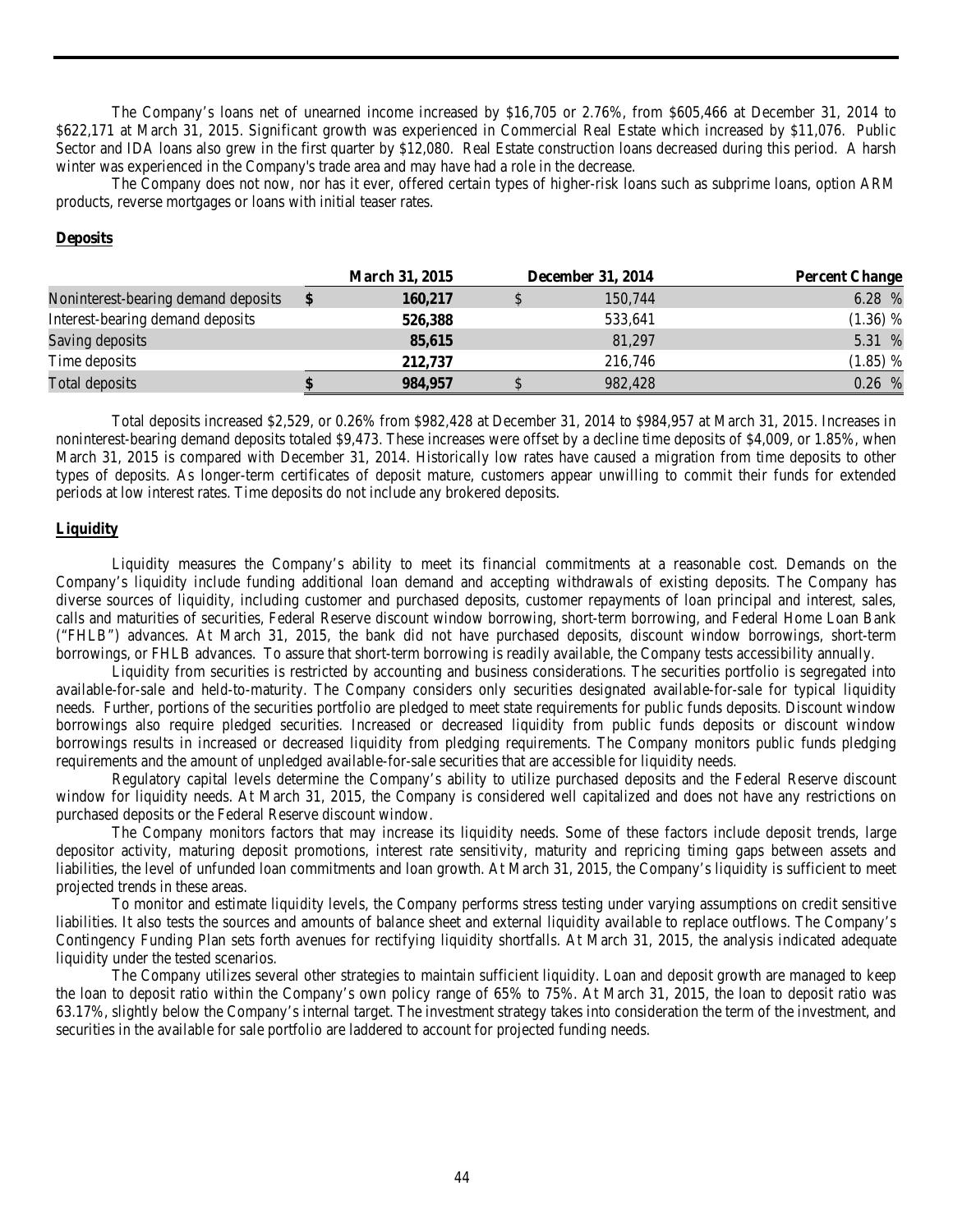#### **Capital Resources**

Total stockholders' equity at March 31, 2015 was \$172,722, an increase of \$6,419 or 3.86%, from the \$166,303 at December 31, 2014.

Risk based capital ratios are shown in the following table.

|                                    | <b>Ratios at</b><br><b>March 31, 2015</b> | <b>Regulatory</b><br><b>Capital Minimum</b><br><b>Ratios</b> |
|------------------------------------|-------------------------------------------|--------------------------------------------------------------|
| Common Equity Tier I Capital Ratio | $25.08\%$                                 | 4.5%                                                         |
| Tier I Capital Ratio               | 25.08%                                    | 4.0%                                                         |
| <b>Total Capital Ratio</b>         | $26.29\%$                                 | 8.0%                                                         |
| Leverage Ratio                     | 14.88%                                    | 4.0%                                                         |

The above ratios comply with Federal Reserve rules to align with the Basel III Capital requirements effective January 1, 2015.

The Company's ratios are well above all of the required minimums at March 31, 2015.

Furthermore, beginning January 1, 2016, these rules introduce a capital conservation buffer of .625% that gradually increases to 2.5% in 2019, which places restrictions on the amount of retained earnings that may be used for distributions or discretionary bonus payments as risk-based capital ratios approach their respective "adequately capitalized" minimums. The Company is currently considered "well capitalized" under the current rules effective on January 1, 2015.

#### **Off-Balance Sheet Arrangements**

In the normal course of business, NBB extends lines of credit and letters of credit to its customers. Depending on their needs, customers may draw upon lines of credit at any time in any amount up to a pre-approved limit. Standby letters of credit are issued for two purposes. Financial letters of credit guarantee payments to facilitate customer purchases. Performance letters of credit guarantee payment if the customer fails to complete a specific obligation.

Historically, the full approved amount of letters and lines of credit has not been drawn at any one time. The Company has developed plans to meet a sudden and substantial funding demand. These plans include accessing a line of credit with a correspondent bank, borrowing from the FHLB, selling available for sale investments or loans and raising additional deposits.

The Company sells mortgages on the secondary market for which there are recourse agreements should the borrower default. Mortgages must meet strict underwriting and documentation requirements for the sale to be completed. The Company has determined that its risk in this area is not significant because of a low volume of secondary market mortgage loans and high underwriting standards. The Company estimates a potential loss reserve for recourse provisions that is not material as of March 31, 2015. To date, no recourse provisions have been invoked. If funds were needed, the Company would access the same sources as noted above for funding lines and letters of credit.

There were no material changes in off-balance sheet arrangements during the three months ended March 31, 2015, except for normal seasonal fluctuations in the total of mortgage loan commitments.

#### **Contractual Obligations**

The Company had no capital lease or purchase obligations and no long-term debt at March 31, 2015. Operating lease obligations, which are for buildings used in the Company's day-to-day operations, were not material at the end of the three months of 2015 and have not changed materially from those which were disclosed in the Company's 2014 Form 10-K.

#### <span id="page-44-0"></span>**Item 3. Quantitative and Qualitative Disclosures About Market Risk**

The Company considers interest rate risk to be a significant market risk and has systems in place to measure the exposure of net interest income to adverse movement in interest rates. Interest rate shock analyses provide management with an indication of potential economic loss due to future rate changes. There have not been any changes which would significantly alter the results disclosed as of December 31, 2014 in the Company's 2014 Form 10-K.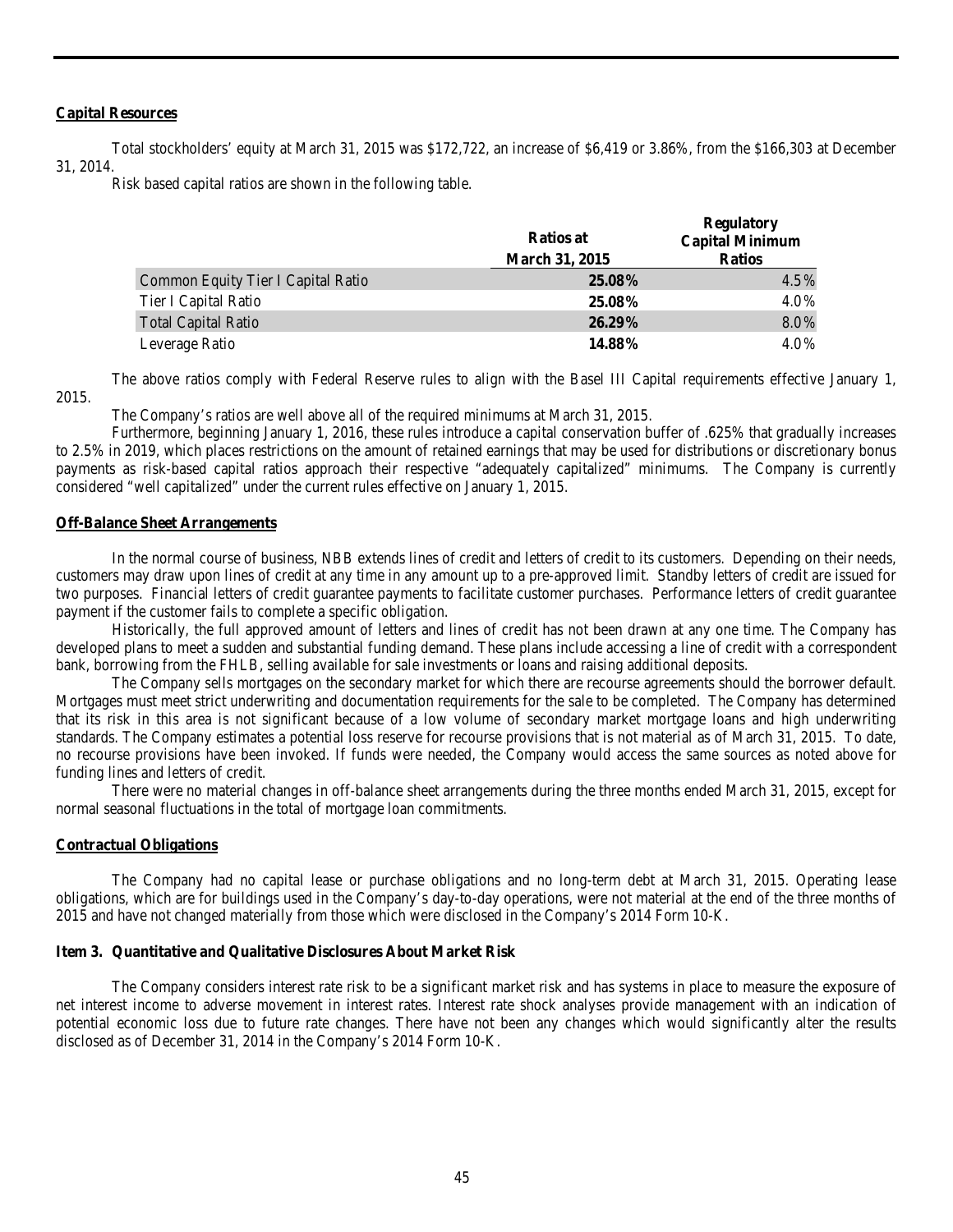## <span id="page-45-0"></span>**Item 4. Controls and Procedures**

The Company's management evaluated, with the participation of the Company's principal executive officer and principal financial officer, the effectiveness of the Company's disclosure controls and procedures (as defined in Rule 13a-15(e) under the Securities Exchange Act of 1934, as amended (the "Exchange Act")) as of the end of the period covered by this report. Based on that evaluation, the Company's principal executive officer and principal financial officer concluded that the Company's disclosure controls and procedures are effective as of March 31, 2015 to ensure that information required to be disclosed in the reports that the Company files or submits under the Exchange Act is recorded, processed, summarized and reported, within the time periods specified in the Securities and Exchange Commission's rules and forms, and that such information is accumulated and communicated to the Company's management, including the Company's principal executive officer and principal financial officer, as appropriate, to allow timely decisions regarding required disclosure.

There were no changes in the Company's internal control over financial reporting (as defined in Rule 13a-15(f) of the Exchange Act) during the three months ended March 31, 2015 that have materially affected, or are reasonably likely to materially affect, the Corporation's internal control over financial reporting.

Because of the inherent limitations in all control systems, the Company believes that no system of controls, no matter how well designed and operated, can provide absolute assurance that all control issues have been detected.

# **Part II Other Information**

#### <span id="page-45-2"></span><span id="page-45-1"></span>**Item 1. Legal Proceedings**

There are no pending or threatened legal proceedings to which the Company or any of its subsidiaries is a party or to which the property of the Company or any of its subsidiaries is subject that, in the opinion of management, may materially impact the financial condition of the Company.

## <span id="page-45-3"></span>**Item 1A. Risk Factors**

Please refer to the "Risk Factors" previously disclosed in Item 1A of our 2014 Annual Report on Form 10-K and the factors discussed under "Cautionary Statement Regarding Forward-Looking Statements" in Part I. Item 2 of this Form 10-Q.

#### <span id="page-45-4"></span>**Item 2. Unregistered Sales of Equity Securities and Use of Proceeds**

None.

#### <span id="page-45-5"></span>**Item 3. Defaults Upon Senior Securities**

None.

#### <span id="page-45-6"></span>**Item 4. Mine Safety Disclosures**

Not applicable.

# <span id="page-45-7"></span>**Item 5. Other Information**

None.

#### <span id="page-45-8"></span>**Item 6. Exhibits**

See Index of Exhibits.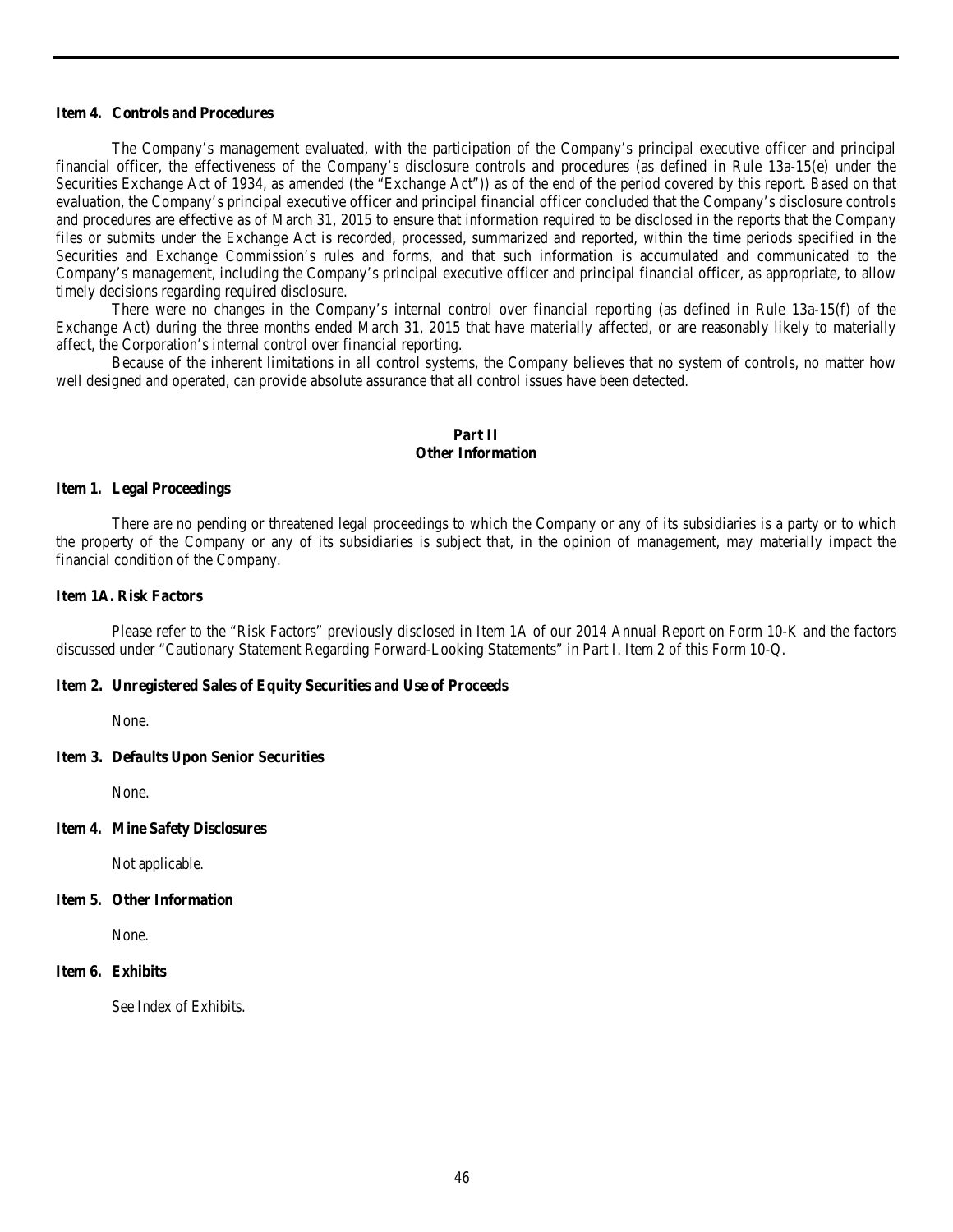# **Signatures**

<span id="page-46-0"></span>Pursuant to the requirements of the Securities Exchange Act of 1934, the registrant has duly caused this report to be signed on its behalf by the undersigned thereunto duly authorized.

NATIONAL BANKSHARES, INC.

Date: May 7, 2015 /s/ James G. Rakes James G. Rakes Chairman, President and Chief Executive Officer (Principal Executive Officer)

Date: May 7, 2015 /s/ David K. Skeens David K. Skeens Treasurer and Chief Financial Officer (Principal Financial Officer) (Principal Accounting Officer)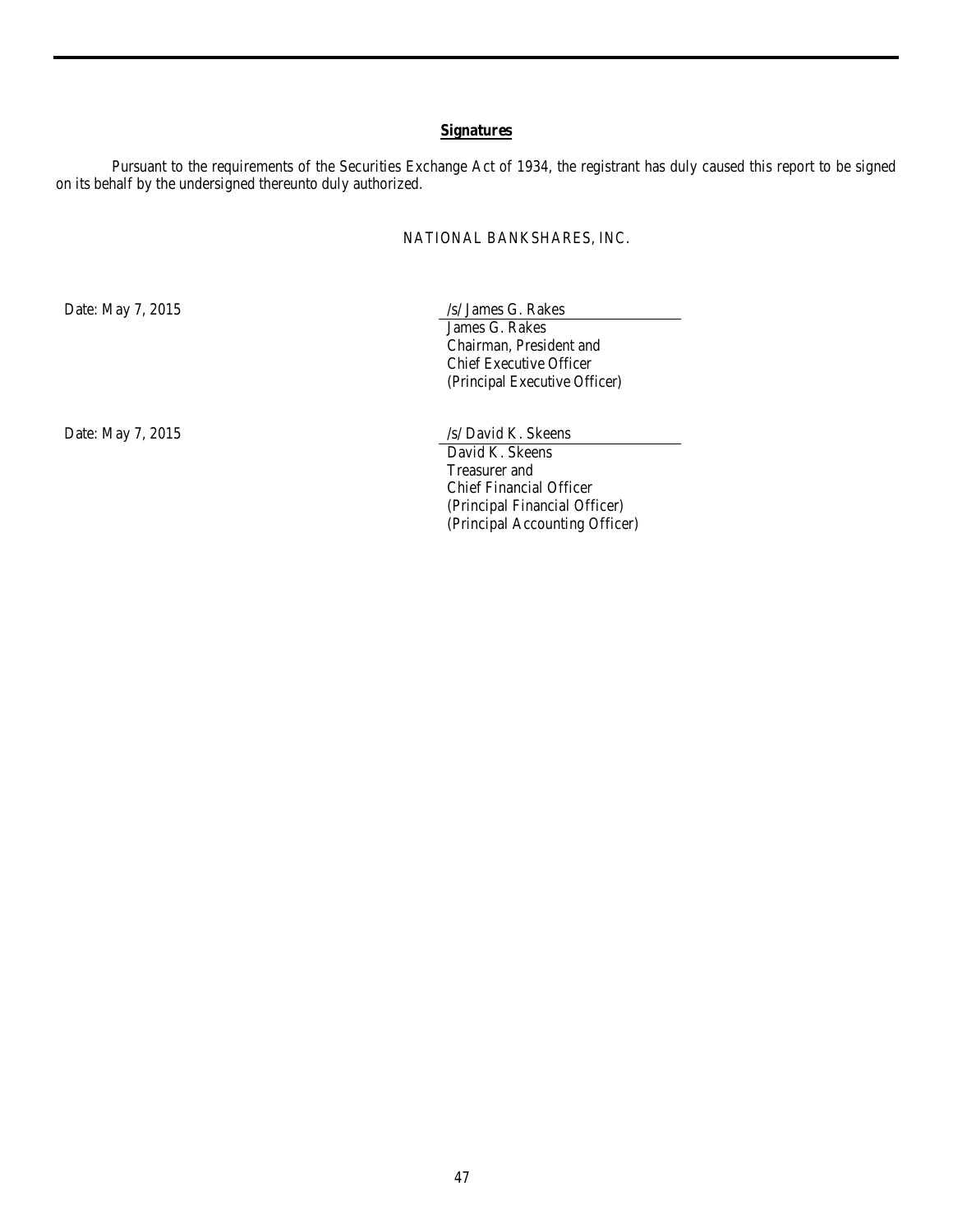# <span id="page-47-0"></span>**Index of Exhibits**

| Exhibit No. | <b>Description</b>                                                                                                                                                                                                            | Page No. in<br><b>Sequential System</b>                                                                                                                  |
|-------------|-------------------------------------------------------------------------------------------------------------------------------------------------------------------------------------------------------------------------------|----------------------------------------------------------------------------------------------------------------------------------------------------------|
| 3(i)        | Amended and Restated Articles of Incorporation of National (incorporated herein by reference to Exhibit<br>Bankshares, Inc.                                                                                                   | 3.1 of the Form 8K for filed on March 16,<br>2006)                                                                                                       |
| 3(ii)       | Amended By-laws of National Bankshares, Inc.                                                                                                                                                                                  | (incorporated herein by reference to the<br>Form 8-K filed on July 9, 2014)                                                                              |
| 4(i)        | Specimen copy of certificate for National Bankshares, Inc. (incorporated herein by reference to Exhibit<br>common stock                                                                                                       | 4(a) of the Annual Report on Form 10K for<br>fiscal year ended December 31, 1993)                                                                        |
| $*10(i)$    | National Bankshares, Inc. 1999 Stock Option Plan                                                                                                                                                                              | (incorporated herein by reference to Exhibit<br>4.3 of the Form S-8, filed as Registration<br>No. 333-79979 with the Commission on<br>September 4, 1999) |
| $*10(ii)$   | Executive Employment Agreement dated March 11, 2015,<br>between National Bankshares, Inc. and James G. Rakes                                                                                                                  | (incorporated herein by reference to Exhibit<br>10.1 of the Form 8K filed on March 11,<br>2015)                                                          |
| $*10(iii)$  | Employee Lease Agreement dated August 14, 2002, between<br>National Bankshares, Inc. and The National Bank of Blacksburg                                                                                                      | (incorporated herein by reference to Exhibit<br>10 of Form 10Q for the period ended<br>September 30, 2002)                                               |
| $*10(iv)$   | Executive Employment Agreement dated March 11, 2015,<br>between National Bankshares, Inc. and F. Brad Denardo                                                                                                                 | (incorporated herein by reference to Exhibit<br>10.2 of the Form 8K filed on March 11,<br>2015)                                                          |
| $*10(v)$    | Salary Continuation Agreement dated February 8, 2006, between<br>The National Bank of Blacksburg and James G. Rakes                                                                                                           | (incorporated herein by reference to Exhibit<br>99 of the Form 8K filed on February 8,<br>2006)                                                          |
| $*10(vi)$   | Salary Continuation Agreement dated February 8, 2006, between (incorporated herein by reference to Exhibit<br>The National Bank of Blacksburg and F. Brad Denardo                                                             | 10(iii)(A) of the Form 8K filed on February<br>8, 2006)                                                                                                  |
| $*10(vii)$  | Salary Continuation Agreement dated February 8, 2006, between<br>The National Bank of Blacksburg and David K. Skeens                                                                                                          | (incorporated herein by reference to Exhibit<br>10(iii)(A) of the Form 8K filed on January<br>25, 2012)                                                  |
| $*10(viii)$ | First Amendment, dated December 19, 2007, to The National (incorporated herein by reference to Exhibit<br>Bank of Blacksburg Salary Continuation Agreement for James G. 10(iii)(A) of the Form 8K filed on December<br>Rakes  | 19, 2007)                                                                                                                                                |
| $*10(ix)$   | First Amendment, dated December 19, 2007, to The National (incorporated herein by reference to Exhibit<br>Bank of Blacksburg Salary Continuation Agreement for F. Brad 10(iii)(A) of the Form 8K filed on December<br>Denardo | 19, 2007)                                                                                                                                                |
| $*10(x)$    | First Amendment, dated December 19, 2007, to The National (incorporated herein by reference to Exhibit<br>Bank of Blacksburg Salary Continuation Agreement for David 10(iii)(A) of the Form 8K filed on January<br>K. Skeens  | 25, 2012)                                                                                                                                                |
| $*10(xi)$   | Second Amendment, dated June 12, 2008, to The National Bank<br>of Blacksburg Salary Continuation Agreement for F. Brad<br>Denardo                                                                                             | (incorporated herein by reference to Exhibit<br>10 of the Form 8K filed on June 12, 2008)                                                                |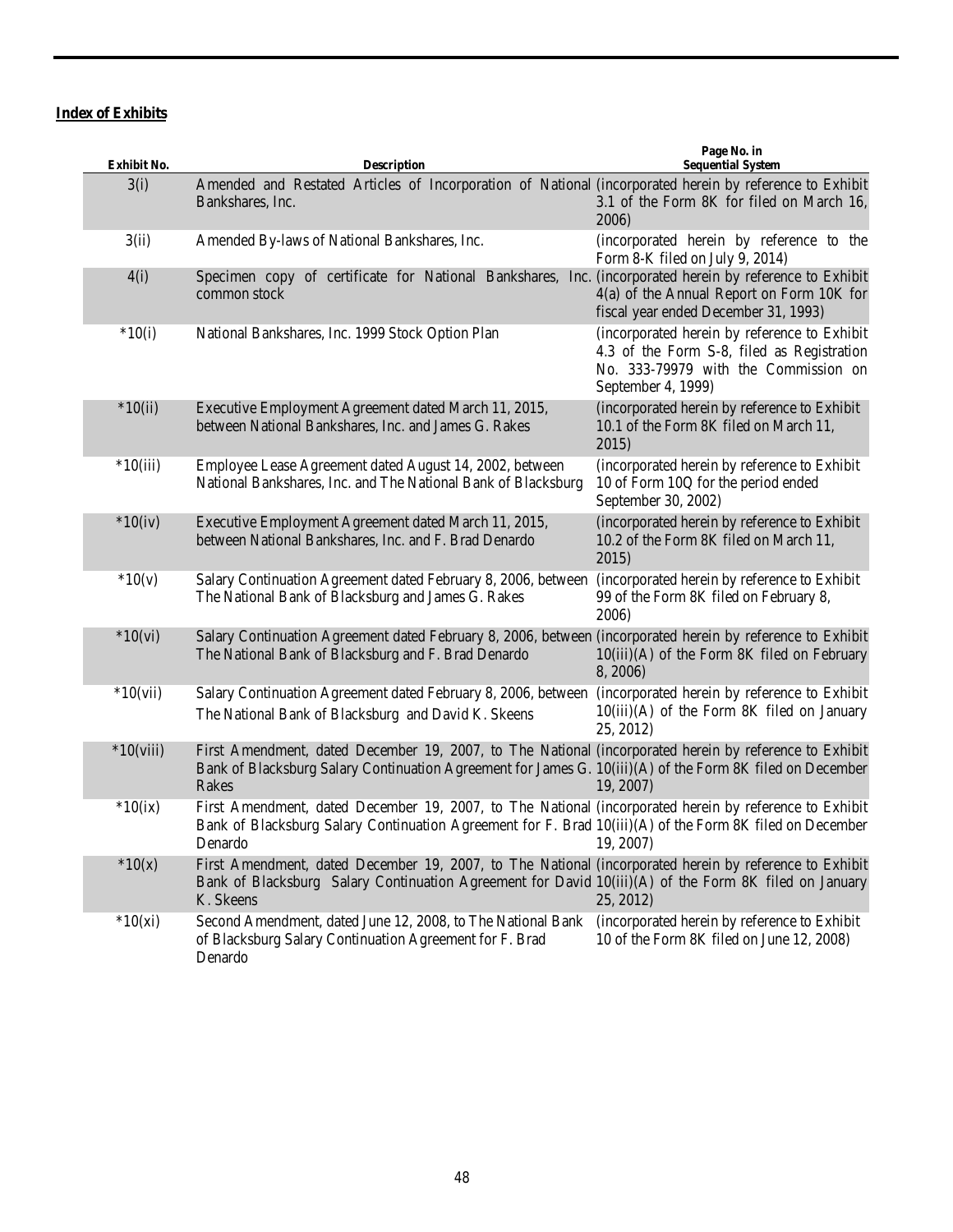| $*10(xiii)$ | Second Amendment, dated June 12, 2008, to The National Bank (incorporated herein by reference to Exhibit<br>of Blacksburg Salary Continuation Agreement for David K.<br><b>Skeens</b>                                                                                                                                                                                                                                                                                                                                                                                                                                                                                           | 10.2 of the Form 8K filed on January 25,<br>2012)                                                         |
|-------------|---------------------------------------------------------------------------------------------------------------------------------------------------------------------------------------------------------------------------------------------------------------------------------------------------------------------------------------------------------------------------------------------------------------------------------------------------------------------------------------------------------------------------------------------------------------------------------------------------------------------------------------------------------------------------------|-----------------------------------------------------------------------------------------------------------|
| $*10(xii)$  | Second Amendment, dated December 17, 2008, to The National (incorporated herein by reference to Exhibit<br>Bank of Blacksburg Salary Continuation Agreement for James G. 10(iii)(A) of the Annual Report on Form<br>Rakes                                                                                                                                                                                                                                                                                                                                                                                                                                                       | 10K for the fiscal year ended December 31,<br>2008)                                                       |
| $*10(xiv)$  | Third Amendment, dated December 17, 2008, to The National (incorporated herein by reference to Exhibit<br>Bank of Blacksburg Salary Continuation Agreement for F. Brad 10(iii)(A) of the Annual Report on Form<br>Denardo                                                                                                                                                                                                                                                                                                                                                                                                                                                       | 10K for the fiscal year ended December 31,<br>2008)                                                       |
| $*10(xv)$   | Third Amendment, dated January 20, 2012, to The National (incorporated herein by reference to Exhibit<br>Bank of Blacksburg Salary Continuation Agreement for David 10(iii)(A) of the Form 8K filed on January<br>K. Skeens                                                                                                                                                                                                                                                                                                                                                                                                                                                     | 25, 2012)                                                                                                 |
| $*10(xvi)$  | Salary Continuation Agreement dated January 20, 2012 between<br>The National Bank of Blacksburg and Bryson J. Hunter                                                                                                                                                                                                                                                                                                                                                                                                                                                                                                                                                            | (incorporated herein by reference to Exhibit<br>$10(iii)(A)$ of the Form 8K filed on January<br>25, 2012) |
| 31(i)       | Section 906 Certification of Chief Executive Officer                                                                                                                                                                                                                                                                                                                                                                                                                                                                                                                                                                                                                            | (included herewith)                                                                                       |
| 31(ii)      | Section 906 Certification of Chief Financial Officer                                                                                                                                                                                                                                                                                                                                                                                                                                                                                                                                                                                                                            | (included herewith)                                                                                       |
| 32(i)       | 18 U.S.C. Section 1350 Certification of Chief Executive Officer                                                                                                                                                                                                                                                                                                                                                                                                                                                                                                                                                                                                                 | (included herewith)                                                                                       |
| 32(ii)      | 18 U.S.C. Section 1350 Certification of Chief Financial Officer                                                                                                                                                                                                                                                                                                                                                                                                                                                                                                                                                                                                                 | (included herewith)                                                                                       |
| 101         | The following materials from National Bankshares, Inc.'s<br>Quarterly Report on Form 10-Q for the period ended March<br>31, 2015 are formatted in XBRL (Extensible Business<br>Reporting Language), furnished herewith: (i) Consolidated<br>Statements of Income for the three months ended March 31,<br>2015 and 2014; (ii) Consolidated Balance Sheets at March 31,<br>2015 and December 31, 2014; (iii) Consolidated Statements of<br>Changes in Stockholders' Equity for the three months ended<br>March 31, 2015; (iv) Consolidated Statements of Cash Flows<br>for the three months ended March 31, 2015 and 2014; and<br>(v) Notes to Consolidated Financial Statements. |                                                                                                           |

\* Indicates a management contract or compensatory plan.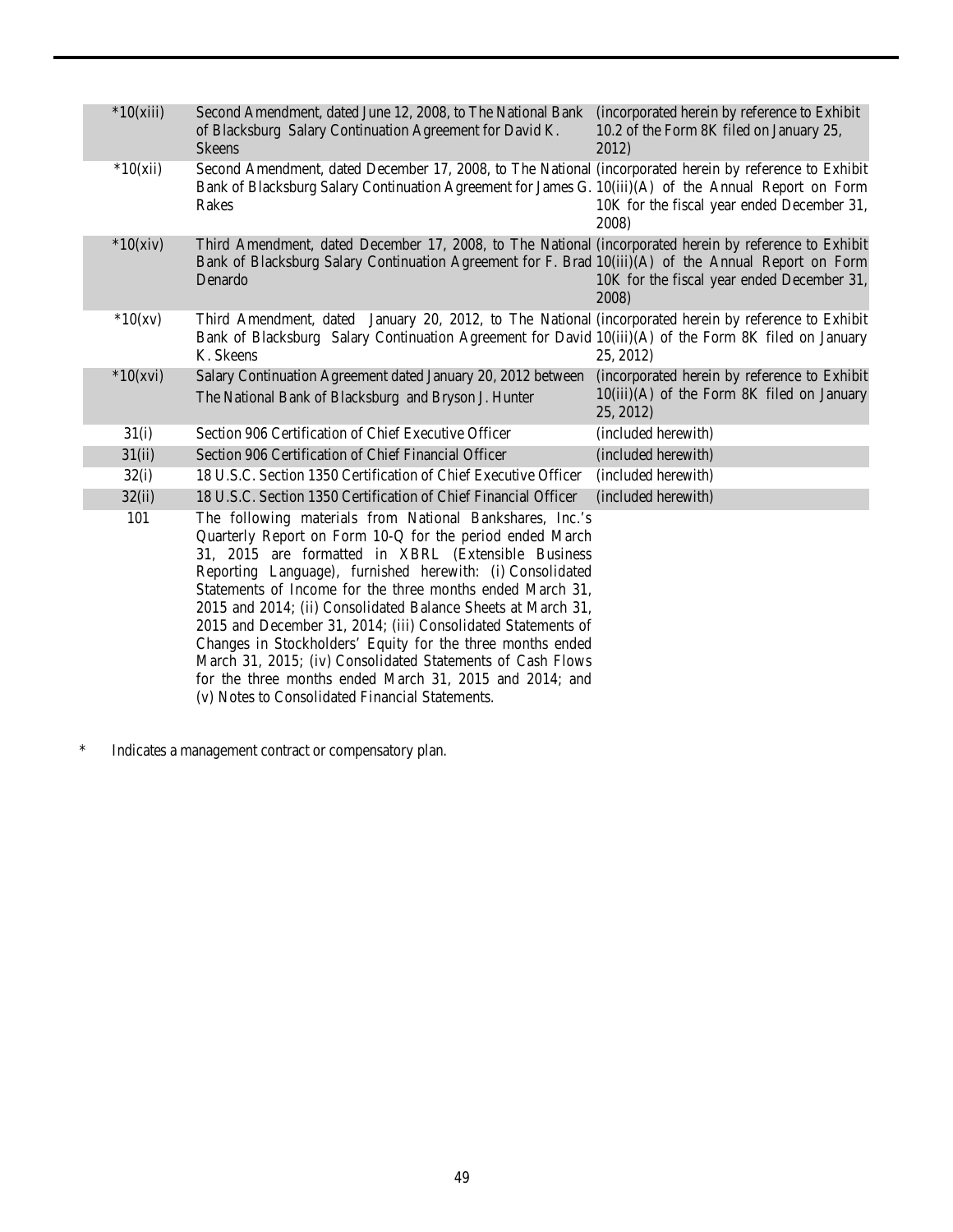<span id="page-49-0"></span>Exhibit 31(i)

# **CERTIFICATIONS**

I, James G. Rakes, certify that:

1. I have reviewed this quarterly report on Form 10-Q of National Bankshares, Inc.;

2. Based on my knowledge, this report does not contain any untrue statement of a material fact or omit to state a material fact necessary to make the statements made, in light of the circumstances under which such statements were made, not misleading with respect to the period covered by this report;

3. Based on my knowledge, the financial statements, and other financial information included in this report, fairly present in all material respects the financial condition, results of operations and cash flows of the registrant as of, and for, the periods presented in this report;

4. The registrant's other certifying officer(s) and I are responsible for establishing and maintaining disclosure controls and procedures (as defined in Exchange Act Rules 13a–15(e) and 15d–15(e)) and internal control over financial reporting (as defined in Exchange Act Rules 13a–15(f) and 15d–15(f)) for the registrant and have:

(a) Designed such disclosure controls and procedures, or caused such disclosure controls and procedures to be designed under our supervision, to ensure that material information relating to the registrant, including its consolidated subsidiaries, is made known to us by others within those entities, particularly during the period in which this report is being prepared;

(b) Designed such internal control over financial reporting, or caused such internal control over financial reporting to be designed under our supervision, to provide reasonable assurance regarding the reliability of financial reporting and the preparation of financial statements for external purposes in accordance with generally accepted accounting principles;

(c) Evaluated the effectiveness of the registrant's disclosure controls and procedures and presented in this report our conclusions about the effectiveness of the disclosure controls and procedures, as of the end of the period covered by this report based on such evaluation; and

(d) Disclosed in this report any change in the registrant's internal control over financial reporting that occurred during the registrant's most recent fiscal quarter (the registrant's fourth fiscal quarter in the case of an annual report) that has materially affected, or is reasonably likely to materially affect, the registrant's internal control over financial reporting; and

5. The registrant's other certifying officer(s) and I have disclosed, based on our most recent evaluation of internal control over financial reporting, to the registrant's auditors and the audit committee of the registrant's board of directors (or persons performing the equivalent functions):

(a) All significant deficiencies and material weaknesses in the design or operation of internal control over financial reporting which are reasonably likely to adversely affect the registrant's ability to record, process, summarize and report financial information; and

Any fraud, whether or not material, that involves management or other employees who have a significant role in the registrant's internal control over financial reporting.

Date: May 7, 2015

/s/ James G. Rakes

James G. Rakes Chairman, President and Chief Executive Officer (Principal Executive Officer)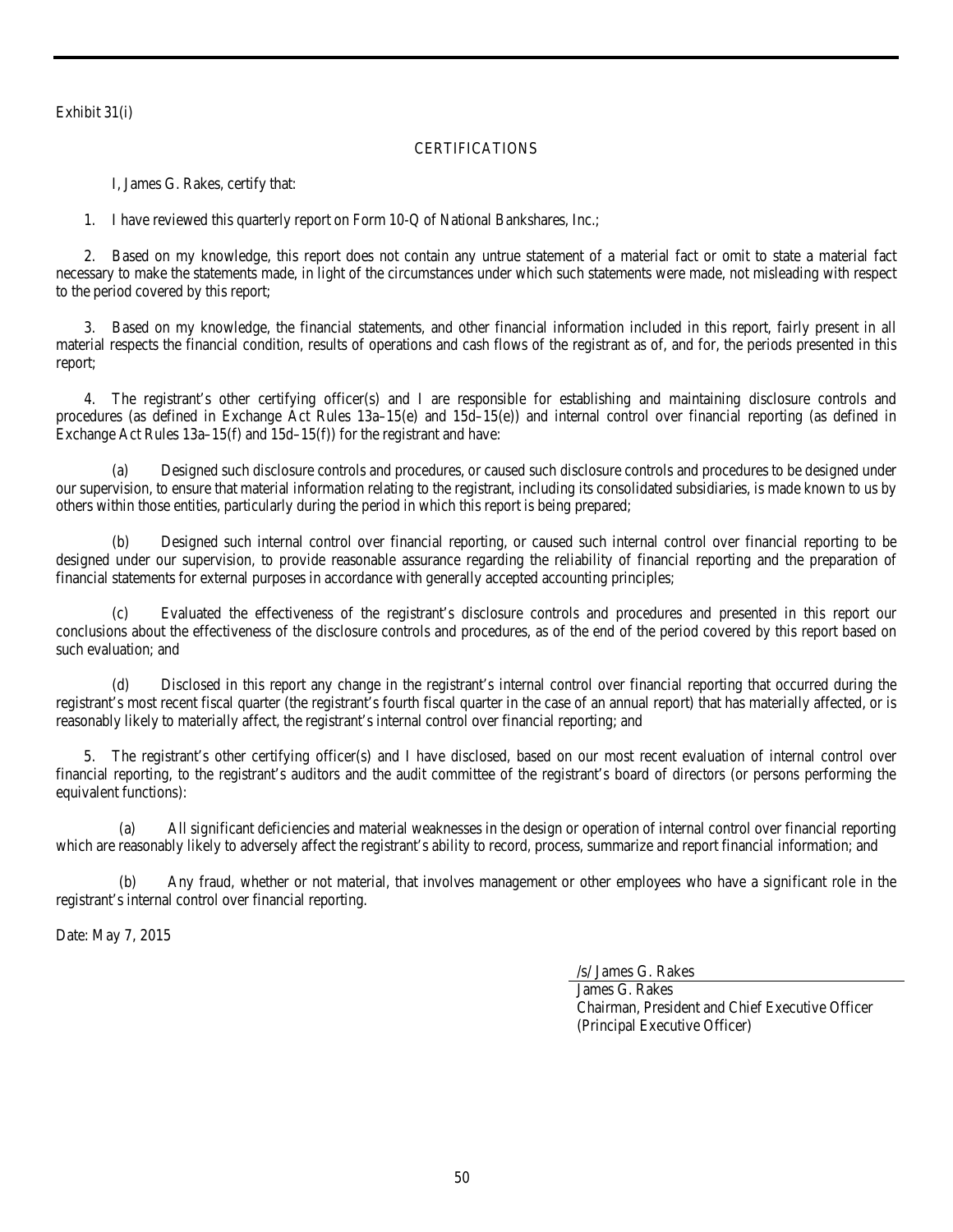Exhibit 31(ii)

# **CERTIFICATIONS**

I, David K. Skeens, certify that:

1. I have reviewed this quarterly report on Form 10-Q of National Bankshares, Inc.;

2. Based on my knowledge, this report does not contain any untrue statement of a material fact or omit to state a material fact necessary to make the statements made, in light of the circumstances under which such statements were made, not misleading with respect to the period covered by this report;

3. Based on my knowledge, the financial statements, and other financial information included in this report, fairly present in all material respects the financial condition, results of operations and cash flows of the registrant as of, and for, the periods presented in this report;

4. The registrant's other certifying officer(s) and I are responsible for establishing and maintaining disclosure controls and procedures (as defined in Exchange Act Rules 13a–15(e) and 15d–15(e)) and internal control over financial reporting (as defined in Exchange Act Rules 13a–15(f) and 15d–15(f)) for the registrant and have:

(a) Designed such disclosure controls and procedures, or caused such disclosure controls and procedures to be designed under our supervision, to ensure that material information relating to the registrant, including its consolidated subsidiaries, is made known to us by others within those entities, particularly during the period in which this report is being prepared;

(b) Designed such internal control over financial reporting, or caused such internal control over financial reporting to be designed under our supervision, to provide reasonable assurance regarding the reliability of financial reporting and the preparation of financial statements for external purposes in accordance with generally accepted accounting principles;

Evaluated the effectiveness of the registrant's disclosure controls and procedures and presented in this report our conclusions about the effectiveness of the disclosure controls and procedures, as of the end of the period covered by this report based on such evaluation; and

Disclosed in this report any change in the registrant's internal control over financial reporting that occurred during the registrant's most recent fiscal quarter (the registrant's fourth fiscal quarter in the case of an annual report) that has materially affected, or is reasonably likely to materially affect, the registrant's internal control over financial reporting; and

5. The registrant's other certifying officer(s) and I have disclosed, based on our most recent evaluation of internal control over financial reporting, to the registrant's auditors and the audit committee of the registrant's board of directors (or persons performing the equivalent functions):

(a) All significant deficiencies and material weaknesses in the design or operation of internal control over financial reporting which are reasonably likely to adversely affect the registrant's ability to record, process, summarize and report financial information; and

(b) Any fraud, whether or not material, that involves management or other employees who have a significant role in the registrant's internal control over financial reporting.

Date: May 7, 2015

/s/David K. Skeens

David K. Skeens Treasurer and Chief Financial Officer (Principal Financial Officer)